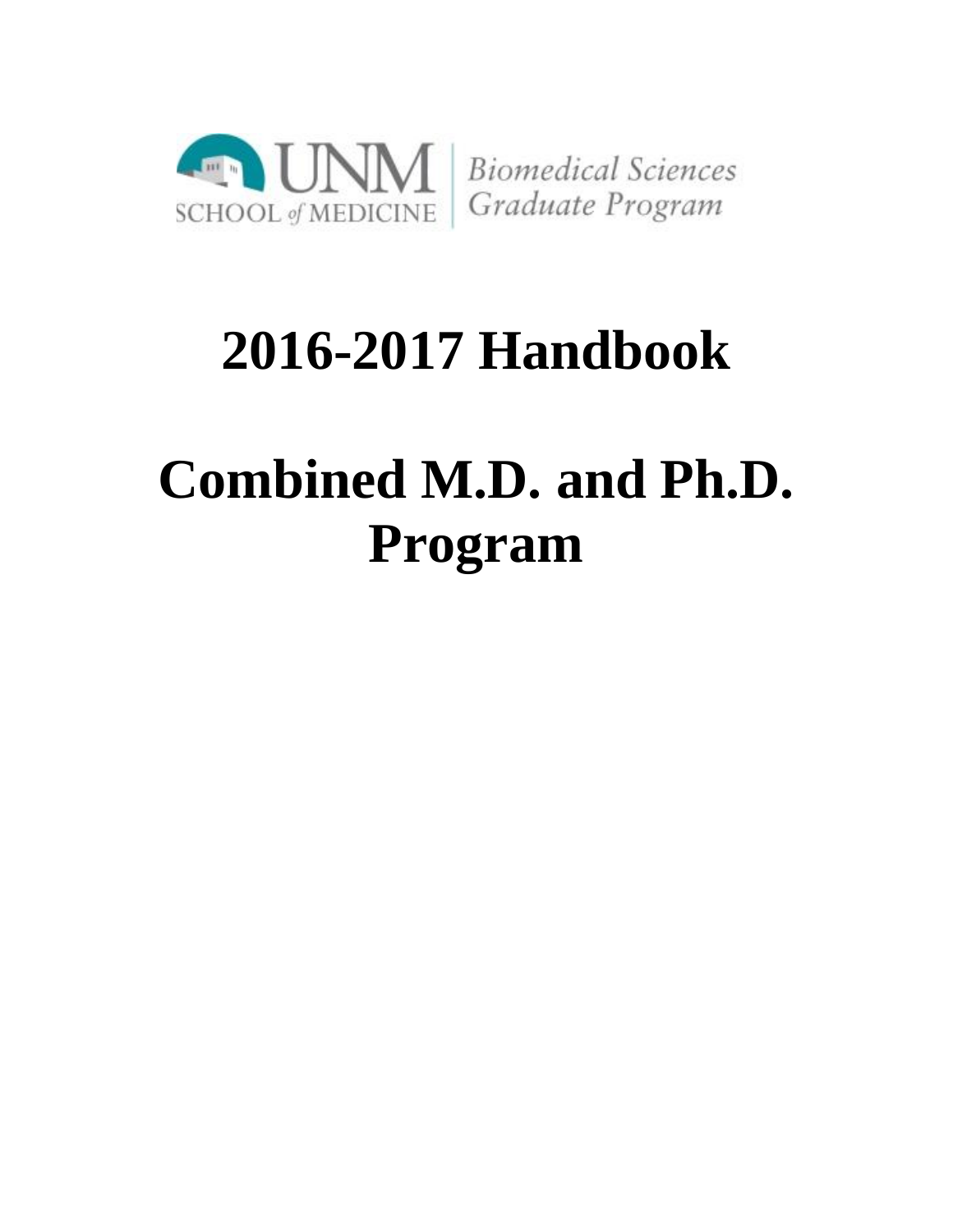#### **Table of Contents**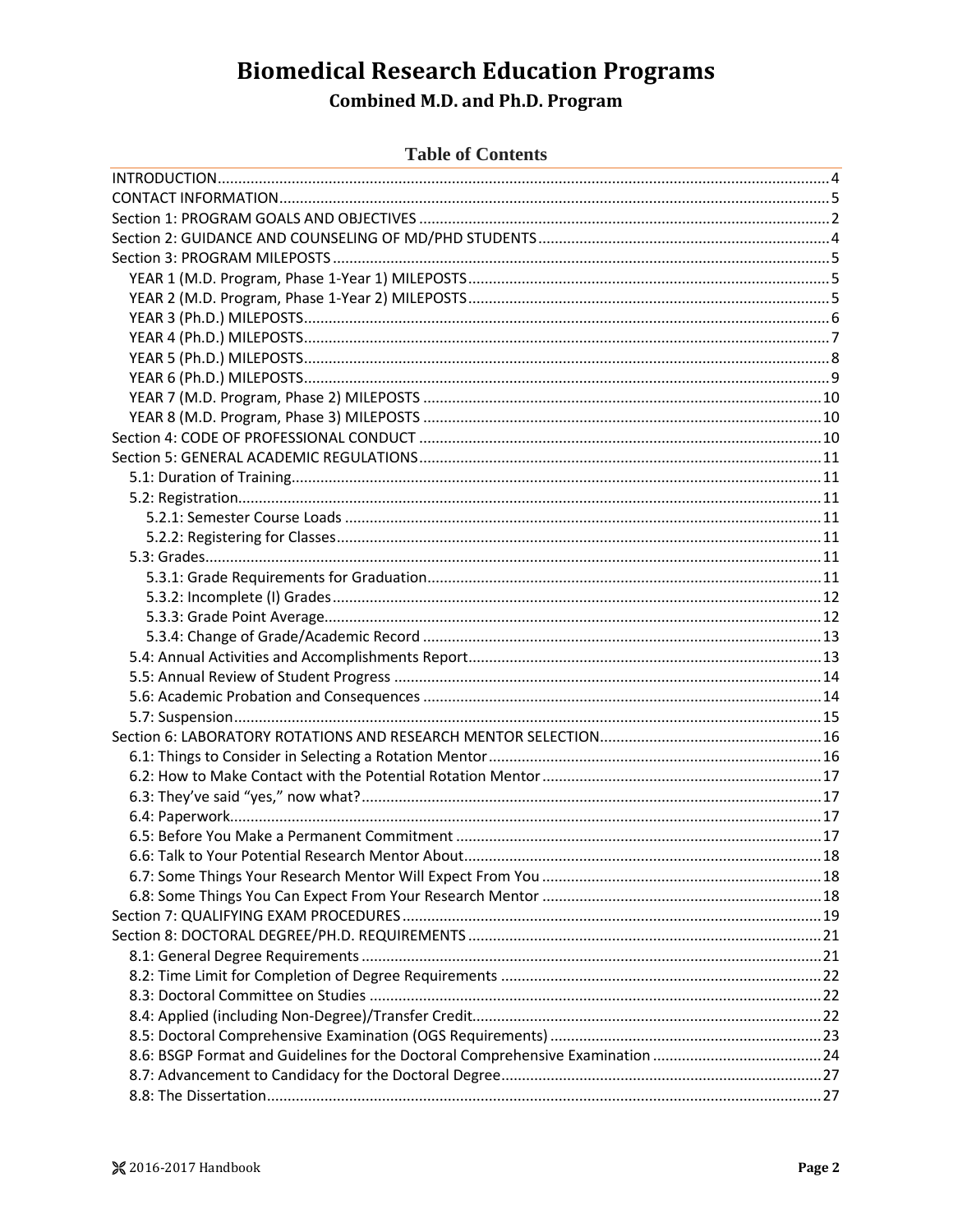| Section 13: SCHOOL OF MEDICINE (SOM) GRADUATE STUDENT ACADEMIC GRIEVANCE PROCEDURES42 |  |
|---------------------------------------------------------------------------------------|--|
|                                                                                       |  |
|                                                                                       |  |
|                                                                                       |  |
|                                                                                       |  |
|                                                                                       |  |
|                                                                                       |  |
|                                                                                       |  |
|                                                                                       |  |
|                                                                                       |  |
|                                                                                       |  |
|                                                                                       |  |
|                                                                                       |  |
|                                                                                       |  |
|                                                                                       |  |
|                                                                                       |  |
|                                                                                       |  |
|                                                                                       |  |
|                                                                                       |  |
|                                                                                       |  |
|                                                                                       |  |
|                                                                                       |  |
|                                                                                       |  |
|                                                                                       |  |
|                                                                                       |  |
|                                                                                       |  |
|                                                                                       |  |
|                                                                                       |  |
|                                                                                       |  |
|                                                                                       |  |
|                                                                                       |  |
|                                                                                       |  |
|                                                                                       |  |
|                                                                                       |  |
|                                                                                       |  |
|                                                                                       |  |
|                                                                                       |  |
|                                                                                       |  |
|                                                                                       |  |
|                                                                                       |  |
|                                                                                       |  |
|                                                                                       |  |
|                                                                                       |  |
|                                                                                       |  |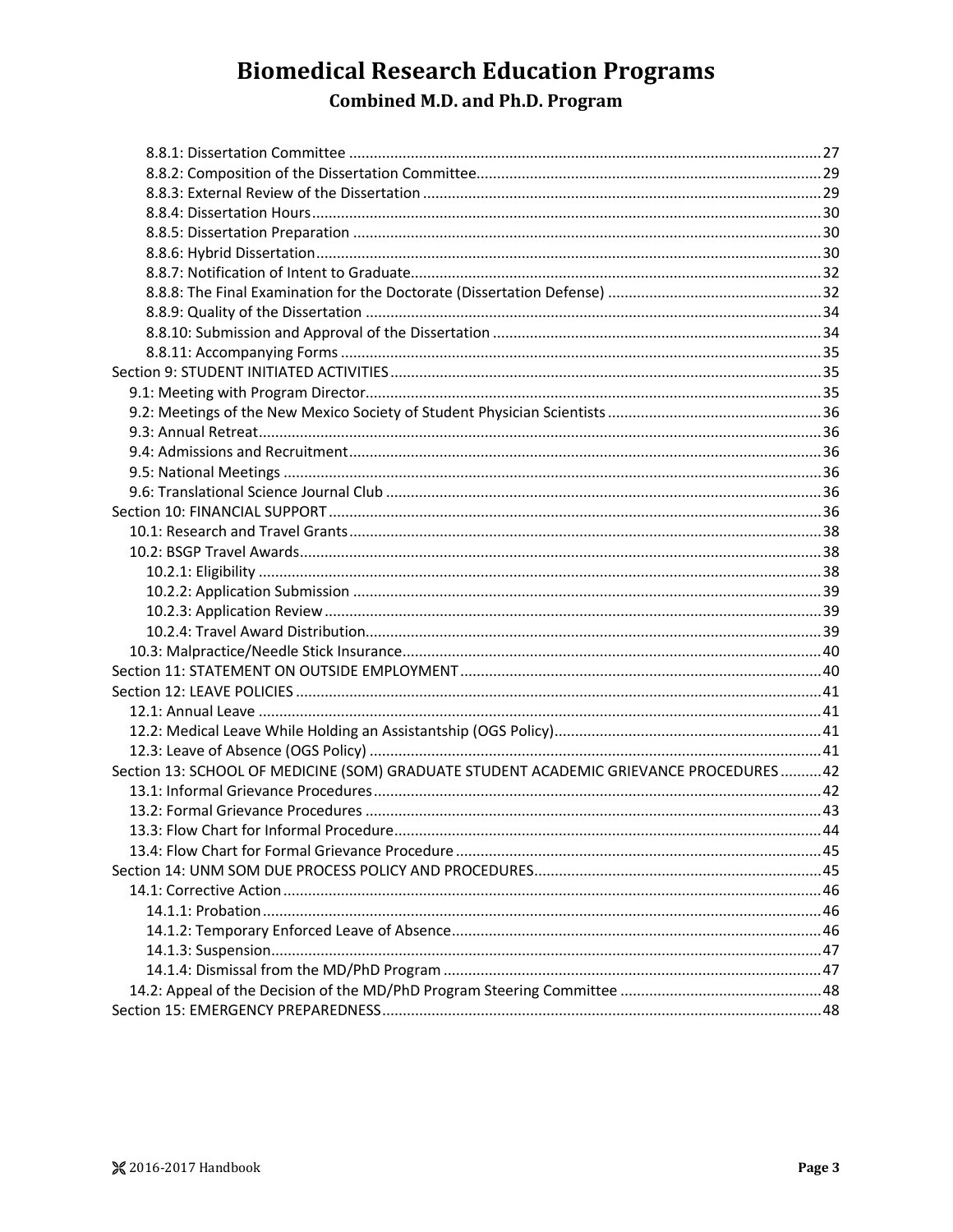### <span id="page-3-0"></span>**INTRODUCTION**

This handbook describes the organization of the combined M.D. and Ph.D. (MD/PhD) program at the University Of New Mexico School Of Medicine. It is intended to assist faculty and students to become familiar with the program. The Program Director will be available for discussion and clarification regarding any aspect of the Program. It is to be used as a supplement to the UNM Catalog, Pathfinder (the UNM Student Handbook), UNM-SOM Student Code of Conduct, and the Biomedical Sciences Graduate Program (BSGP) Handbook.

UNM Catalog: [catalog.unm.edu](http://catalog.unm.edu/) Pathfinder: [pathfinder.unm.edu](http://pathfinder.unm.edu/) UNM School of Medicine Student Code of Conduct: <http://som.unm.edu/leadership/policies/pdf/admissions-conduct.pdf> BSGP Handbook: <http://hsc.unm.edu/research/brep/common/docs/bsgp/bsgp-handbook.pdf>

The Office of Graduate Studies (OGS) web site includes all necessary information pertinent to your graduate education. The OGS home page can be accessed at [grad.unm.edu.](http://grad.unm.edu/) Links to guidelines for graduate committee composition, exams and general degree requirements are listed at the OGS home page.

OGS forms may be downloaded from:<http://grad.unm.edu/resources/gs-forms/index.html>

OGS offers an online orientation for all graduate students at [http://grad.unm.edu/current](http://grad.unm.edu/current-students/online-orientation.html)[students/online-orientation.html.](http://grad.unm.edu/current-students/online-orientation.html) All students are strongly encouraged to thoroughly review all information regarding resources you need as a graduate student at UNM.

Students are responsible for knowing and following OGS and BSGP policies and procedures.

Students are responsible for knowing and abiding by the general University rules and regulations pertaining to graduate study at the University of New Mexico and the specific academic requirements of their particular degree program.

Students are expected to be aware of their academic standing at all times.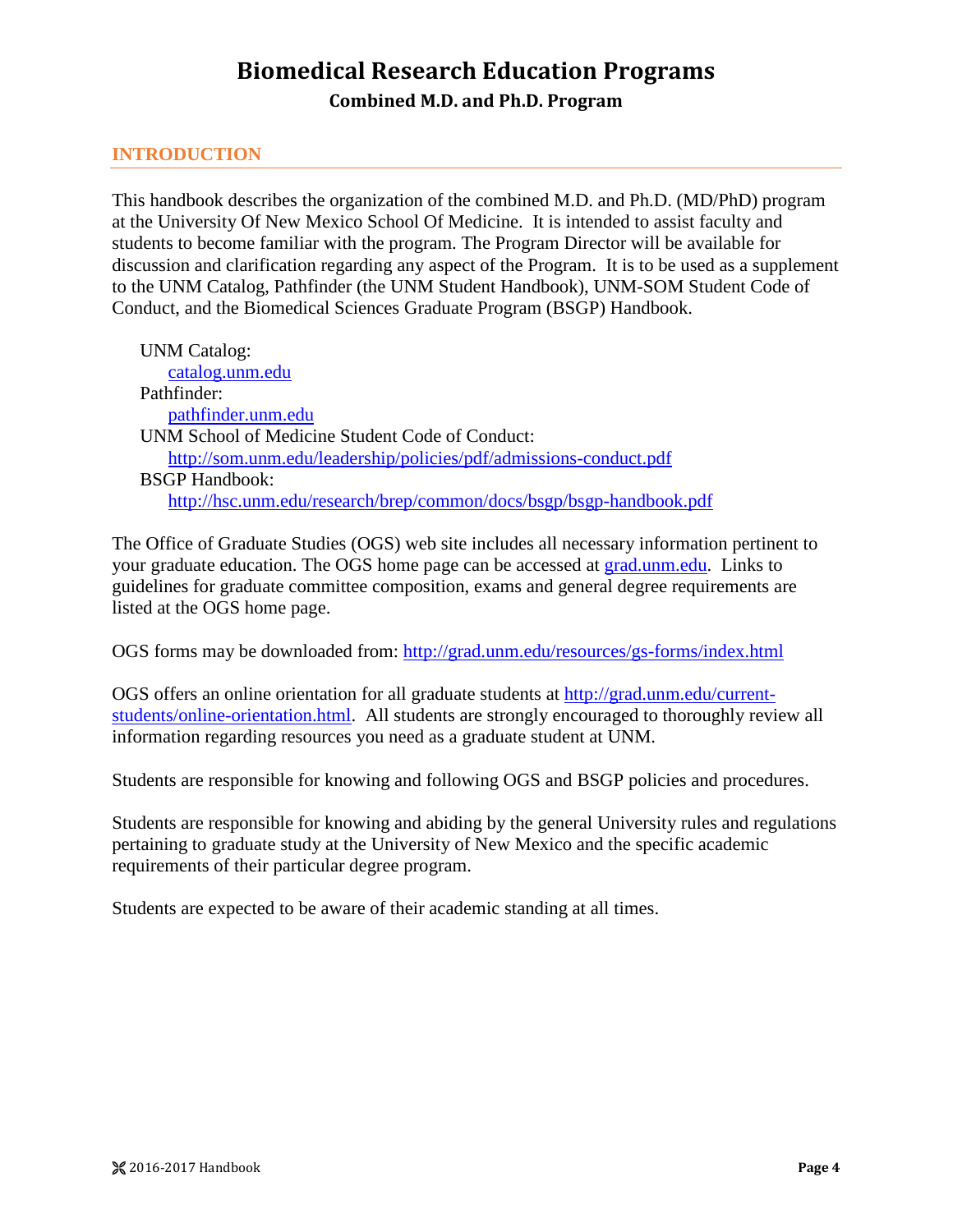## **Biomedical Research Education Programs**

**Combined M.D. and Ph.D. Program**

### <span id="page-4-0"></span>**CONTACT INFORMATION**

#### **MD/PhD Program Steering Committee (SC)**

Corey Ford, M.D., Ph.D. Elaine Bearer, M.D., Ph.D. Arden Vanderwall, Student Representative Laurie Hudson, Ph.D. Marcy Osgood, Ph.D. Mary Ann Osley, Ph.D. Eric Prossnitz, Ph.D. C. Fernando Valenzuela, M.D., Ph.D.

#### **Biomedical Research Education Program (BREP) Office**

Website: [hsc.unm.edu/research/brep/](http://hsc.unm.edu/research/brep/) Email: [BREP@salud.unm.edu](mailto:BREP@salud.unm.edu)

Mailing Address: MSC08 4560 1 University of New Mexico Albuquerque, NM 87131-0001 Phone: 505-272-1887 Fax: 505-272-2412

Physical Location: UNM Health Sciences Center Health Sciences and Services Building (HSSB) Second Floor, Room 227

Corey Ford, M.D., Ph.D., Senior Associate Dean for Research, School of Medicine MD/PhD Program Director [BREP@salud.unm.edu,](mailto:BREP@salud.unm.edu) 505-272-1887

David Peabody, Ph.D. BSGP Program Director [DPeabody@salud.unm.edu,](mailto:DPeabody@salud.unm.edu) 505-272-0071

#### Alec Reber

BREP Senior Program Manager [AReber@salud.unm.edu,](mailto:AReber@salud.unm.edu) 505-272-1921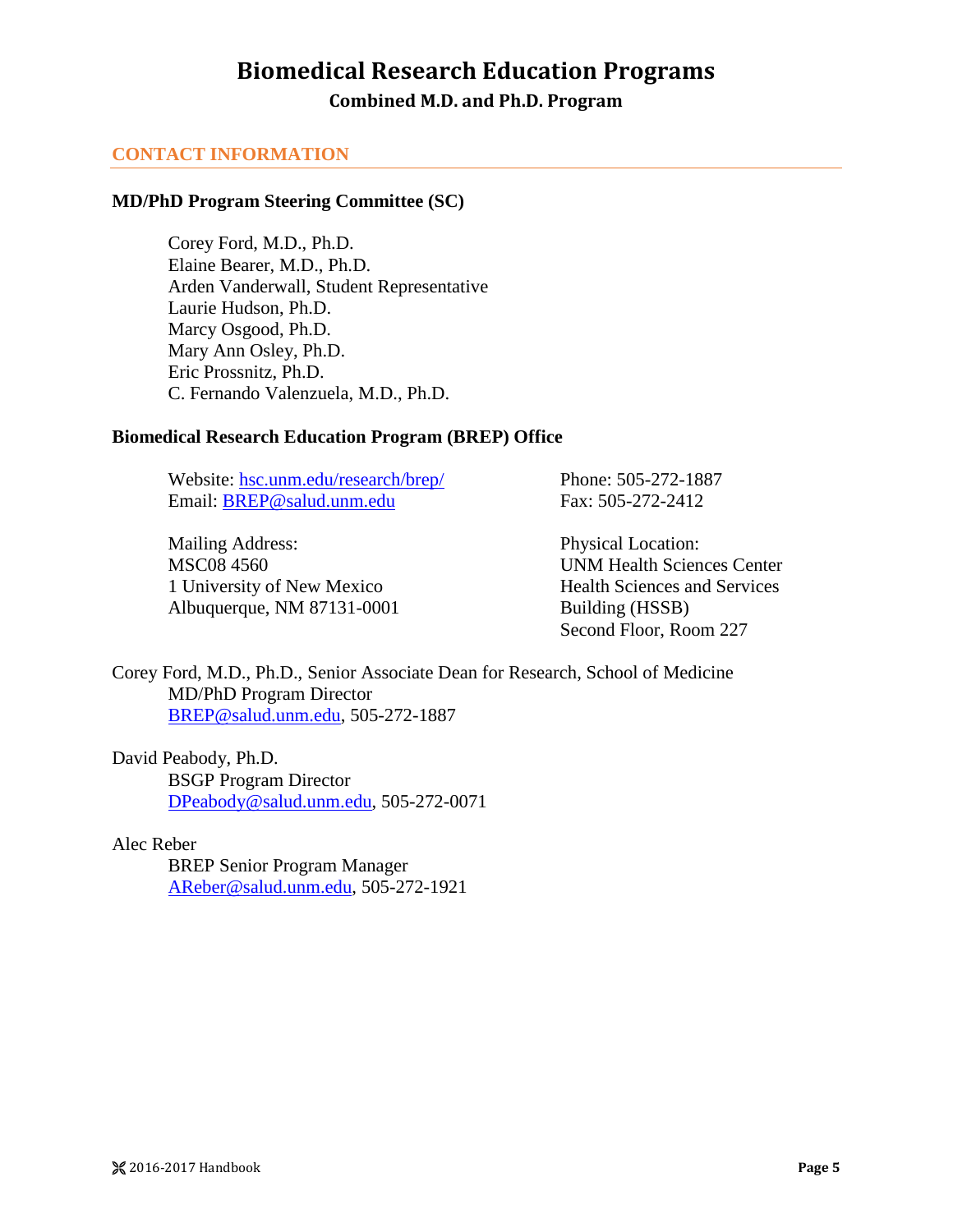### <span id="page-5-0"></span>**Section 1: PROGRAM GOALS AND OBJECTIVES**

The mission of the MD/PhD program is to develop medical scientists with scientific research skills that will allow them to study fundamental questions pertaining to the processes related to human diseases. These individuals will also have the clinical training that will allow them to transfer basic scientific advances to the bedside.

An integrated MD/PhD program was initiated at the UNM-SOM in the year 2000. This program is designed to provide comprehensive training in both clinical sciences and a basic biomedical discipline. The intent of the program is to provide the student with a cohesive training experience while obtaining the MD/PhD degree. Students participate in activities common to both programs while involved in the medical school curriculum or engaged in Ph.D. dissertation research. Currently the program consists of the first 2 years of the medical school curriculum, followed by 3-5 years of the graduate school curriculum and Ph.D. dissertation research, and concludes with the remaining 2 years of the medical school curriculum. The program is designed to be completed in 7-9 years. The Ph.D. and M.D. degrees are awarded simultaneously at the end of the entire training period.

The following BSGP Goals and Objectives for Ph.D. students were adapted from "Goals and Objectives of Successful Graduate Programs" outlined by the AAMC's GREAT Group Benchmarks of Success in Graduate Programs Report. These competencies will be used to guide student progress assessment at Committees on Studies meetings and be formally assessed by the Comprehensive Examination and Dissertation Examination committees. These competencies will also be used for internal BSGP program assessment of curriculum and other program activities.

Goals and Objectives for BSGP Students:

- a. The student demonstrates abilities as a problem solver and critical and independent thinker.
- b. The student displays mastery of an appropriate breadth and depth of knowledge.
- c. The student is effective at both oral and written communication.
- d. The student is a competent and skilled experimentalist who is able to collect, organize, evaluate, and interpret data.
- e. The student demonstrates responsible conduct of research and ethical behavior.
- f. The student works effectively with others in a collegial manner.

The Biomedical Sciences Graduate Program is an integrated departmental program. It provides students with a broad-based, core curriculum followed by focused course work and dissertation research. Research is conducted in faculty laboratories in the various basic science departments in the School of Medicine. In addition to our School of Medicine faculty, the BSGP is complemented by affiliated faculty in the UNM College of Pharmacy, UNM Biology Department, Lovelace Respiratory Research Institute and Los Alamos National Laboratory who may direct graduate student research. Many interdepartmental and multidisciplinary opportunities are represented in research centers and training programs at UNM. To receive their degree, students fulfill the requirements of the BSGP in one of six Research Areas: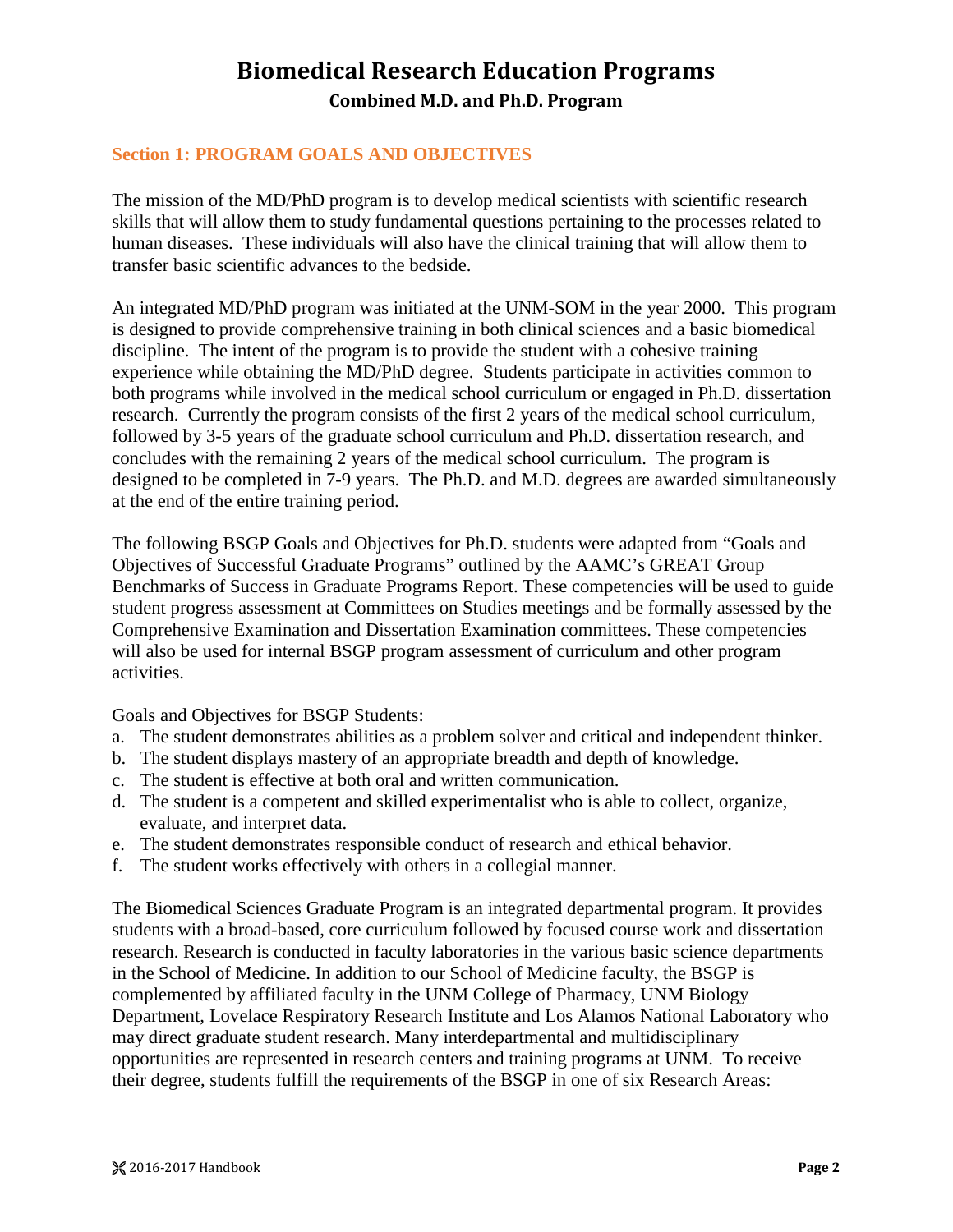- Biochemistry and Molecular Biology
- Cell Biology and Physiology
- Molecular Genetics and Microbiology
- Neurosciences
- Pathology
- Toxicology and Pharmaceutical Sciences

Specific pre-doctoral training programs (T32) include the Infectious Diseases & Inflammation Program (IDIP), the Cardiovascular Physiology Training Program, and Alcohol Research Training in Neurosciences. From infectious disease and Neurosciences to molecular genetics and cancer biology, the University of New Mexico's Biomedical Research students are making significant scientific contributions.

Additionally, transcripted concentrations are available in the following areas:

- **Cancer Biology**: The Cancer Biology Concentration is designed to provide trainees with focused and individualized training in cancer relevant disciplines. Over 50 faculty members comprise the University of New Mexico Cancer Center with emphases on basic research, clinical translation and community studies. The complexity of such medical advances also requires culturally sensitive community outreach and integration to assure that the dissemination of these advances will be effective and accepted by patients, caregivers and health care providers. The flexible curriculum will enable students to choose from a menu of courses that offer training relevant to each of the four Cancer Center research programs –1) Cancer Control and Disparities; 2) Cancer Genetics, Epigenetics and Genomics; 3) Translational Cancer Cell Biology and Signaling; 4) Cancer Biotechnology, Drug Discovery and Targeted Delivery.
- **Cardiovascular Physiology**: The Cardiovascular Physiology Concentration is designed to ensure broad training in physiology with major research interests in vascular biology, hypoxia, hypertension, sleep apnea, pulmonary hypertension, heart disease, chronic kidney disease, and stroke. This concentration will provide an individualized program of upper level courses and scientific research within the UNM Vascular Physiology Group.
- **Infectious Disease & Immunology**: The Infectious Disease and Immunology (IDI) Concentration is designed to enable students to receive advanced training in microbial infection, pathogenesis and immunity and to prepare trainees for careers in research, education, policy-making, etc. in both the public and private sectors. It is an individualized program both of formal coursework and scientific research conducted in the laboratory of a faculty member within the Infectious Diseases and Immunity Signature Research Program. The program involves collaborations of researchers, physicians and businesses, all working together with the aim of increasing our basic knowledge of host-pathogen interactions, the mechanisms of immune-mediated inflammatory diseases, and the epidemiology of disease transmission. Many program participants also seek to apply that knowledge in the development of new vaccines, therapeutics, and diagnostics.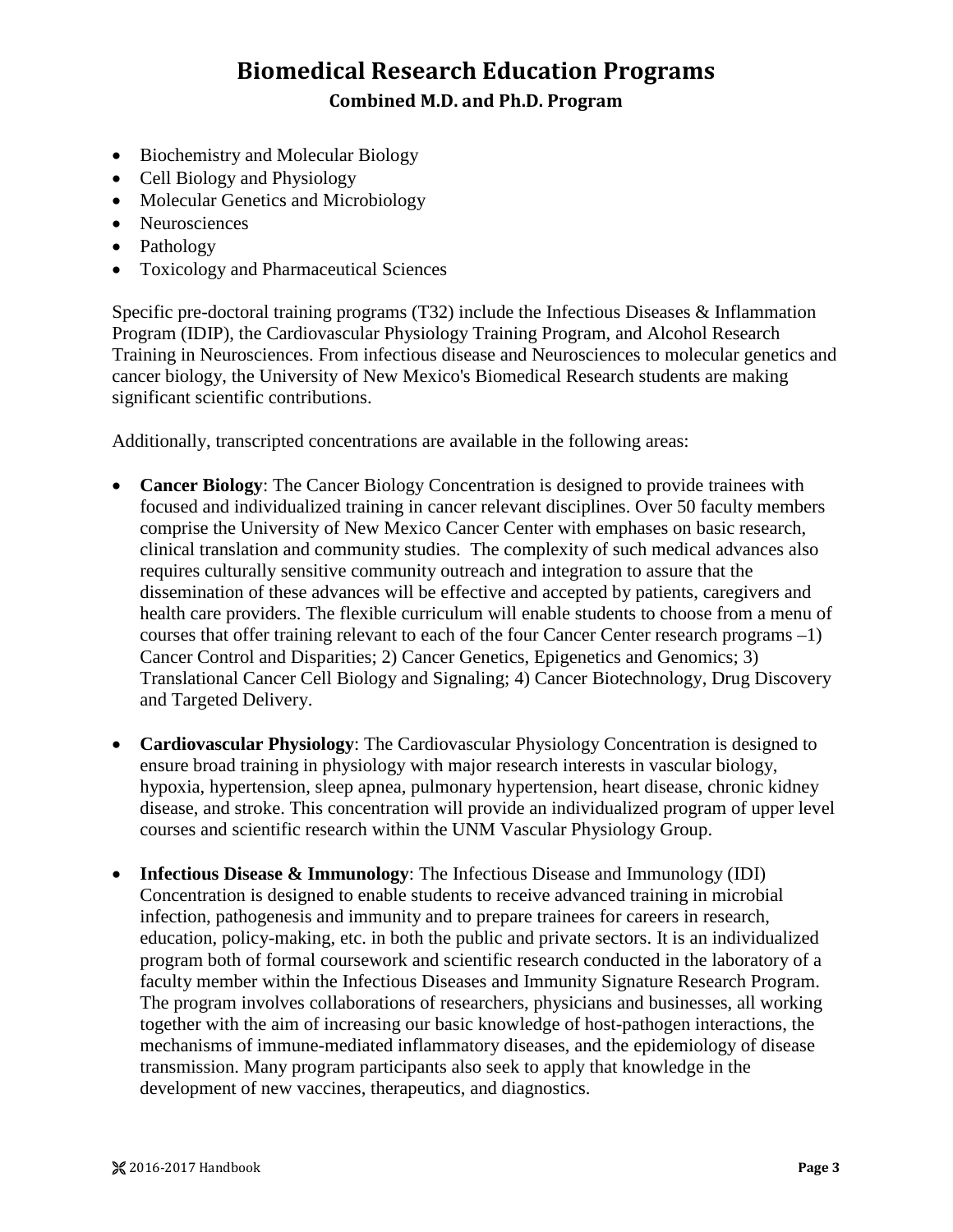- **Neuroscience**: The Neuroscience Concentration will conduct their research studies under the mentorship of a faculty member or an affiliated faculty member of the Department of Neurosciences, an academic unit dedicated to the advancement of knowledge and understanding of the nervous system and to the comprehensive education and training of students in the neurosciences. Research laboratories of faculty members and affiliated faculty members of the Department of Neurosciences conduct investigations in the fundamental areas of neuroscience, focusing on four main areas of study:
	- o Nervous system development
	- o Learning, memory, and substance abuse
	- o Brain injury, repair, and diseases of the nervous system
	- o Behavioral health disorders

Additional details and specific course requirements may be found on the BREP website and in the University Catalog. Students wishing to pursue one of the above concentrations should consult with their Research Mentor about beginning the coursework in Year 4.

### <span id="page-7-0"></span>**Section 2: GUIDANCE AND COUNSELING OF MD/PHD STUDENTS**

Students in this program are guided by the MD/PhD Program Steering Committee and Program Director in addition to their Research Mentor and Committees. The Steering Committee is composed of the Program Director, as chair, and up to ten (10) MD, PhD and/or MD/PhD researchers in the medical school. The Steering Committee bears overall responsibility for the MD/PhD program including the admissions process and making all major financial and policy decisions in close communication with the SOM Education Committee. The Program Director is responsible for implementing policy on behalf of the Steering Committee and interacts directly with HSC and SOM leadership.

The Program Director and the members of the Steering Committee can be used by the student to assist in making decisions regarding their laboratory rotations and during their transition years from research back to medical school, as well as providing guidance toward long term career planning (residency, post-doctoral training, etc.). During the research years, the Committee of Studies and Dissertation Committee monitor and advise the student and keep the Program Director informed of progress. These Committees ensure that students have a reliable, consistent source of academic advice in addition to their Research Mentor.

The Program Director is available to discuss student concerns, academic or otherwise. Problems usually can be most efficiently dealt with if parties are informed early and MD/PhD students should feel free to contact the director directly for any perceived problems.

Additionally, [Crossroads](https://unm-community.symplicity.com/?mode=form&id=99dc50ed6268c66a86c06284a9b80181) is a student advocacy organization promoting the health and wellbeing of medical students. Representative serve as advocates for their fellow students and are able to provide counseling resources when needed. Reps also plan social events aimed at promoting student wellbeing. Membership consists of elected representatives from each class and four physicians at large. Crossroads members recognize the unique stresses that health professionals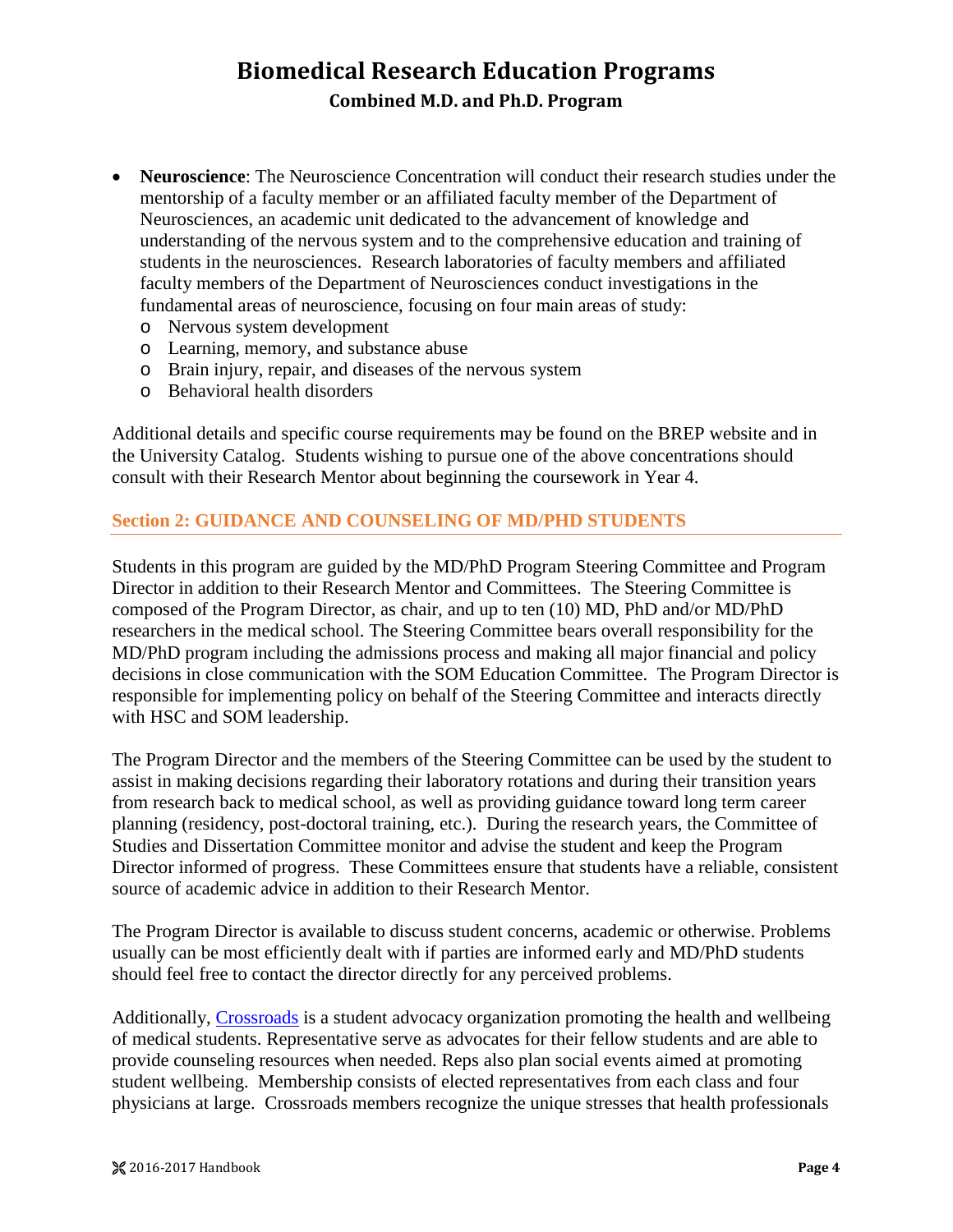confront, as well as the increased risk of the development of emotional difficulties and /or dependencies in response to those stresses. Its goal is to provide a forum in which to identify and diffuse stress issues, and to offer confidential support to all students, especially those in danger of impairment, and to educate peers on recognition of these issues and avenues of selfhelp. Crossroads maintains a resource base of community professionals willing to counsel students.

### <span id="page-8-0"></span>**Section 3: PROGRAM MILEPOSTS**

After completing at least 2 laboratory rotations (typically by the end of the first year of medical school Phase-I), students choose a Research Mentor. They continue their Phase-I medical school courses and concurrently take some graduate courses. Students then take the USMLE-1 and start working in their laboratories. After completing the graduate core course requirements, students take the Qualifying Exam. Students also choose a faculty Committee on Studies (COS) to help guide them through their dissertation research. After completing advanced coursework and developing their research projects, all students must successfully complete a Comprehensive Examination, which is administered by their COS. At this point, students become Ph.D. candidates. In subsequent years, they complete the laboratory research required for completing their PhD Dissertation. This is done under the guidance of a Dissertation Committee. Most students complete the PhD portion of their studies within 3-5 years. Finally, students complete the last two years of the medical school curriculum (Phases II and III).

### <span id="page-8-1"></span>YEAR 1 (M.D. Program, Phase 1-Year 1) MILEPOSTS

- Attend M.D. Orientation activities.
- Complete all required M.D. courses and requirements.
- Be in good academic standing.
- Enroll in BIOM 527: Translational Science Journal Club in both Fall and Spring. You will continue to enroll in this course throughout your time in the program.
- Students failing to meet BSGP mileposts must petition the BSGP Steering Committee for continuation in the program.

### <span id="page-8-2"></span>YEAR 2 (M.D. Program, Phase 1-Year 2) MILEPOSTS

- Complete all required M.D. courses and requirements. o USMLE-1 (March)
- Be in good academic standing.
- During the Summer semester of your Phase 1 curriculum:
	- o Complete required compliance and safety training prior to initiating lab rotations.
	- o BIOM 506 (1-2 Summer): Special Topics in Biomedical Research (lab rotations) 2 credits minimum (See "Laboratory Rotations" below)
- Attend BSGP Orientation activities.
- During the Fall semester, enroll in the following:
	- o BIOM 501: Fundamentals for Graduate Research 1 credit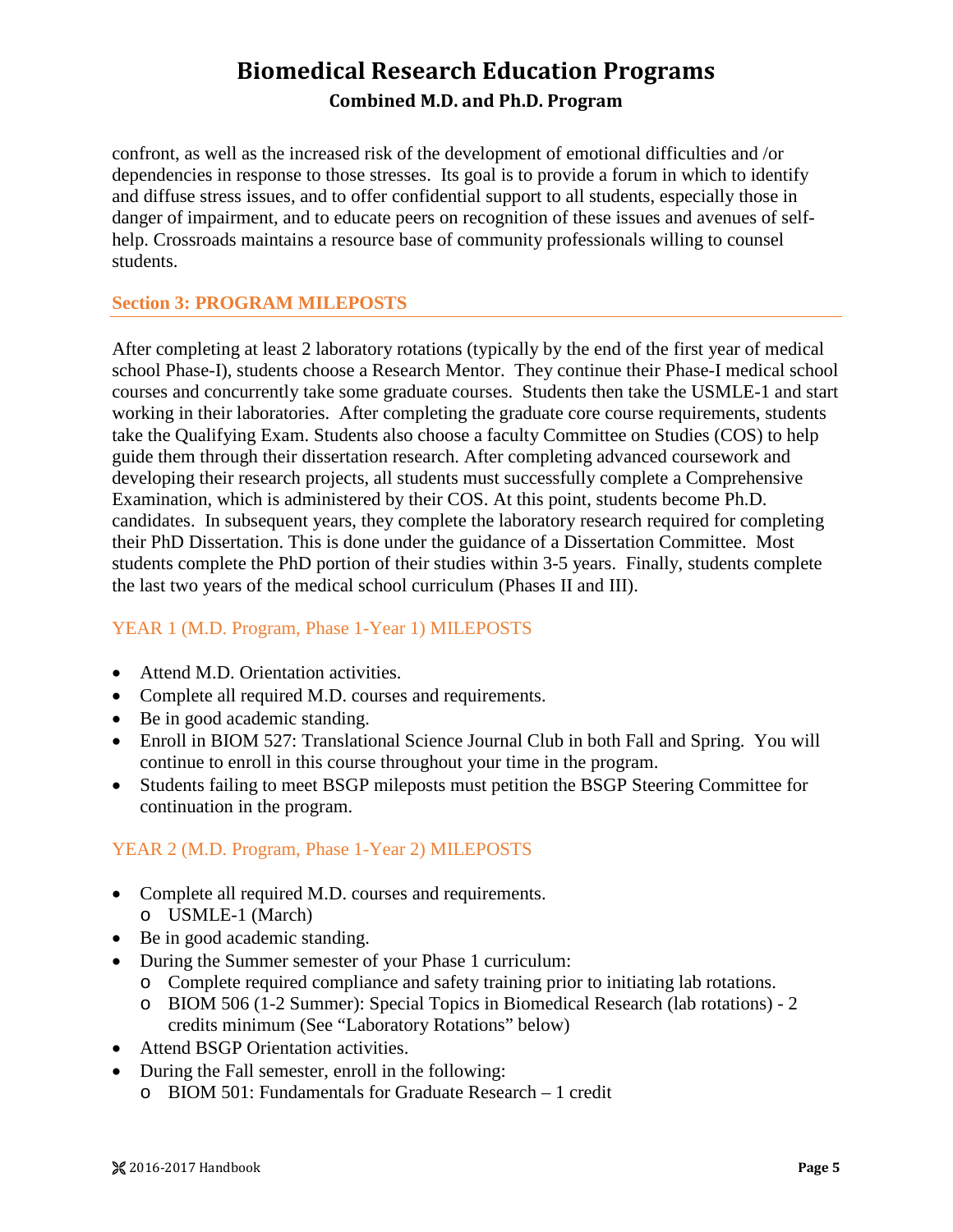- o BIOM 506 (1-2 Summer): Special Topics in Biomedical Research (lab rotations) additional lab rotations may be done if desired or necessary (2 total are required).
- o BIOM 525: Cell and Molecular Basis of Disease (CMBD) Journal Club 2 credits total
- o BIOM 527: Translational Science Journal Club 1 credit
- During the Spring semester, enroll in the following:
	- o Selective (1 Spring)
		- BIOM 509: Principles of Neurobiology
		- BIOM 510: Physiology
		- BIOM 514: Immunobiology
		- BIOM 515: Cancer Biology
		- **BIOM 522: Experimental Methods and Design**
		- **PHRM 576/580: Molecular and Cellular Pharmacology/General Toxicology**
	- o BIOM 527: Translational Science Journal Club 1 credit
	- o BIOM 695: Research with Research Mentor variable hours to maintain half-time status
- Identify a Research Mentor and secure a signed Mentor Agreement Form before March 15th. BSGP funding will terminate on May 31st each year and students who have not identified a Research Mentor by this time may not be allowed to continue in the program.
	- o Note: Mentor Agreement Form documents the source(s) of funding for the student and must be signed by the student, Research Mentor and department chair prior to bring delivered to the BREP Office (See Forms, BREP web site).
- Students failing to meet BSGP mileposts must petition the BSGP Steering Committee for continuation in the program.

### <span id="page-9-0"></span>YEAR 3 (Ph.D.) MILEPOSTS

- Be in good academic standing with a cumulative GPA of greater than or equal to 3.0 and no grade less than B- in the BSGP core curriculum and selectives
- During the Summer semester, enroll in BIOM 695: Research with Research Mentor variable hours to maintain half-time status
- During the Fall semester, enroll in the following:
	- o BIOM 507: Advanced Molecular Biology 4 credits
	- o BIOM 508: Advanced Cellular Biology 4 credits
	- o BIOM 527: Translational Science Journal Club 1 credit
	- o BIOM 530: Cell and Molecular Basis of Disease (CMBD) Seminar 1 credit
	- o BIOM 555 (Fall or Spring): Problem-Based Research Bioethics 1 credit
	- o BIOM 568: Clinical and Translational Investigators (CTIPS) Seminar 4 hours total are required.
	- o BIOM 695: Research with Research Mentor variable hours to maintain half-time status
- Identify and Formally Appoint a Committee on Studies (COS)
	- o Formal approval of the COS by BSGP Program Director must be secured before the last day of Fall semester (See COS selection requirements, UNM Catalog).
	- o Hold first COS meeting no later than the end of Spring semester to review student's academic progress, discuss and formulate a Program of Studies (plans for coursework and research hours to meet student's educational and research goals), and review outline/plan for student's dissertation project.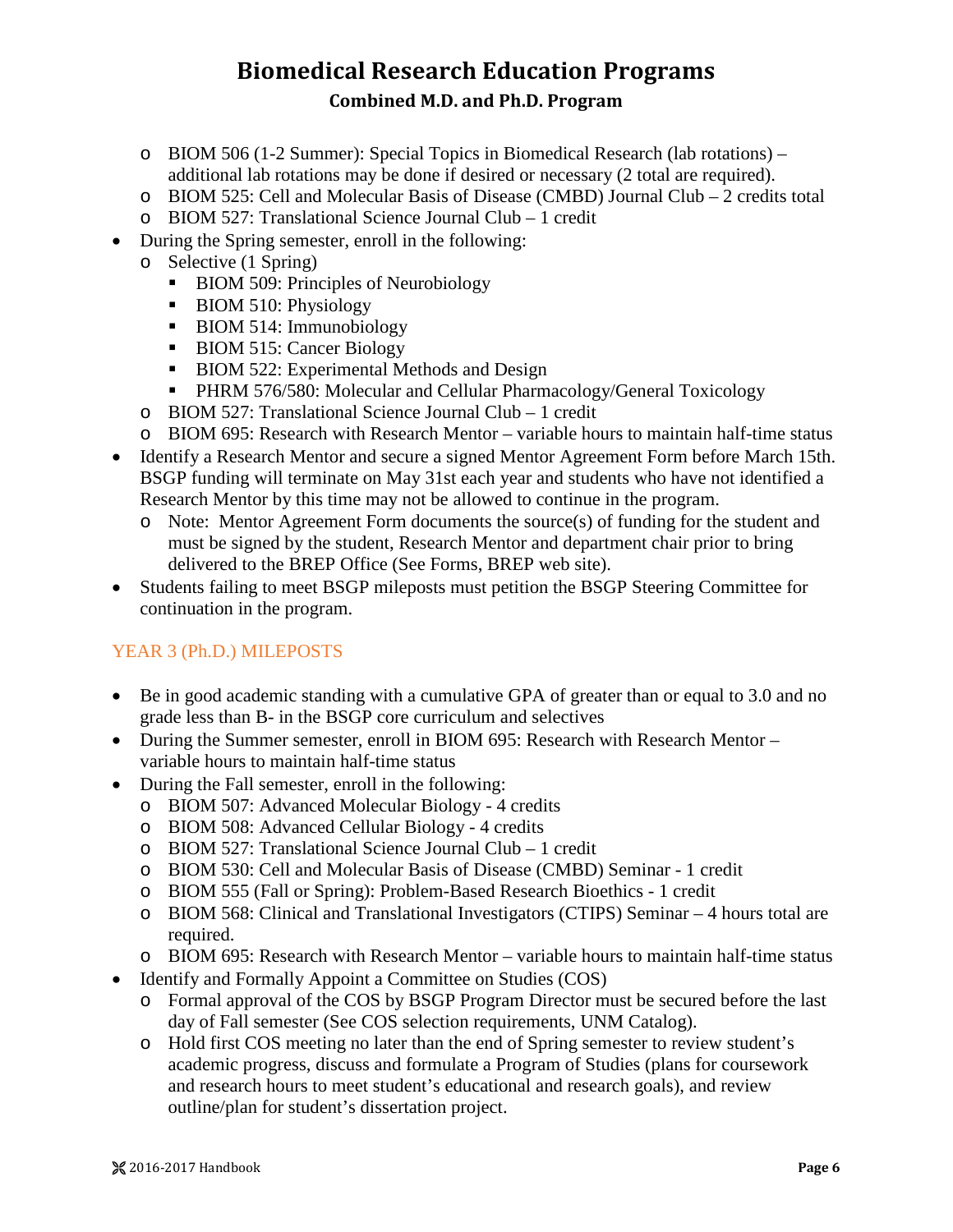- Note that the first COS meeting need not involve a formal review of a dissertation proposal.
- o Committee on Studies Meeting Report must be completed and submitted to the BREP office after each COS meeting. (See Forms, BREP website)
- o Hold second meeting of COS no later than 6 months after the first COS meeting. Student progress, Program of Studies and plan for student's dissertation proposal will be reviewed. At this meeting the student should present a draft of proposed specific aims and initial feasibility data.
- Pass the qualifying examination by date set by the Qualifying Exam Committee, usually January. (See "Qualifying Examination" section below)
- During the Spring semester, enroll in the following:
	- o Selective (1 Spring) if not already done
		- BIOM 509: Principles of Neurobiology
		- BIOM 510: Physiology
		- BIOM 514: Immunobiology
		- BIOM 515: Cancer Biology
		- BIOM 522: Experimental Methods and Design
		- **PHRM 576/580: Molecular and Cellular Pharmacology/General Toxicology**
	- o BIOM 527: Translational Science Journal Club 1 credit
	- o BIOM 530: Cell and Molecular Basis of Disease (CMBD) Seminar 1 credit
	- o BIOM 555 (Fall or Spring): Problem-Based Research Bioethics 1 credit
	- o BIOM 568: Clinical and Translational Investigators (CTIPS) Seminar 4 hours total are required.
	- o BIOM 695: Research with Research Mentor variable hours to maintain half-time status
	- o Additional courses as required for your concentration or as directed by your COS.
- Submit F30 pre-doctoral fellowship application. To be eligible, an applicant 1) must have matriculated into a dual-degree program no more than 48 months prior to the due date of the initial (-01) application; and 2) must have identified a dissertation research project and sponsor(s). For more information:

<http://grants.nih.gov/grants/guide/pa-files/PA-14-150.html>

- Oral or poster presentation at one or more of the following: Departmental Seminar or Research Day, BSGP Research Day or scientific meeting.
- Create your NIH Biosketch and ensure ERA Commons ID is requested through HSC Pre-Award Office.
- Complete the Annual Activities and Accomplishments Report. (See Forms, BREP web site)
- Students failing to meet these mileposts must petition the BSGP Steering Committee for continuation in the program.

### <span id="page-10-0"></span>YEAR 4 (Ph.D.) MILEPOSTS

- Be in good academic standing.
- During the Summer semester, enroll in BIOM 695: Research with Research Mentor variable hours to maintain half-time status
- During the Fall and Spring semesters, enroll in the following: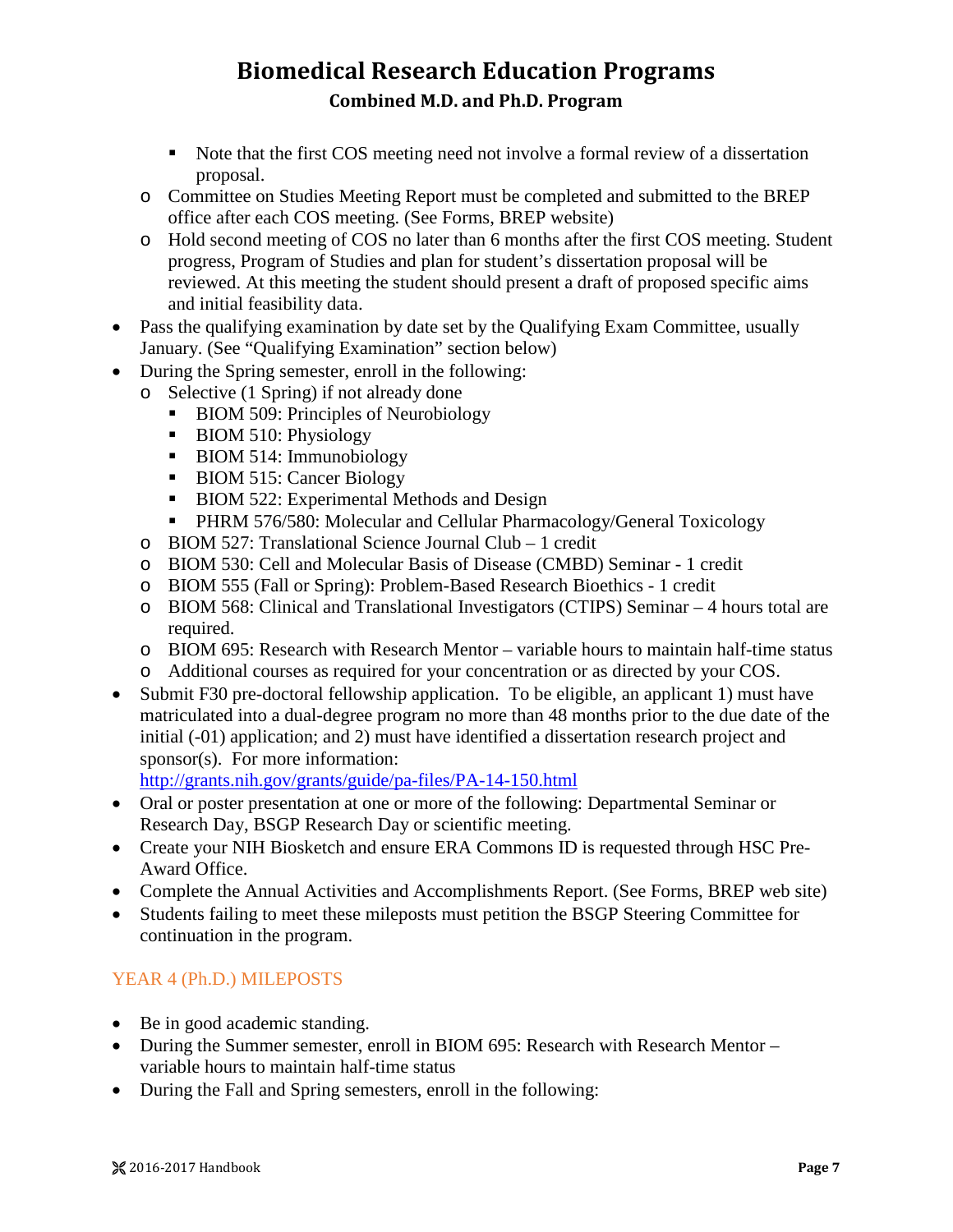- o BIOM 527: Translational Science Journal Club 1 credit
- o BIOM 568: Clinical and Translational Investigators (CTIPS) Seminar 4 hours total are required.
- o BIOM 695: Research or BIOM 699: Dissertation, if Comprehensive complete, with Research Mentor – variable hours to maintain half-time status
- o Additional courses as required for your concentration or as directed by your COS.
- Hold COS meeting no later than 6 months after the last COS meeting. Student progress, Program of Studies and plan for student's dissertation proposal will be reviewed. At this meeting the student should present a draft of proposed specific aims and initial feasibility data.
- Schedule Comprehensive Examination (Doctoral Dissertation Proposal) no later than the Spring semester. The Comprehensive Examination will count as a COS meeting.
	- o Comprehensive examination will consist of a proposal outlining the research plans and an oral examination of the candidate. Although data supporting the feasibility of the project is recommended, extensive preliminary data should not be required. (See Doctoral Comprehensive Exam) (See OGS web site for UNM regulations regarding the Comprehensive Examination)
- Form Dissertation Committee (DC) which may include existing COS members. (See UNM Catalog for requirements on Dissertation Committees)
	- o Meet with Dissertation Committee no later than 6 months after the Comprehensive Examination. Student progress will be reviewed.
- Complete Application for Candidacy form, outlining the completion of at least 48 credit hours of graduate coursework which is required for the Ph.D. (see "Forms," BREP web site or OGS web site)
	- o Declare your concentration, if any, on the Application for Candidacy.
- Students may sign up for Dissertation credit hours (699) in the semester they take the Comprehensive Examination.
- Submit F30 pre-doctoral fellowship application if not done in year 3. To be eligible, an applicant 1) must have matriculated into a dual-degree program no more than 48 months prior to the due date of the initial (-01) application; and 2) must have identified a dissertation research project and sponsor(s). For more information: <http://grants.nih.gov/grants/guide/pa-files/PA-14-150.html>
- Oral or poster presentation at one or more of the following: Departmental Seminar or Research Day, BSGP Research Day or scientific meeting.
- Complete the Annual Activities and Accomplishments report
- Students failing to meet these mileposts must petition the BSGP Steering Committee for continuation in the program.

### <span id="page-11-0"></span>YEAR 5 (Ph.D.) MILEPOSTS

- Be in good academic standing.
- During the Summer semester, enroll in BIOM 695: Research or BIOM 699: Dissertation, if Comprehensive complete, with Research Mentor – variable hours to maintain half-time status
- During the Fall and Spring semesters, enroll in the following: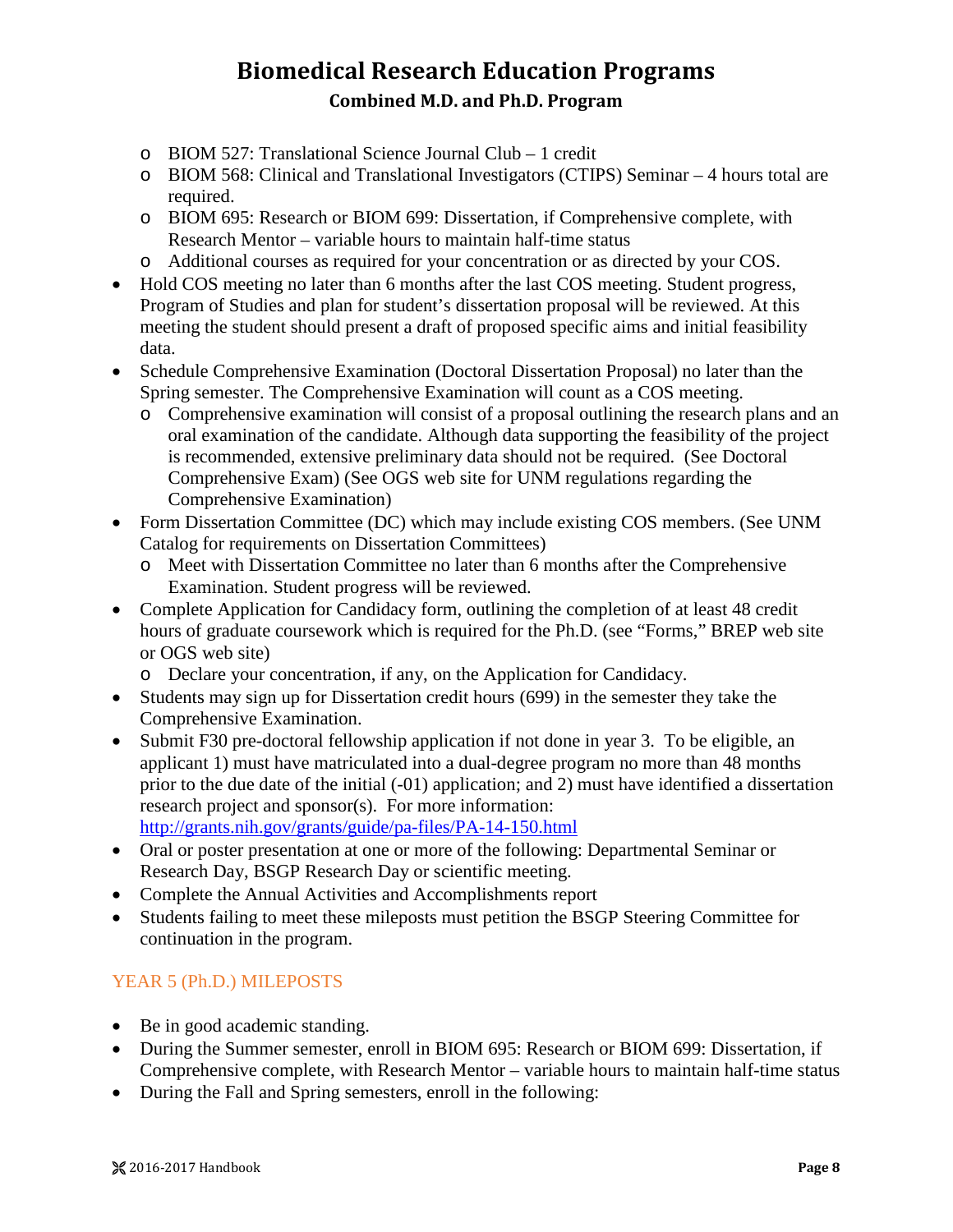- o BIOM 527: Translational Science Journal Club 1 credit
- o BIOM 699: Dissertation with Research Mentor variable hours to maintain half-time status
- o Additional courses as required for your concentration or as directed by your DC.
- Meet with Dissertation Committee twice each year or more often if recommended by the Dissertation Committee. Student progress will be reviewed. If adequate progress in dissertation research has been attained, student will receive committee approval to begin writing the dissertation.
- Oral or poster presentation at one or more of the following: Departmental Seminar or Research Day, BSGP Research Day or scientific meeting.
- Complete the Annual Activities and Accomplishments report

### <span id="page-12-0"></span>YEAR 6 (Ph.D.) MILEPOSTS

- Be in good academic standing.
- During the Summer semester, enroll in BIOM 699: Dissertation with Research Mentor variable hours to maintain half-time status. A minimum of 18 hours of 699 credit is required for the Ph.D.
- During the Fall and Spring semesters, enroll in the following:
	- o BIOM 527: Translational Science Journal Club 1 credit
	- o BIOM 699: Dissertation with Research Mentor variable hours to maintain half-time status
	- o Additional courses as required for your concentration or as directed by your DC.
- Meet with Dissertation Committee to obtain approval to write and defend the dissertation before February.
- Complete "Notification of Intent to Graduate" form and submit to the BREP office for the required signatures. The deadlines for OGS to receive this notification are: October 1 for Fall graduation, March 1 for Spring, and July 1 for Summer.
- Arrange for external review if comments from at least one manuscript submission (student as primary author) have not been obtained. See "External Review of the Dissertation" below for additional information.
- Complete "Announcement of Final Examination for Doctorate" form and submit to the BREP office for the required signatures at least three weeks prior to the dissertation defense.
- Public presentation of dissertation research and closed defense of dissertation session.
- Submit "Report of Final Examination" form to the BREP office for the required signatures.
- Following approval of the oral defense and dissertation document, submit dissertation according to the rules and policies of OGS (include memo from Program Director regarding MD/PhD graduation procedures). For approved dissertation formats, see BSGP Handbook and the UNM Catalog.
- All Ph.D. graduation requirements should be complete at this time.
- Work with the SOM on re-entering the medical curriculum during the transition block in March.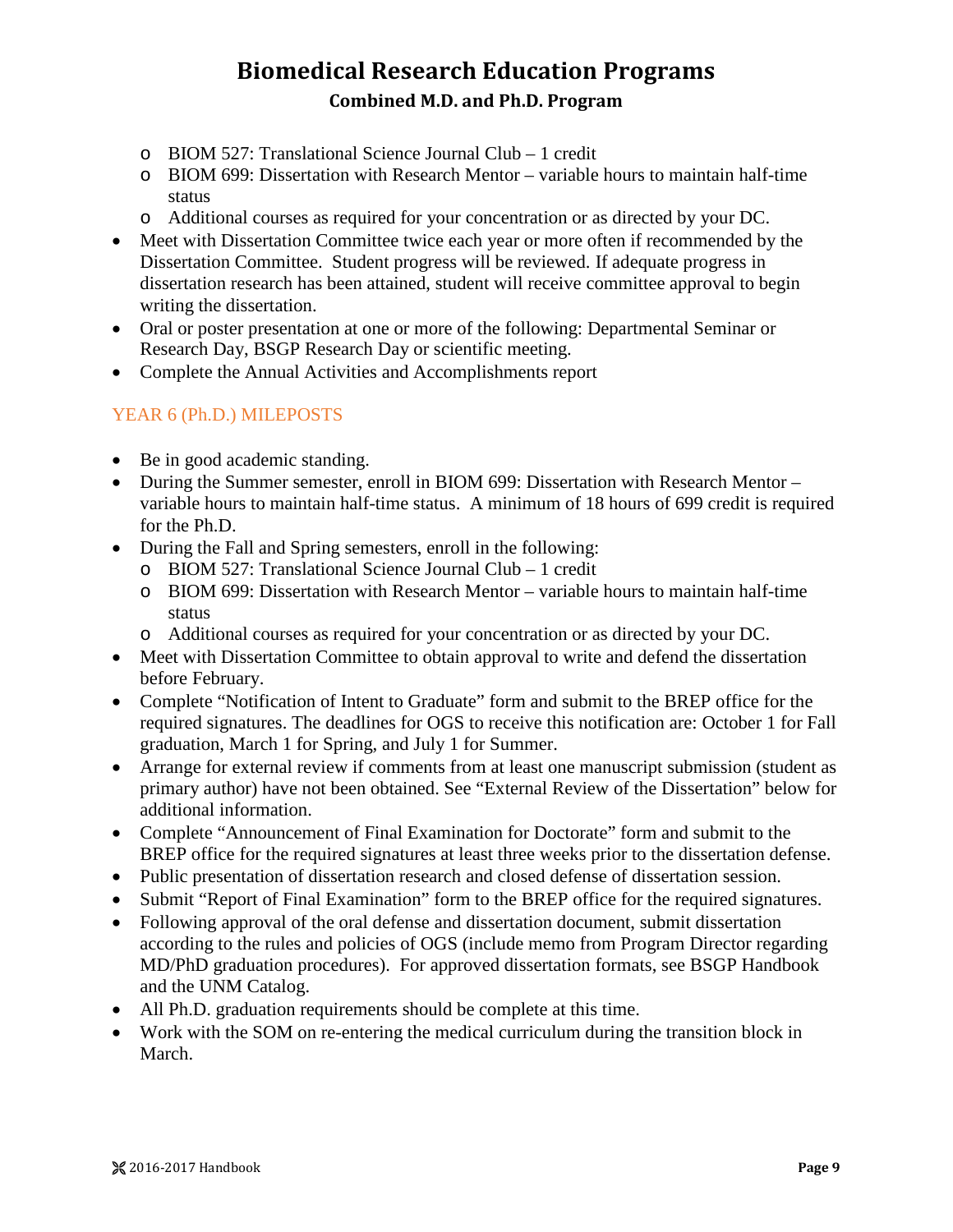If a student does not complete all degree requirements for graduation in a particular semester, the student must submit a new Intent to Graduate form for graduation in a subsequent semester.

### <span id="page-13-0"></span>YEAR 7 (M.D. Program, Phase 2) MILEPOSTS

- Complete all required M.D. courses and requirements. o USMLE-2 (May-June).
- During the Fall and Spring semesters, enroll in BIOM 527: Translational Science Journal Club – 1 credit hour

### <span id="page-13-1"></span>YEAR 8 (M.D. Program, Phase 3) MILEPOSTS

- Complete all required M.D. courses and requirements.
	- o Residency applications/interviews
	- o Medical School Teaching
- During the Fall and Spring semesters, enroll in BIOM 527: Translational Science Journal Club – 1 credit hour

### <span id="page-13-2"></span>**Section 4: CODE OF PROFESSIONAL CONDUCT**

Honor and integrity are basic to the philosophy of the MD/PhD Program. Application commits the student to the essential nature of abiding by the Code of Professional Conduct.

Each student is expected to maintain the highest standards of honesty and integrity in academic and professional matters.

This honor code rests on the integrity of each student acting with the greatest responsibility and respect for the rights, feelings, privacy and dignity of others.

Affirmation for Students of Biomedical Sciences:

- I will develop habits effective in life-long learning in order to be competent and current throughout my career.
- I will attain personal mastery of research knowledge and skill through honest effort.
- I will relate to my peers, my faculty, and others in a spirit of collaboration and mutual respect.
- I will recognize and honor privileged information from my colleagues.
- I agree to abide by this Honor Code.

MD/PhD students must follow approved policies on professional conduct. While the students are on the medical curriculum, UNM-SOM policies apply. While the students are in the PhD portion of their programs, the BSGP policies apply.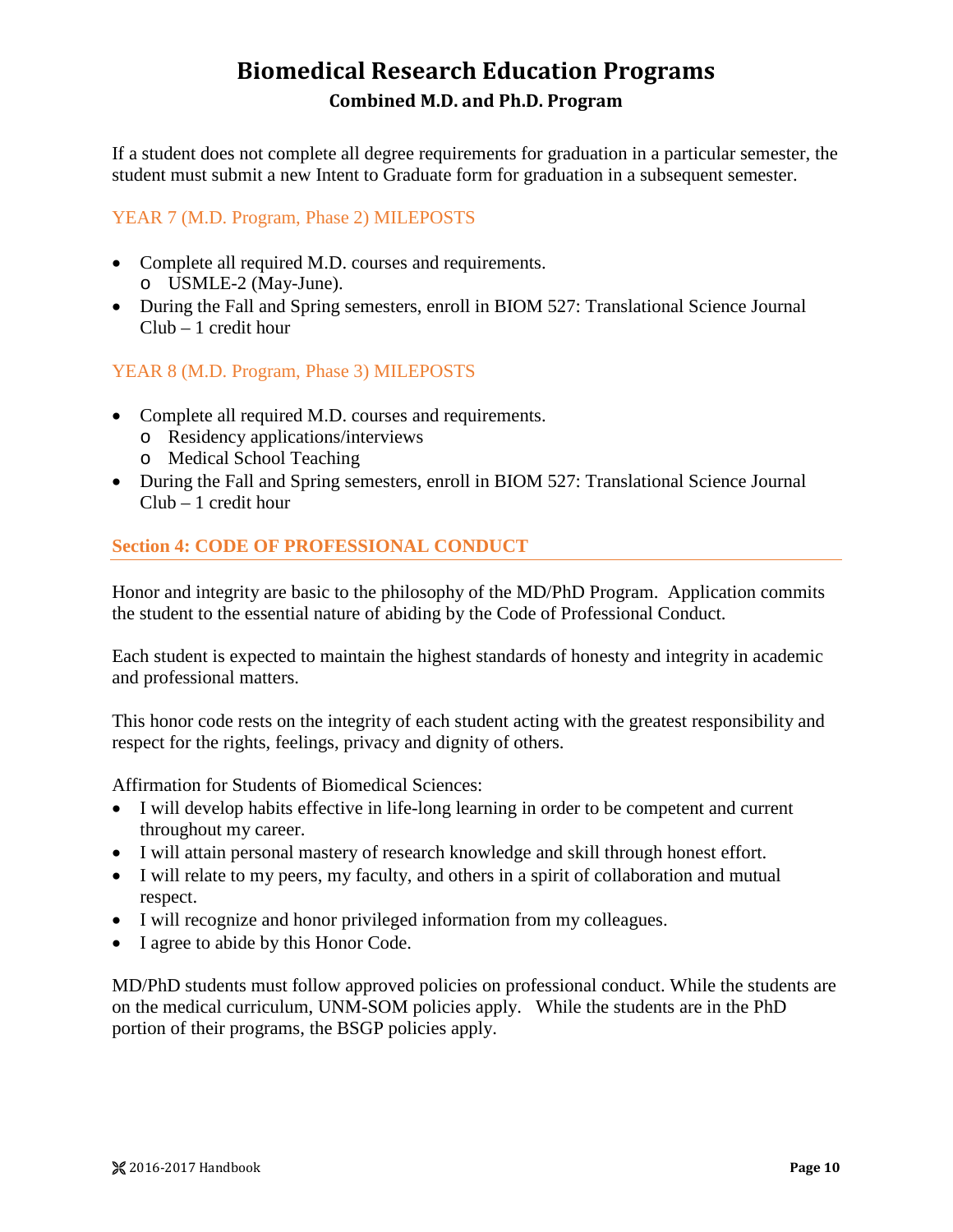### <span id="page-14-0"></span>**Section 5: GENERAL ACADEMIC REGULATIONS**

This document is an overview of general academic regulations. For more complete and detailed information regarding UNM Graduate Studies academic regulations, see the UNM Catalog. All students are responsible for knowing and abiding by the general University rules and regulations pertaining to graduate study at The University of New Mexico and the specific academic requirements of their particular degree program. They are also expected to be aware of their academic standing at all times.

The student is responsible for maintaining the accuracy and integrity of his/her academic record. We highly recommend that students review their academic records/transcripts each semester. If problems are identified, contact the BREP office for guidance.

#### <span id="page-14-1"></span>5.1: Duration of Training

The MD/PhD strongly encourages students and Research Mentors to develop the training over a 7-8 year period, with the possible addition of an additional year to complete dissertation research. Students and their Research Mentors should consult with the Program Director as early as possible if the student's progress is slower than anticipated. If in the rare circumstance that the student's program will take more than eight years, the student and his or her Research Mentor must petition the Program Director for an extension. If an extension is granted the mentor will be responsible for the students' stipend until the student begins their clinical rotations.

#### <span id="page-14-2"></span>5.2: Registration

#### <span id="page-14-3"></span>5.2.1: Semester Course Loads

In general, a graduate student enrolling for and completing a minimum of 9 graduate credit hours per semester is considered to be a full-time student at UNM. However, if you are holding a teaching assistantship, the minimum course load is 6 graduate credit hours per semester. Many students holding teaching assistantships complete 12 credit hours or more per semester.

#### <span id="page-14-4"></span>5.2.2: Registering for Classes

All students register for classes via LoboWeb. For more instructions and help using LoboWeb visit the Registrar's website at [registrar.unm.edu.](http://registrar.unm.edu/) Registration can be completed through myUNM at [my.unm.edu.](http://my.unm.edu/) Prior to registering for classes you will need to obtain your UNM NetID and password.

#### <span id="page-14-5"></span>5.3: Grades

#### <span id="page-14-6"></span>5.3.1: Grade Requirements for Graduation

To earn a graduate degree at the University of New Mexico, students must have a minimum cumulative grade point average of 3.0 in graduate-level courses taken in graduate status at the time of degree completion as well as a grade point average of at least 3.0 for courses listed in their Program of Studies or Application for Candidacy.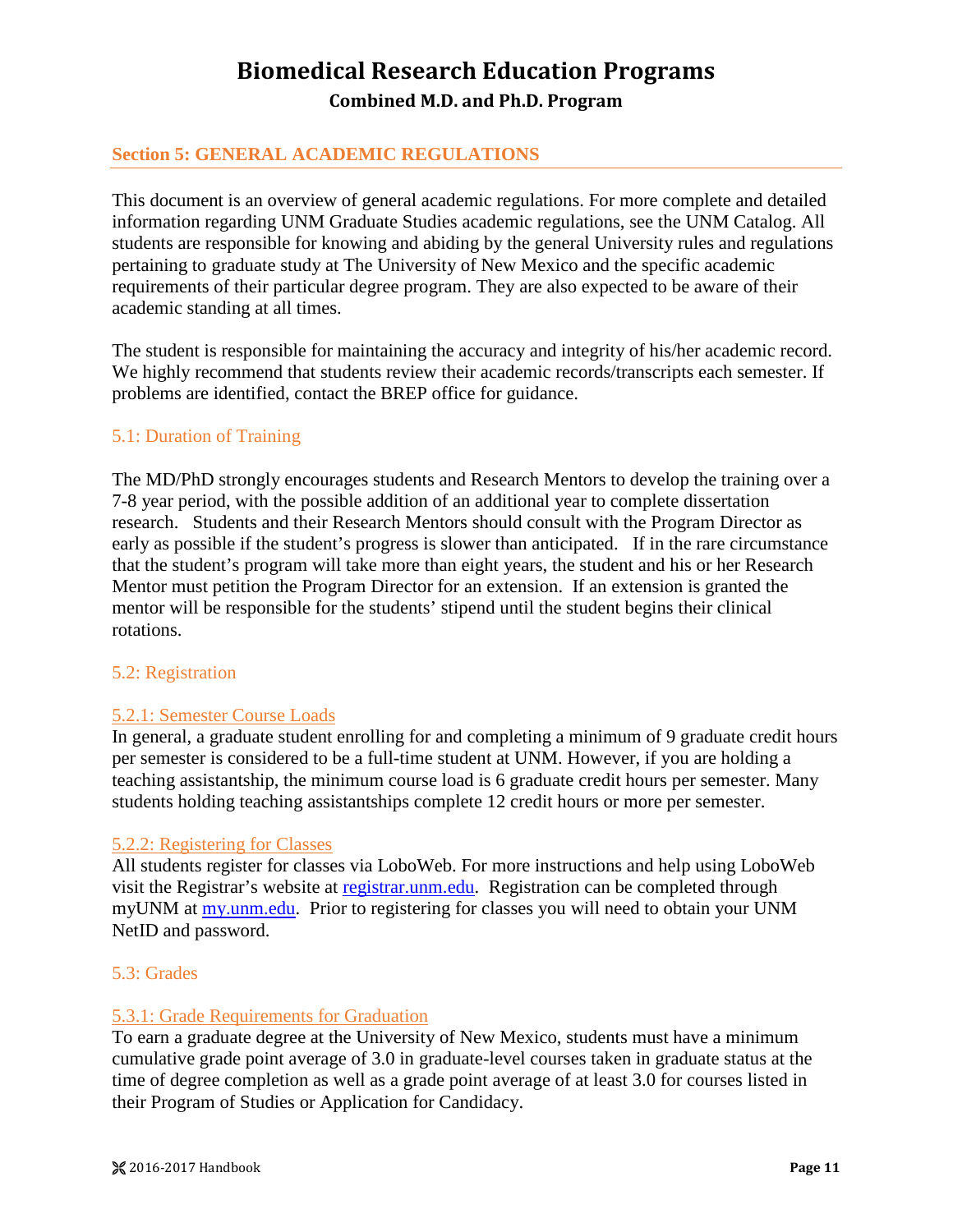Students may not graduate with Incompletes or unrecorded grades (NR) pending in any graduate course, nor may they graduate while on probation.

Courses taken to meet undergraduate deficiencies/prerequisites cannot be used to meet graduate degree requirements nor are they calculated into the graduate grade point average. It is expected that the student earn at least a B (3.0) in each of these courses. If a grade of less than B (3.0) is earned in any of these, the major department may deem that the prerequisite has not been satisfied.

No more than 6 credit hours of course work in which a grade of C  $(2.0)$ , C+ $(2.33)$  or CR (grading option selected by student) was earned may be credited toward a graduate degree. Courses offered only on a CR/NC basis and required by the graduate program are excluded from this limitation.

### <span id="page-15-0"></span>5.3.2: Incomplete (I) Grades

The grade of "I" is given only when circumstances beyond the student's control prevent completion of the course work within the official dates of a semester or summer session.

According to academic policy, incomplete grades must be completed before a student is eligible to graduate from the University of New Mexico. Students should not re-enroll or re-register (for credit) in a course in which an incomplete has been received in order to resolve the "I" (incomplete) grade. If an instructor requires the student to repeat the class in order to resolve the Incomplete, the student must register for the course on an audit basis.

Incomplete grades received must be resolved no later than one year (twelve months) from the published end day of the semester in which the grade was assigned. Incomplete grades not resolved within the time frame stated in this policy are converted automatically to a F (failure) grade.

Students resolving Incompletes in their semester of graduation must have the process completed (including the reporting of the grade to the Records and Registration Office by the appropriate deadline. Students are responsible for informing instructors that they are graduating and that the grade(s) must be reported by the appropriate deadline. Failure to complete the process as described could result in the postponement of graduation until the following semester.

The instructor of record reports the final grade for the course in which the Incomplete was assigned to the Records and Registration Office.

### <span id="page-15-1"></span>5.3.3: Grade Point Average

Graduate Studies checks the student's grade point average at the end of every semester and summer session for as long as the student is in graduate status. All students whose academic standing is deficient after receiving grades for 12 attempted credit hours or two semesters, whichever comes first, are placed on probation or suspended, according to the university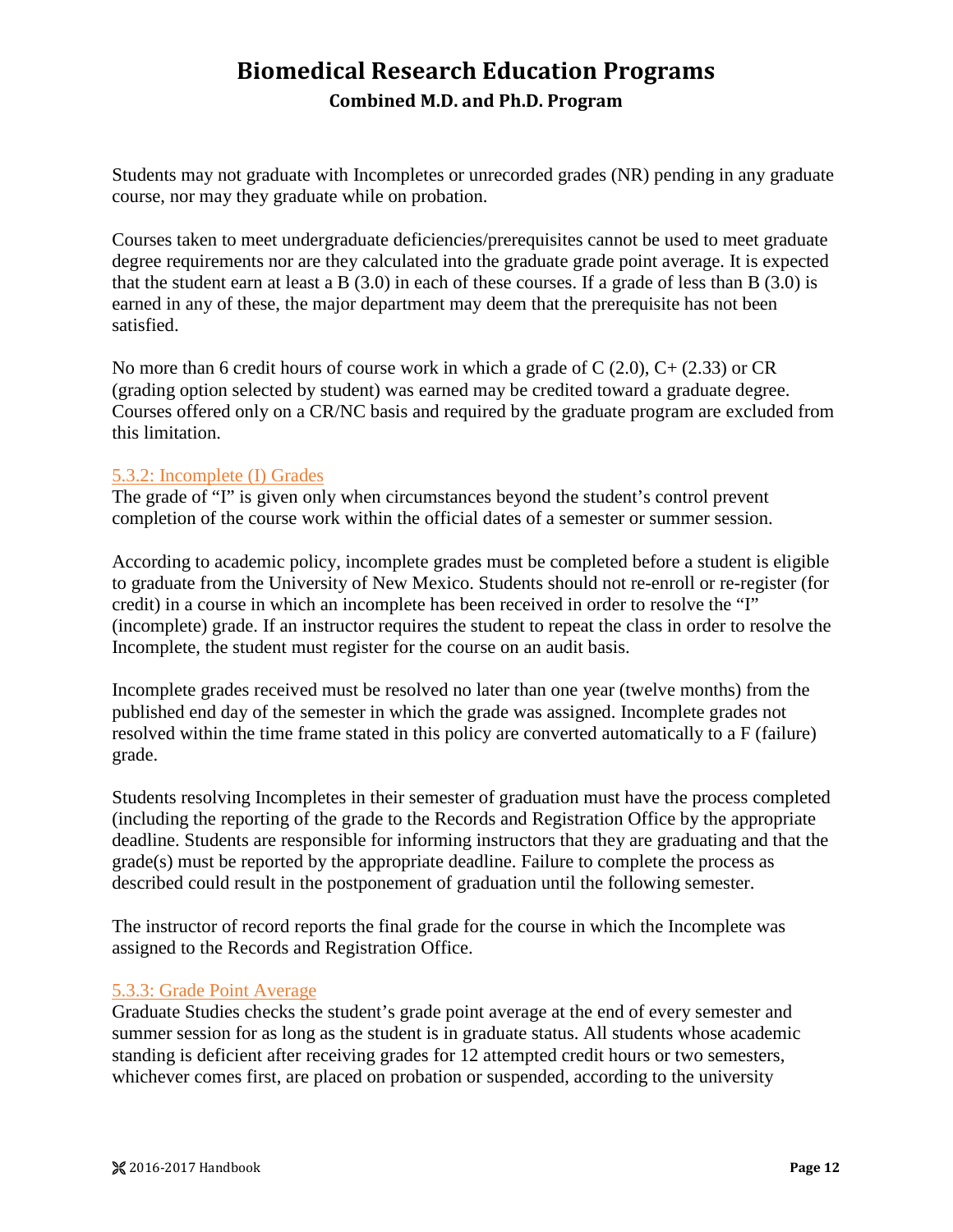regulations and those of their graduate unit (see Student Services Information section in the UNM Catalog).

The grade point average is calculated using all grades earned in graduate course work while a student is in graduate status. Grades earned at other institutions or in non-degree status are not calculated in a graduate student's grade point average. The University of New Mexico extension courses (those offered by the Extended University) taken prior to admission to a graduate program are not included in the graduate cumulative grade point average; however, the University of New Mexico graduate extension courses taken while a student is in graduate status are included.

The grade point average is calculated by dividing the total number of quality grade points earned (see Student Services Information section in the UNM Catalog) by the total number of credit hours attempted, and truncated by two decimal places. Grades of CR, W, NC and PR are excluded from the cumulative grade point average calculation. Grades of NC and IF may have an adverse impact on a student's academic standing, financial aid and assistantship eligibility.

### <span id="page-16-0"></span>5.3.4: Change of Grade/Academic Record

The instructor of a course is responsible for any grade reported. Once a grade has been reported to the Records and Registration Office, the instructor may change it by completing the Change Student Grade process through LoboWeb. Only the instructor who issued the original grade (instructor of record) may submit a change. Grade changes submitted more than 30 days after the end of semester are reported to the offering College Dean. Any change in grade must be reported within 12 months after the original grade was issued and prior to graduation. Grade changes may be referred to the Admission and Registration Committee of the Faculty Senate for approval.

Once a student has completed the academic requirements for a graduate degree or certificate, and has received his/her diploma and appropriate notations on his/her official transcript, the University of New Mexico does not make modifications to his/her academic record.

### <span id="page-16-1"></span>5.4: Annual Activities and Accomplishments Report

The BSGP requires every student to complete the Annual Activities and Accomplishments Report (see "Forms," BREP web site). The purpose of this report is to gather information on student activities that are relevant to his/her research education and professional development. The BREP office will compile this information for reports to the School of Medicine, the University of New Mexico, and external review panels.

Completion of the Annual Activities and Accomplishments Report is required for students to be eligible for BSGP Travel Awards (see "BSGP Travel Awards" below).

A Student Progress Subcommittee of the BSGP Steering Committee will annually review the Activities and Accomplishments Reports along with academic progress and completion of exams of all BSGP students and report on individual student progress to the whole BSGP Steering Committee meeting in June each year.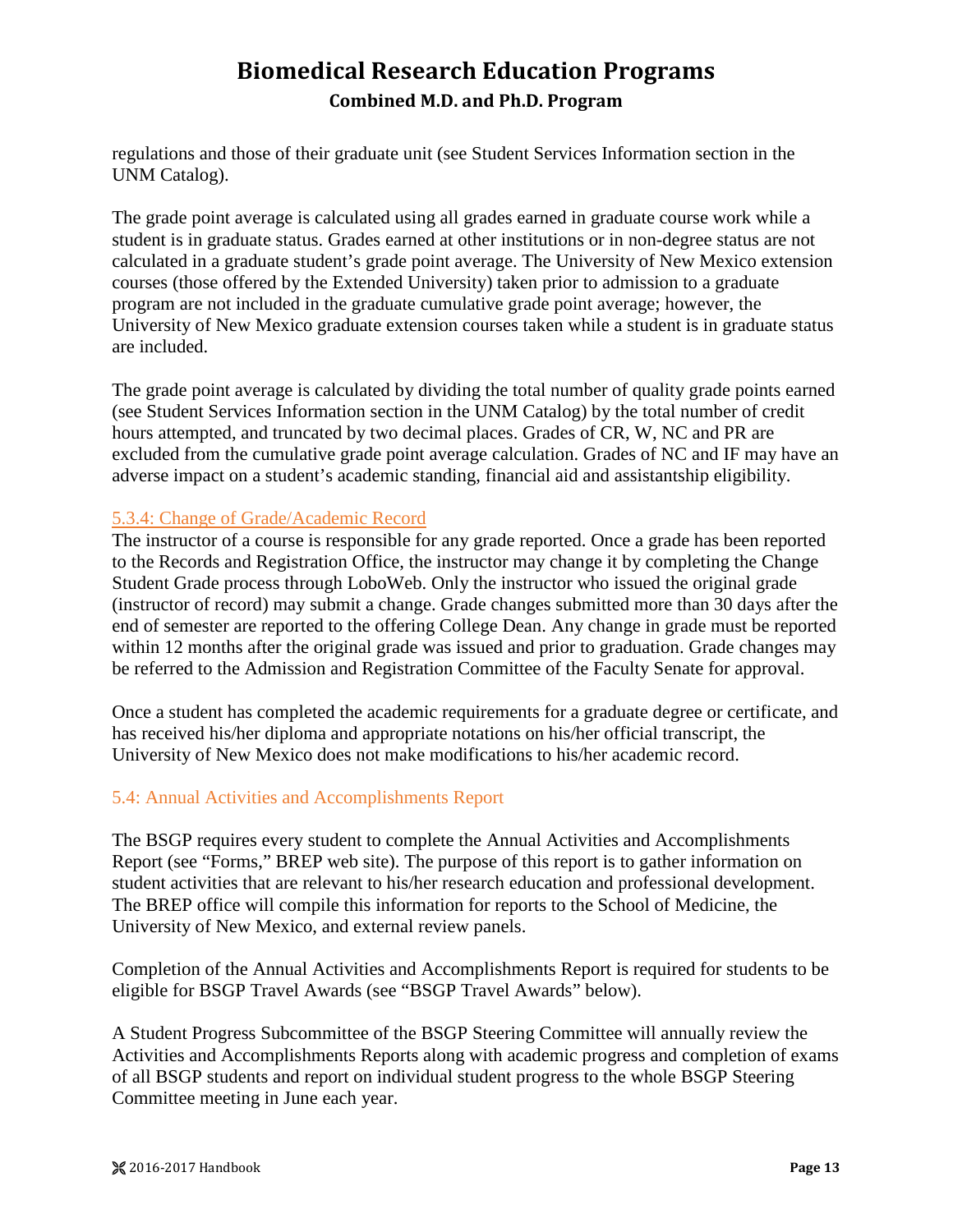#### <span id="page-17-0"></span>5.5: Annual Review of Student Progress

#### General Overview

In 2007, the BSGP SC initiated an annual review of each student's progress towards the major milestones of the program for both MS and Ph.D. students. This review allows the SC to identify students that are delinquent in meeting milestones and make recommendations to help address those delinquencies. Over the past few years, the process has become more structured and specific strategies have been identified to address concerns as they arise. Additionally, the Student Progress Committee has become an official sub-committee of the full SC.

#### **Process**

During July of each year, the Student Progress Sub-Committee meets to review each student. They review, as applicable: standing (first-year, pre-comp, post-comp), appointment of COS, dates of COS meetings (particularly date of most recent COS Meeting), date of Comprehensive Exam and completion of related paperwork, and overall progress towards graduation. After the review, a notice is sent to each student with a copy sent to the Research Mentor and each COS member. The letters outline the student's progress and either congratulates them for being on track, or identifies failures in meeting milestones, and suggests appropriate remediation. In January of each year, a reminder is sent to all Students, their Research Mentors, and COS members about the milestones they should be meeting and a reminder to review their progress letter to ensure any delinquencies are addressed. In general, students are cautioned to address any delinquencies as soon as possible. However, they are typically given a full academic year to address delinquencies and should not have the same delinquencies during the following review.

#### Intervention

For students that receive two consecutive Progress Letters that indicate delinquencies, or for students that are chronically struggling to meet multiple milestones, the Student Progress Committee has made the following recommendations:

- a. A member of the SC may be appointed to a student's COS to act as a moderator and facilitate the feedback given to the student and provide guidance to help the student meet their mileposts.
- b. Quarterly Reports may be requested from the student and Research Mentor outlining specific plans for addressing delinquencies in meeting milestones. These reports will be addressed to the BSGP Director and the full SC will be updated and involved as needed.
- c. Students may have Academic Holds placed on their accounts if they are delinquent in meeting milestones with no attempt to remediate. Students will be notified before a hold is placed on his/her account, (copied to their Research Mentor and COS Members).

#### <span id="page-17-1"></span>5.6: Academic Probation and Consequences

Students who do not maintain good academic standing are placed on academic probation by Graduate Studies. There are three types of probation.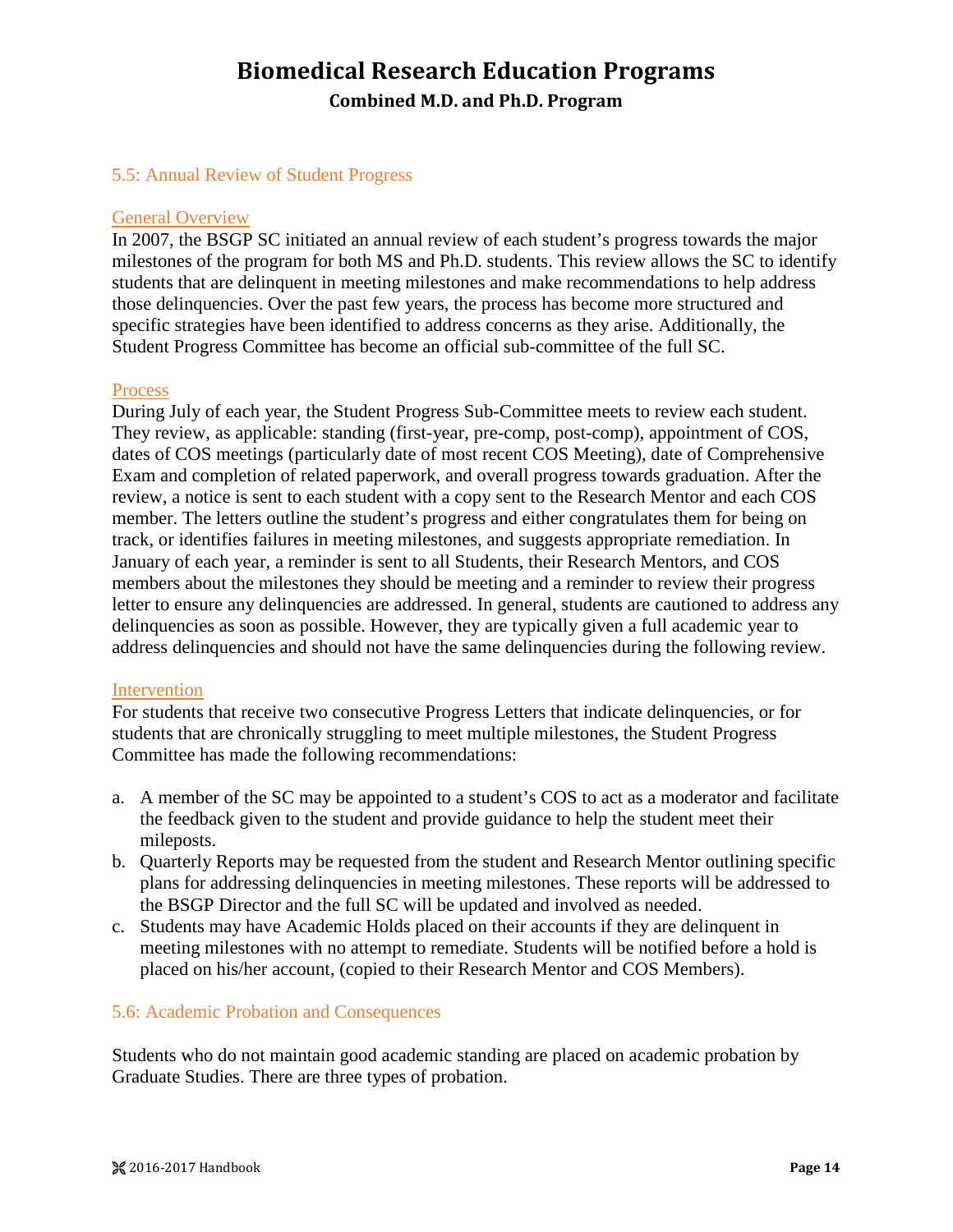### Type 1: Grade Point Average

A student whose cumulative grade point average falls below 3.0 for grades earned in graduatelevel courses taken while in graduate status are placed on Type 1 academic probation. The student is suspended from graduate status if the cumulative grade point average does not reach 3.0 after completion of an additional 12 credit hours of graduate course work or four regular semesters in probationary status, whichever comes first. Students on Type 1 probation are not eligible to hold assistantships, nor are they allowed to take master's examinations, doctoral comprehensive examinations, defend theses or dissertations, or graduate.

#### Type 2: NC-F-IF-I Grades

Students who earn any combination of two grades of NC, F, I, and/or IF in graduate courses taken in graduate status, even if their cumulative grade point average remains above 3.0, are placed on Type 2 academic probation. The student is suspended from graduate status if a third NC, F, I, or IF grade is earned. Students on Type 2 probation are not eligible to hold assistantships, nor are they allowed to take master's examinations, doctoral comprehensive examinations, defend theses, dissertations or graduate. When students on Type 2 probation are ready to take final exams or defend theses or dissertations in order to complete graduation requirements, they must petition the Dean of Graduate Studies to end their probationary status so that they may complete their requirements and graduate. Students on Type 2 probation who maintain a GPA of 3.5 for two consecutive semesters have the sanctions (ability to hold an assistantship, take culminating exams and graduate) waived and written notification thereof from Graduate Studies.

NOTE: A student, who is placed on Type II probation after a semester has begun and holds an assistantship for that semester, must resolve his/her probationary status within that semester to maintain his/her assistantship for future semesters. Example: A student who is notified during spring semester that he/she is on Type II probation must resolve the probationary status to be eligible to hold an assistantship for the following summer and/or fall.

#### Type 3: Incomplete Grades

A student who receives 6 or more credit hours of "Incomplete" grades in graduate level courses are placed on Type 3 academic probation. Type 3 probation ends when the credit hours of "Incompletes" drop below 6. However, if the student fails to complete the necessary work, or if the final grade is low enough, the student may become subject to Type 1 or Type 2 probation. Students may not take masters' examinations, doctoral comprehensive examinations, defend theses or dissertations, or graduate while on Type 3 probation. They may provisionally hold assistantships for one semester, if their semester GPA is 3.0 or higher.

#### <span id="page-18-0"></span>5.7: Suspension

#### By the Office of Graduate Studies

A student who is suspended from graduate status is removed from graduate student status at the University of New Mexico. A student may not apply for readmission to graduate status for one year after being suspended. The student may apply for admission to non-degree or undergraduate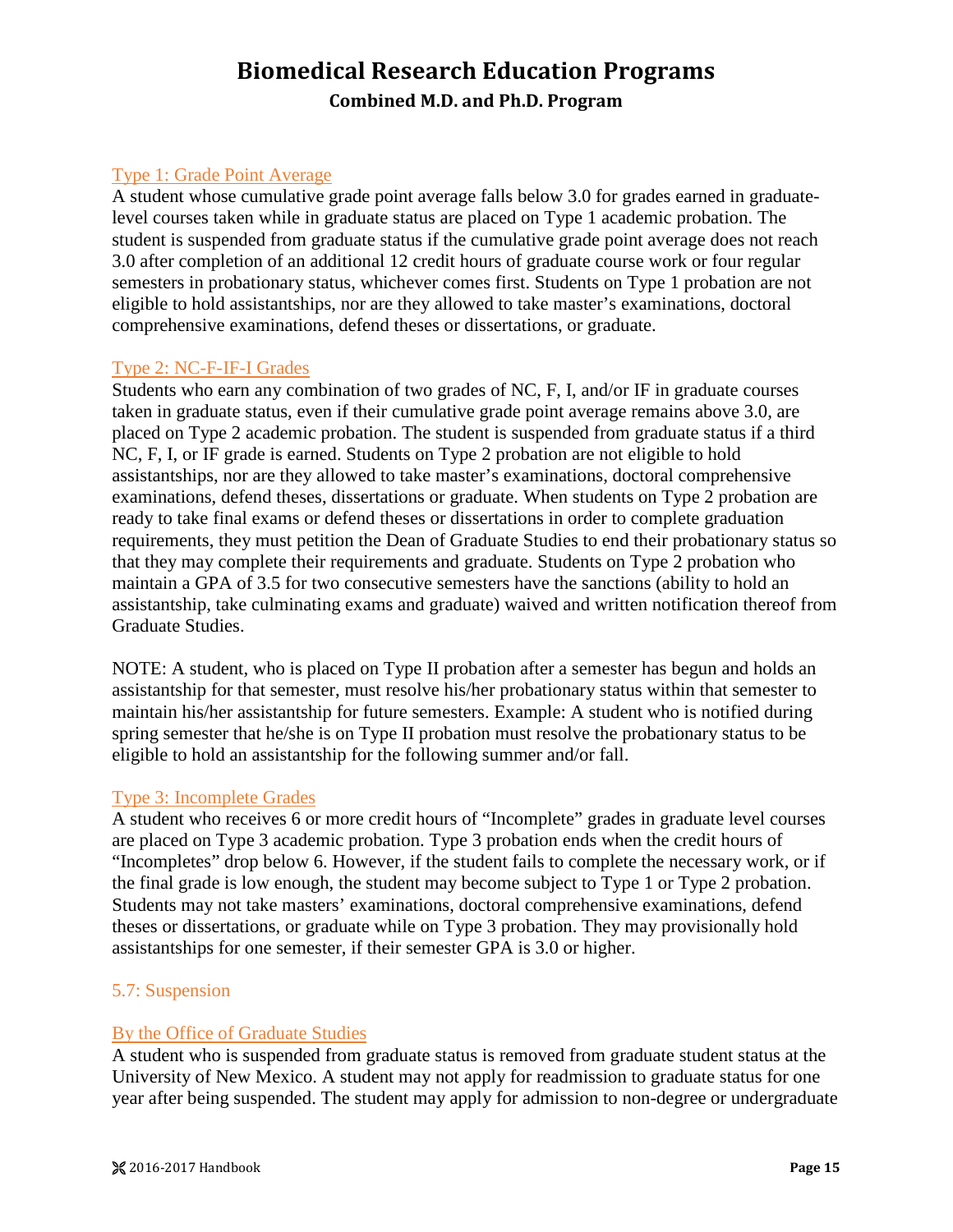status at any time after being suspended from graduate status, but no class taken during the year in which the student is suspended from graduate status can be counted toward requirements for a graduate degree.

#### By a Degree Program

If in the opinion of the graduate unit a student shows little promise of completing the degree program (if the student has committed an academic violation [e.g., plagiarism]), the graduate unit notifies the student and the Dean of Graduate Studies in writing that the student is suspended from further work in that unit. Suspended students are not eligible to apply for readmission to any other graduate degree program for a period of one year from the effective date of the suspension.

#### Readmission after Suspension

If after a period of one year, a suspended student wishes to apply for readmission to graduate studies at the University of New Mexico, he/she must follow the readmission procedure delineated earlier in this Catalog.

If a graduate unit decides to readmit a student after academic suspension, it specifies the conditions required by the student to re-establish his/her good standing. The period of suspension is included in the time limit to complete the degree.

Students who have been suspended or who withdrew from the University while in probationary status is placed in probationary status when readmitted to the University. Students suspended for low grade point average (Type 1 probation) have 12 credit hours or four regular semesters (whichever comes first) to establish a grade point average of at least 3.0. A student who fails to achieve the minimum grade point average within the allotted time is permanently suspended from their graduate program. Students who have been suspended for earning three grades of NC and/or F and subsequently readmitted are permanently suspended from their degree program if a fourth grade of NC and/or F in graduate-level course work is earned.

### <span id="page-19-0"></span>**Section 6: LABORATORY ROTATIONS AND RESEARCH MENTOR SELECTION**

The Steering Committee can provide advice over the initial year to discuss potential research opportunities available that meet the students' interests. They can also advise students on appropriate rotations. Students should first meet with the Program Director and bring a list of tentative lab choices to be discussed in advance. The Committee will then assist if necessary in narrowing down the list.

All students need to keep the Program Director up to date when they have chosen laboratory rotations and the Program Director will encourage students to make these decisions in a timely manner.

### <span id="page-19-1"></span>6.1: Things to Consider in Selecting a Rotation Mentor

• Is the faculty member willing to take students for rotations?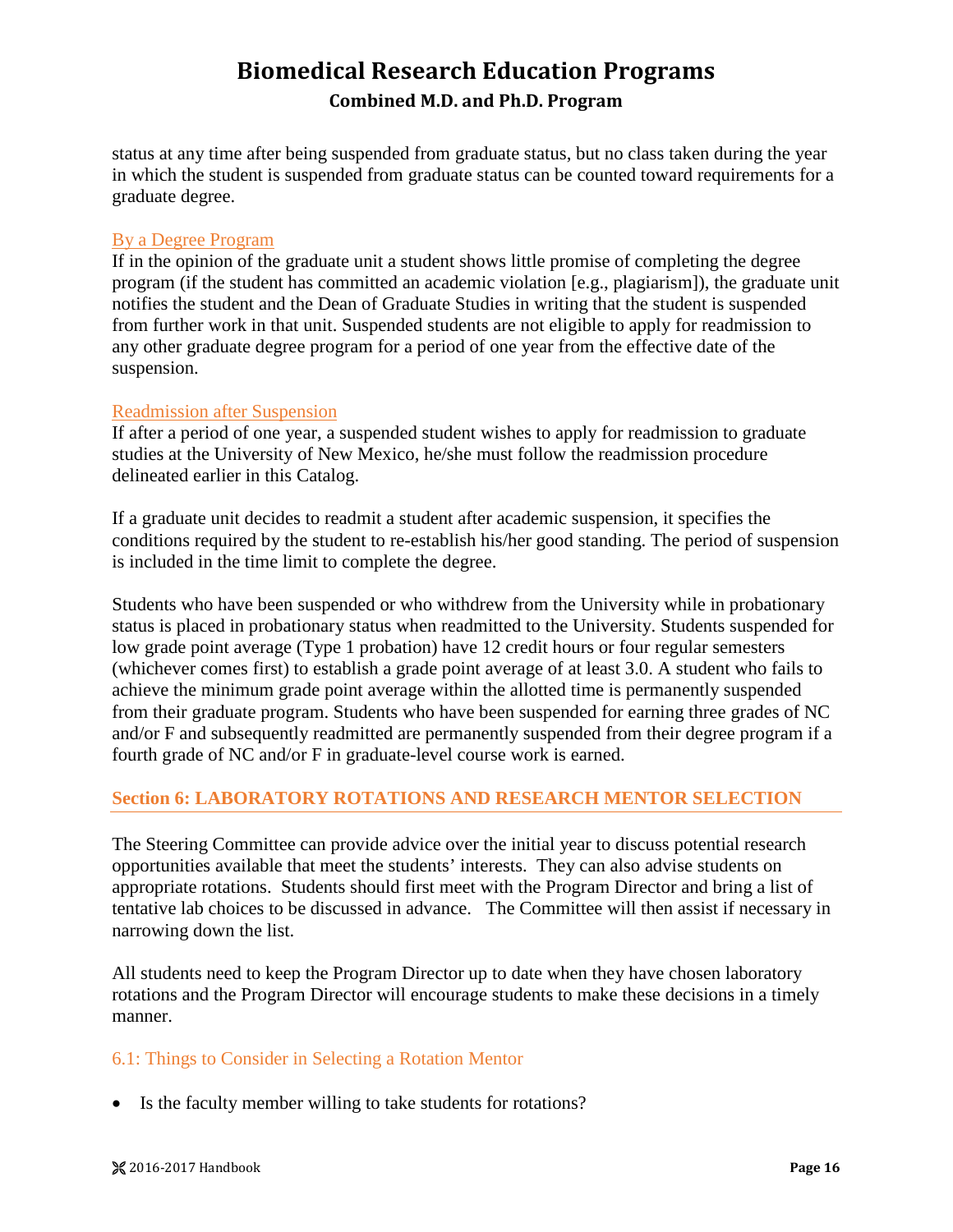- Is the faculty member likely to accept a student into the laboratory this year?
- Does the faculty member have funding to support a new student?
- Are the research projects generally interesting to you?
- Does the faculty member have a good history of mentoring students?

### <span id="page-20-0"></span>6.2: How to Make Contact with the Potential Rotation Mentor

- Best to make arrangements for a specific time (by email or phone). BE ON TIME FOR YOUR APPOINTMENT
- Talk to potential faculty member after a seminar or journal club (if they have time)
- Unannounced "drop-in" visits can be OK, but may not be the best way to make first contact.
- First meeting can be for general information.
- What types of rotations projects available?
	- o Are the rotation projects linked to future dissertation research projects?
	- o When are good times to schedule a rotation?
- If there is mutual interest, you may want to make a second appointment to clarify expectations.

### <span id="page-20-1"></span>6.3: They've said "yes," now what?

Clarify expectations for the rotation before you show up on the first day.

- What is the project?
- Will you be working alongside another student or post-doctoral fellow?
- How many hours a week are you expected to be in lab?
- Will you have access to the lab after hours or on weekends?
- What is the duration of the rotation (tentative start and end dates)?
- Should you attend lab or group meetings and when are they scheduled?
- Are there any journal clubs or seminars you should attend during your rotation?
- Is there any safety training you should complete before starting your rotation?
- Will you be expected to give an oral or written summary or presentation of your research at the end of the rotation?

#### <span id="page-20-2"></span>6.4: Paperwork

Once you have clarified the roles, responsibilities, and duties involved, you should complete the Rotation Agreement Form (see "Forms" on the BREP website) and return immediately to the BREP office. A separate form should be completed for each rotation (two for M.S. students; three for Ph.D. students).

#### <span id="page-20-3"></span>6.5: Before You Make a Permanent Commitment

Choosing your Research Mentor is a serious decision. This person will be a part of your professional life for at least 10 to 15 years. Although research interests are an important component of your decision, it can be argued that other factors may have a greater long term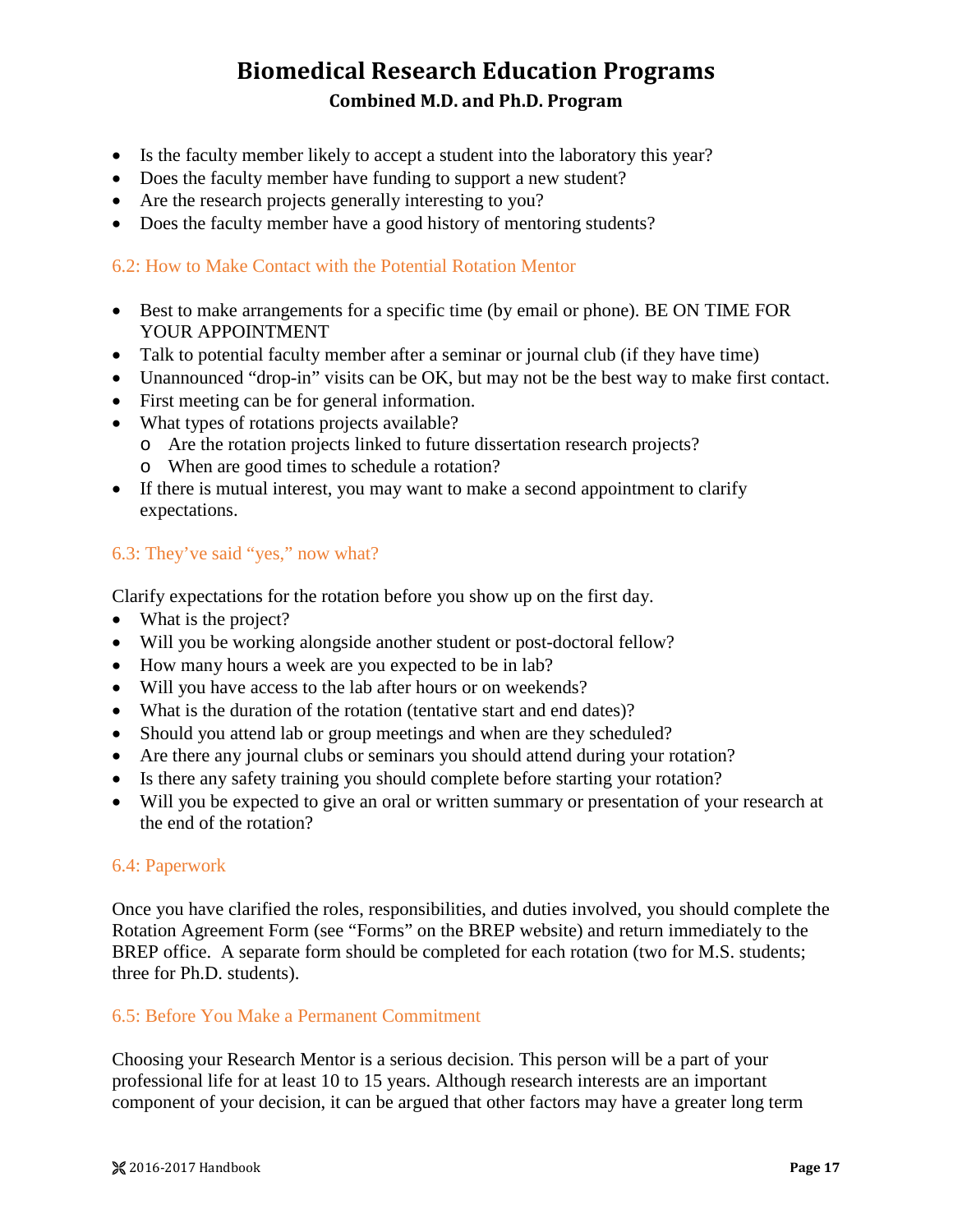impact on your future. Is the faculty member an enthusiastic mentor? In what ways do they support the career development of laboratory members? How do they foster the careers of former students and post-docs? You will also want to take into consideration working styles, goals and other aspects of compatibility.

### <span id="page-21-0"></span>6.6: Talk to Your Potential Research Mentor About

- Additional coursework expectations
- Would it be acceptable to pursue teaching opportunities?
- Expectations to write for independent funding?
- What is the policy on attendance and support to go to scientific meetings?
- How long have former students taken to complete their degree?
- What are former students or post-docs currently doing?
- Are students expected to publish a scientific paper in a peer-reviewed journal before graduating? If so, how many?
- How are projects organized? Will you be part of a team or have an independent project? How is authorship determined in team research projects?
- Any other topics that are important to you and your career goals.

Abridged and modified from "Best Practices and Mentoring in Doctoral Education: Program, Faculty and Student Responsibilities." From the Graduate School-New Brunswick of Rutgers, The State University of New Jersey [http://gsnb.rutgers.edu/publications.](http://gsnb.rutgers.edu/publications)

### <span id="page-21-1"></span>6.7: Some Things Your Research Mentor Will Expect From You

- Be committed to a high standard of excellence and integrity in all of your work.
- Learn independently when possible and seek guidance when needed.
- Be respectful of the time and efforts of all members of the laboratory group
- Maintain acceptable progress toward your degree by scheduling all required steps (exams, committee meetings etc.) as needed.
- Conduct research honestly and report it accurately. Maintain accurate data notebooks and acknowledge the contributions of others.
- Know and adhere to professional research and ethical guidelines.
- Respect the confidentiality of unpublished research
- Take responsibility for your career development
- Prepare and submit articles for publication in conjunction with your Research Mentor
- Participate actively in the research efforts and goals of the laboratory

### <span id="page-21-2"></span>6.8: Some Things You Can Expect From Your Research Mentor

- Be available for contact and consultation at appropriate intervals
- Provide advice and guidance on professional development and career plans
- Provide guidance on development of a meaningful research project and composition of graduate thesis or dissertation committees.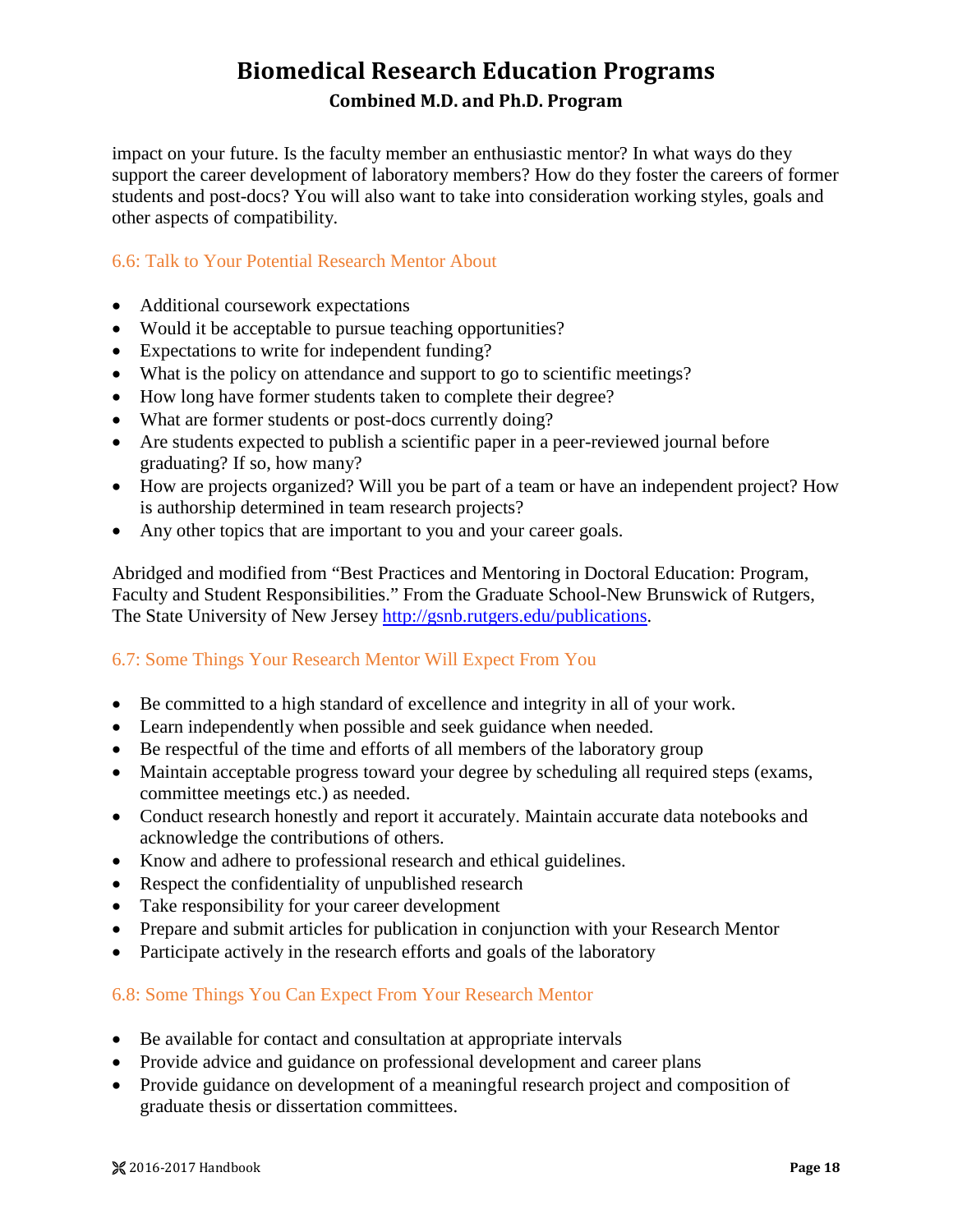- Exposure to research methodologies, and the library and laboratory skills that will foster your growth into an independent and capable scholar
- Provide a work environment that will support your research efforts
- Provide an understanding of the ethical implications of the research and model ethical behavior
- Fair acknowledgement of student contributions and recognition of students as apprentice researchers rather than employees
- Advise student on finding a position after completion of degree and provide references
- Help student to gain skills necessary to publish research results

There are always acknowledged and unacknowledged expectations and the expectations will differ from student to student and Mentor to Mentor. Be prepared to think about your expectations and whether they will be met in the laboratory of your choice.

### <span id="page-22-0"></span>**Section 7: QUALIFYING EXAM PROCEDURES**

Objectives of the Qualifying Exam: To test critical thinking skills in the context of the first year coursework. Specifically, the exam will assess the student's ability:

- To critically read a scientific paper,
- To develop a line of questioning based on the chosen paper,
- To outline an experimental approach that addresses questions arising from the chosen paper,
- To utilize the general knowledge covered in the first year courses.

Role of Qualifying Exam in BSGP: The Qualifying Exam should provide the Steering Committee with an opportunity to decide which students are prepared to make the transition from programmatic core and selective courses to dissertation research and divisional requirements. The exam is undertaken by Ph.D. students who meet the below Prerequisites, as well as M.S. students who wish to petition for a Change of Degree. The exam must be fairly and consistently applied to all students with a clearly defined outcome.

Dates: The Qualifying Exam is typically given before the end of May and normally after final exams of the Spring term. Students must inform the BREP office of their intent to take the Qualifying Examination no later than the first week of May, prior to the BSGP Steering Committee Meeting for May (first Thursday). At the discretion of the Steering Committee, a second exam could be scheduled during the second week of January. The January exam is available for previously approved postponed or make-up exams.

Prerequisites:

- 1. Completed all required first year coursework.
- 2. Be in good academic standing with a cumulative GPA of greater than or equal to 3.0 and no grade less than B-.
- 3. Completed 3 laboratory rotations satisfactorily
- 4. Identified a Research Mentor and have a signed Mentor Agreement in place.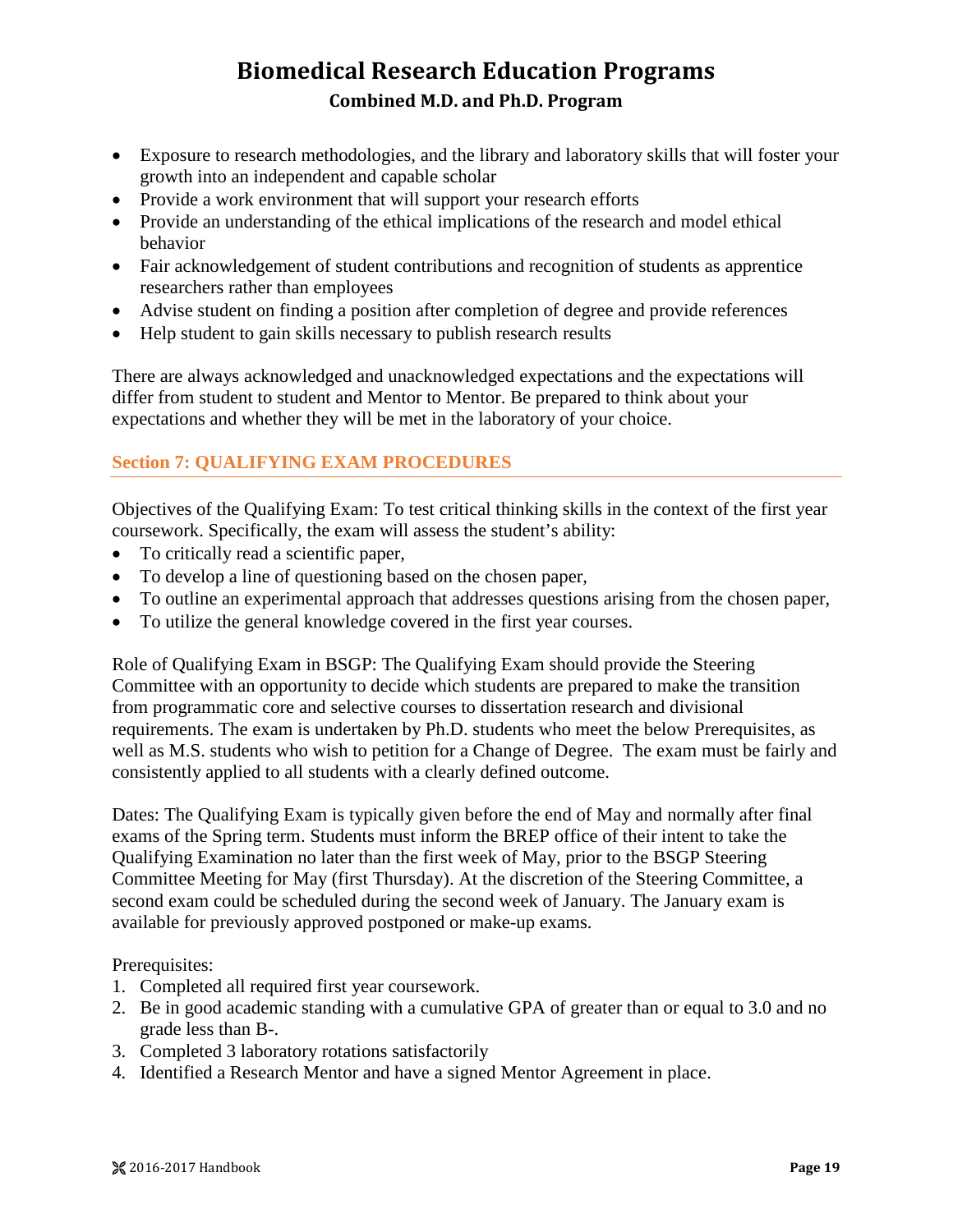Note: If the above conditions are not met, a student may petition the BSGP Steering Committee for an opportunity to take the Qualifying Examination and continuation in the program.

Description of exam: Students will choose a paper from a list of 3 papers that are chosen for them based on their research rotations and the first-year curriculum. They will have a total of 7 days to prepare a presentation on the paper. The presentation should be between 20 and 40 minutes and will consist of the background, succinct description of the experiments, and critical analysis of the selected paper. Additionally, students will propose a testable hypothesis and specific aims related to a future direction of the research within their chosen paper. The student will then be examined on this presentation, the proposal, and on aspects of the core and selective courses that are related to it. Each exam should not exceed a total of 2 hours.

Criteria for assessment: The student must:

- Present a succinct oral synopsis of the assigned paper, using PowerPoint or equivalent presentation software, and correctly answer questions related to the content of the paper,
- Critically evaluate the validity of the results and the conclusions of the paper,
- Outline potential future directions for research based upon the conclusions of the paper,
- Correctly answer general knowledge questions drawing on material covered in the first year of coursework.

Paper list: All core and selective course directors will provide a list of papers and a short list of topics from the core and selective courses that relate to each of the papers. These papers should be respected papers in the field that are broadly based.

Examination committee: To insure the uniformity of examinations, a small number of examination committees will assembled. Membership on these committees will be for 2 years with half of the committee changing each year. Each department chair will be asked to assign 2 department members and from this group of 12. All of the students taking the Qualifying Exam will be examined by a set of three the examination committee members. No mentor or other faculty that has a close relationship with a student can serve on a committee for that student.

Time line for examination:

- Within a week after final examinations the Steering Committee will meet and decide which students are qualified to sit for the examination and will assign these students to one of the examination days. It will be necessary at this time to have obtained grades from all course directors, have received the reports on rotations, and to have any petitions from students.
- The 12 members of the Examination Committee will then meet and decide from the list of papers a unique short list of 3 papers for each student taking the examination.
- One week before the assigned examination day, each student will be given the short list of papers and will be asked to choose one paper from that list for the exam within a 48 hour period.
- On the days of the examination, each student will be examined by three membesrs of the Qualifying Examination committee.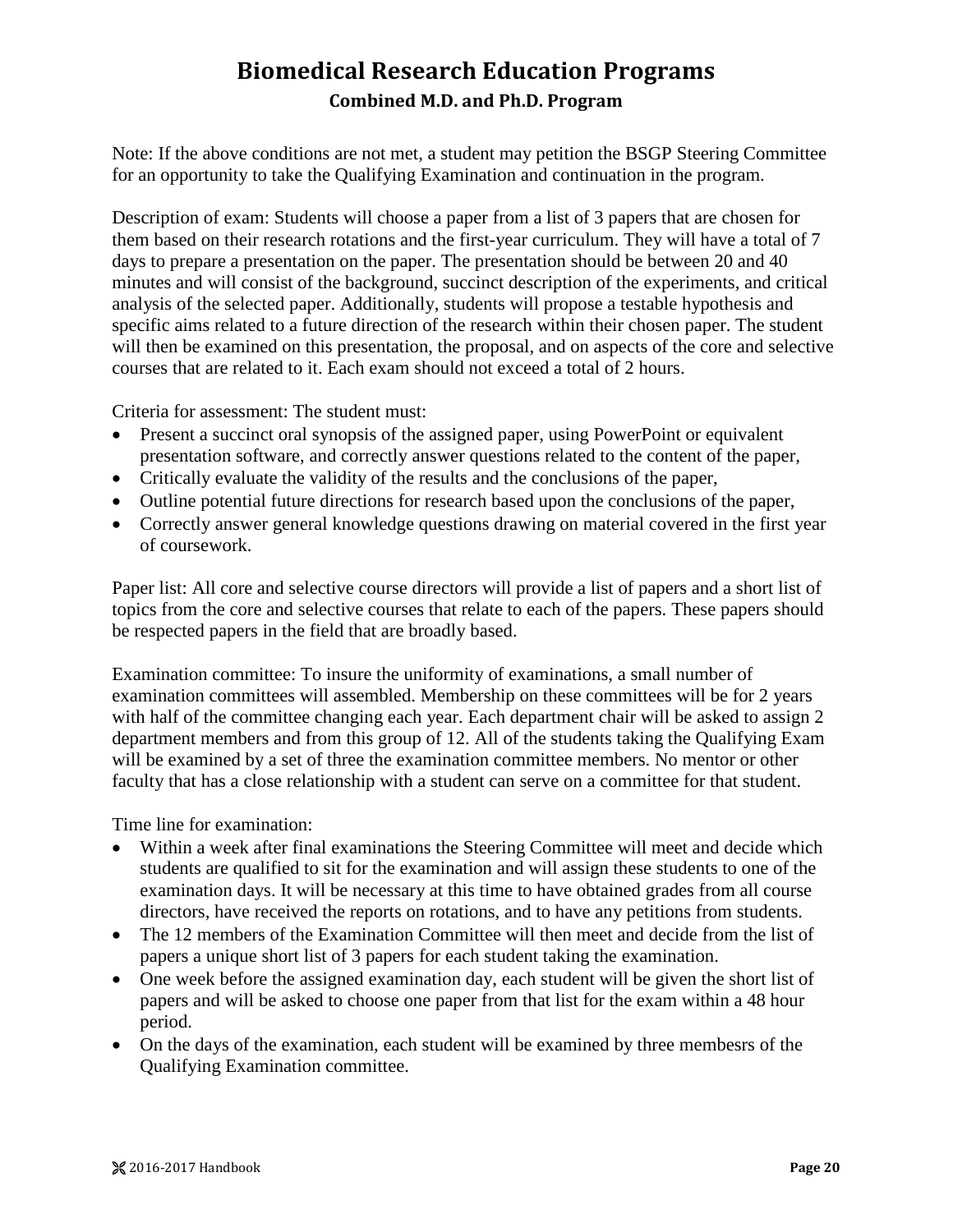Rules related to preparing for the exam: Students are encouraged to practice their Qualifying Exam presentation with their peers. However, students are NOT allowed to seek help from faculty members. This includes getting input or assistance with anyone who has completed a Ph.D. (post-docs, senior scientists. etc). The only exception is getting clarification on specific methods related to their selected paper. Students will be encouraged to contact the Qualifying Exam Committee Chair, the BSGP Program Director, or the BREP Office with questions or to obtain clarification on this matter.

Grading: Students can receive grades Pass, Fail with the option to retake, or Fail with no option to retake. At the recommendation of the Exam Committee, students who fail can be admitted to the MS program, can be asked to withdraw from BSGP, or can be allowed to petition the Steering Committee once to retake the exam at the next time it is offered. If there is a dissenting vote among the Qualifying Exam Committee Members, the decision is not communicated to the student directly after the exam, but the committee members will appear before the Steering Committee to further discuss the outcome. The outcome will be communicated to the student after it is presented to the full Steering Committee.

### <span id="page-24-0"></span>**Section 8: DOCTORAL DEGREE/PH.D. REQUIREMENTS**

The doctorate is a degree representing broad scholarly attainments, a deep grasp of a field of study, and expertise in conceiving, conducting, and reporting original and individual research. As such, its attainment is no mere matter of meeting requirements. Those requirements described below should be viewed only as a minimal formal context in which the student is expected to grow to the professional stature denoted by the doctoral degree.

### <span id="page-24-1"></span>8.1: General Degree Requirements

- A minimum of 48 credit hours of graduate credit course work (certain graduate programs require more credit hours).
- Must be enrolled in at least one credit hour of graduate credit in the semester in which the doctoral comprehensive examination is taken.
- At least 24 credit hours of graduate credit course work must be completed at the University of New Mexico.
- At least 18 credit hours graduate credit course work must be completed at the University of New Mexico after admission to the doctoral program.
- A minimum of 18 hours of graduate credit course work must be earned in the University of New Mexico courses numbered 500 or above.
- No more than 6 credit hours of course work in which a grade of C  $(2.0)$ , C+ $(2.33)$  or CR (grading option selected by student) was earned may be credited toward a graduate degree. Courses offered only on a CR/NC basis and required by the graduate program are excluded from this limitation.
- No more than 50% of the required course credit hours at the University of New Mexico may be taken with a single faculty member. (Course work that has been completed for the master's degree is included in this limit.)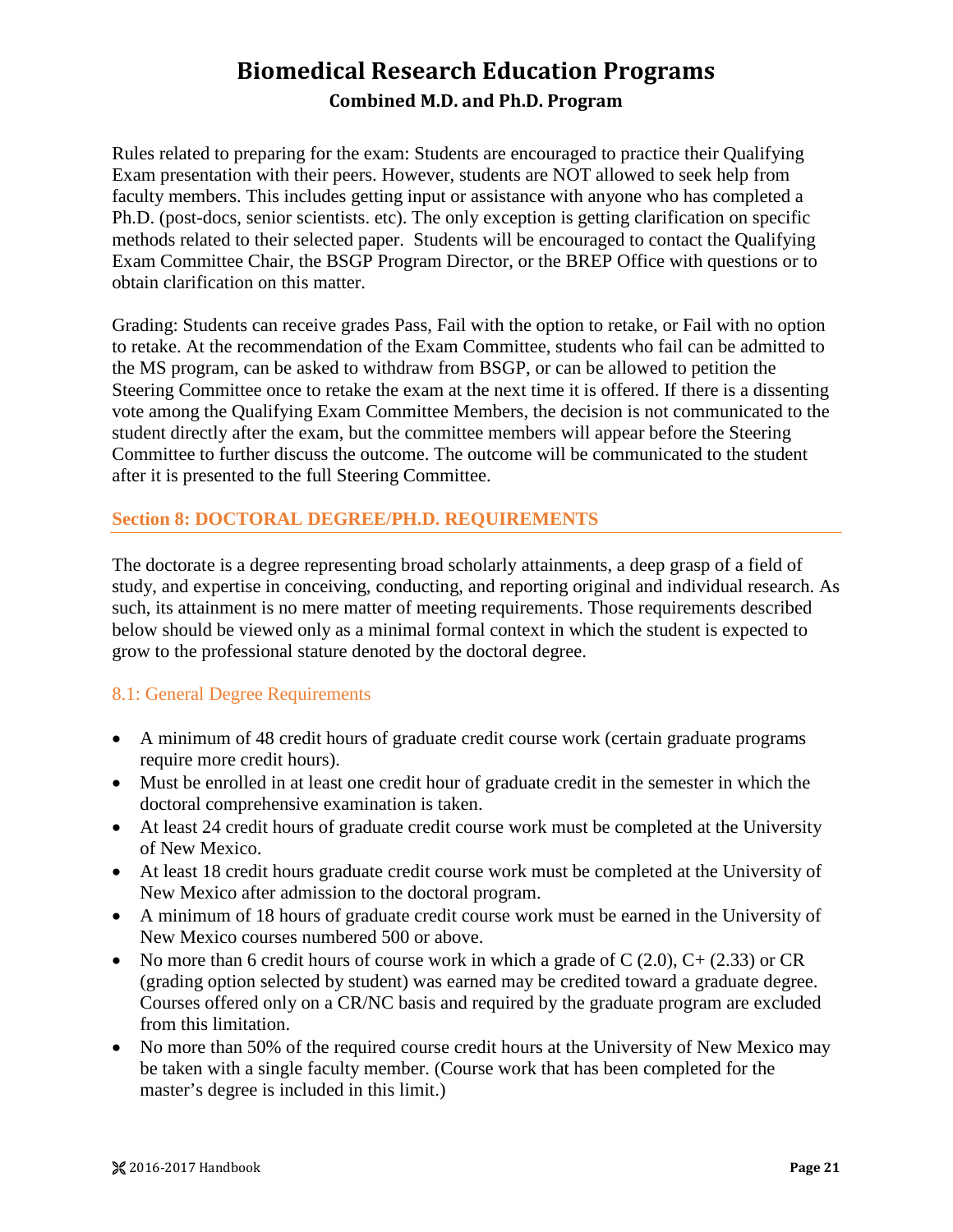- A minimum of 18 credit hours of dissertation credit hours (699) is required for the doctorate.
- Doctoral candidates must be enrolled the semester in which they complete degree requirements, including the summer session.

### <span id="page-25-0"></span>8.2: Time Limit for Completion of Degree Requirements

Doctoral candidates have five (5) calendar years from the semester in which they pass their doctoral comprehensive examination to complete the degree requirements. The final requirement is generally the acceptance of the student's dissertation by the Dean of Graduate Studies.

### <span id="page-25-1"></span>8.3: Doctoral Committee on Studies

Each doctoral student is strongly encouraged to assemble a committee on studies to assist in planning a program of studies. This program should be designed to foster a fundamental knowledge of the major field, both in depth and in breadth. The committee generally includes three University of New Mexico faculty members approved by the student's graduate unit. The chairperson is usually the student's Research Mentor. If the committee on studies also serves as the doctoral comprehensive examination committee, they must meet the requirements listed in that section.

The basic role of the committee is to plan, with the student, an integrated individual program of study and research meeting general University and specific graduate program requirements. The Committee may also establish prerequisites when needed; recommend transfer of credit; certify proficiency in a foreign language or alternative skill; approve significant changes in the program of studies; and may serve as the core of the doctoral comprehensive examination committee and/or the dissertation committee.

Appointment of the Committee usually involves the following steps:

- 1. The student arranges for an appropriate faculty member to serve as Committee Chair;
- 2. The student and the Committee Chair agree upon the remaining members of the Committee;
- 3. The Committee must be approved by the graduate unit chairperson or graduate unit advisor, as evidenced by his/her signature on the student's "Application for Doctoral Candidacy."

### <span id="page-25-2"></span>8.4: Applied (including Non-Degree)/Transfer Credit

The following regulations apply to the application or transfer of credit hours toward a doctoral degree:

- 1. Course must have carried graduate credit.
- 2. Course work must be from an accredited institution.
- 3. Student must have obtained a grade of "B" or better. A maximum of 6 credit hours of thesis from a completed master's degree or other course work graded Pass or Credit (CR) is transferable.
- 4. Course must be approved by the doctoral Committee on Studies and the graduate unit.
- 5. Course must be listed on Application for Candidacy form.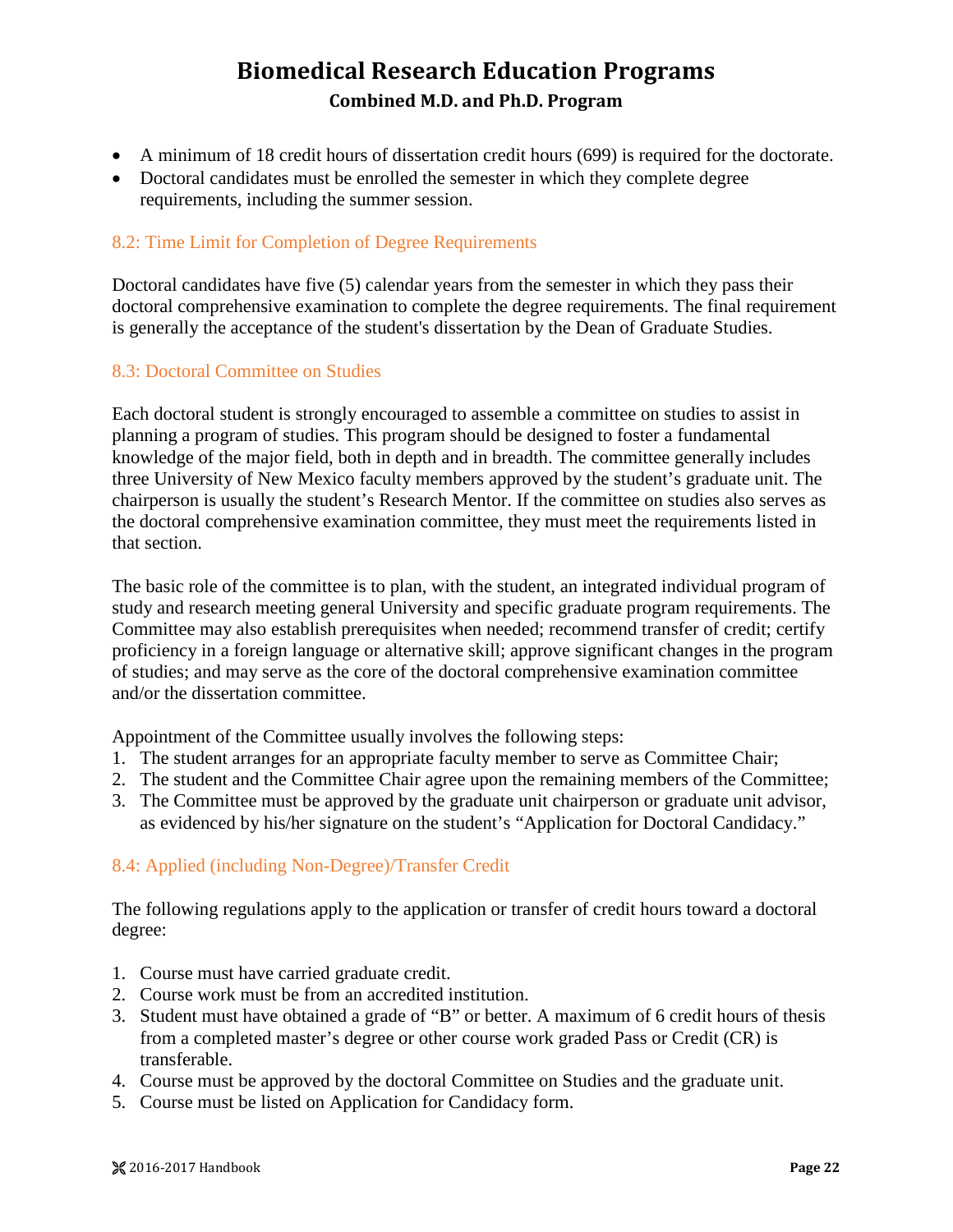6. All courses must have final approval from the Dean of Graduate Studies.

**NOTE:** Course work that has been counted toward a previous degree may not be counted toward any subsequent degrees, with the exception of master's degree to a doctoral degree.

### <span id="page-26-0"></span>8.5: Doctoral Comprehensive Examination (OGS Requirements)

A doctoral student must pass a comprehensive examination in the major field of study. This examination, which may be written, oral or both, is not limited to the areas of the student's course work, but tests the student's grasp of the field as a whole. It is strongly recommended that the Application for Candidacy be completed and approved by the graduate unit before the student takes the doctoral comprehensive examination. The administration of this exam is governed by the following guidelines:

- 1. The student must have a cumulative grade point average of at least 3.0 at the time of the examination.
- 2. The student must be enrolled in a minimum of one credit of graduate course work the semester in which he/she takes the doctoral comprehensive examination.
- 3. At least two weeks prior to the date of the examination, the major graduate unit must request approval from the Dean of Graduate Studies to hold the exam. It may not be conducted until the Dean of Graduate Studies approves the appropriate announcement form and it is returned to the unit.
- 4. The doctoral comprehensive examination committee (usually the student's Committee on Studies) consists of a minimum of three members approved for committee service. Two members must be in Category 1 or 3; the chair of the committee must be in Category 1, or 3 if within the student's major; one member must be from Category 1; and no more than one voting member can be in Category 4.
- 5. In order to qualify to sit for a doctoral exam during the intersession, the student must be registered for the following semester.
- 6. Barring extraordinary circumstances, the graduate unit notifies the student of the results of the examination no later than two weeks after the date on which it was administered. Should such circumstances arise, the graduate unit notifies the student in writing of the reason for the delay and let him/her know when notification can be expected.
- 7. The results of the examination must be reported to the Dean of Graduate Studies on the "Report of Examination" form no later than two weeks after the date of the examination.
- 8. If a student fails the examination, the Committee on Studies may recommend a second examination, which must be administered within one calendar year from the date of the first examination. The doctoral comprehensive examination may be taken only twice. A second failure results in the student's termination from the program.

In addition to the Announcement of Exam form, the BSGP also requires an Exam Flyer be submitted to the BREP Office for publication at least two weeks before the exam. Links to a sample Exam Flyer (BSGP requirement for publication in the Digest), Announcement of Exam, and other forms may be found on the [BSGP website.](http://hsc.unm.edu/research/brep/graduate/bsgp/index.html)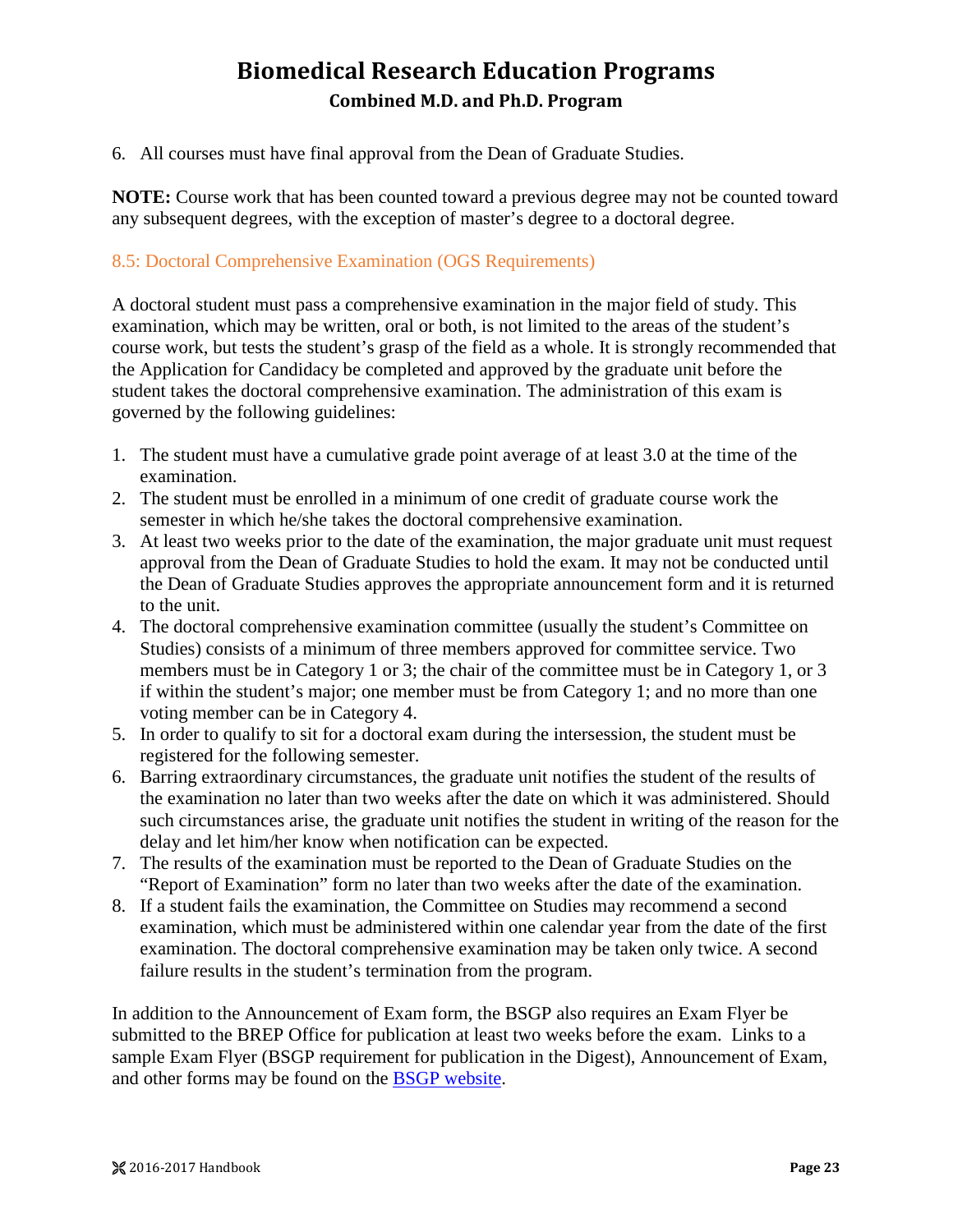### <span id="page-27-0"></span>8.6: BSGP Format and Guidelines for the Doctoral Comprehensive Examination

#### **Eligibility**

You are eligible to take your comprehensive examination if you meet the following criteria:

- Graduate GPA of 3.0 or better
- Completed BSGP required courses and passed the Qualifying Exam
- Are within 1 semester of completing the 48 required credits to Advance to Candidacy
- Formed an approved Committee on Studies (COS)
- Held at least one COS meeting to receive feedback on research direction and approach
- Have approval of your Research Mentor and Committee on Studies to take the comprehensive examination
- Formulated a general dissertation research direction
- Obtained feasibility data for project aims
- Can articulate the hypotheses and objectives of the research within the context of your knowledge of the scientific field.

### *Reiterating the policy stated in the Year 3 Milestones, the comprehensive exam must be completed before the end of the third year. An exception requires approval by the BSGP Steering Committee.*

#### General Format

A research proposal outlining planned research for dissertation project. The comprehensive examination is not a "pre-dissertation" exam and does not require a publication or extensive preliminary research results. The dissertation proposal should represent a good faith plan of the dissertation research, but it is understood that research directions may sometimes change as the project evolves. Therefore, "proof-of-concept", while desirable, is not necessary at the time the comprehensive examination is taken. A clearly defined research question/hypothesis, aims, and feasibility data are expected at the time of the comprehensive exam. Moreover, while students are expected to be well-versed in the background and current literature relating to their research topic, it is expected that they will continue to develop a depth and breadth of knowledge beyond the comprehensive exam, in preparation for the defense.

#### Format of the Written Document

The required format is similar to that of an NIH sponsored pre-doctoral fellowship.

Note: guidelines for an NIH sponsored pre-doctoral fellowship changed significantly in 2010. Make certain that if you refer to NIH fellowship proposal guidelines, you are using the most recent guide. If you prepare your comprehensive exam in a formal grant format, it will be ready to submit for extramural funding.

The application must be clear, readily legible, and conform to the following requirements:

• Use a font size of 11 point or larger; Helvetica 12 point or Arial 11 point is the suggested font.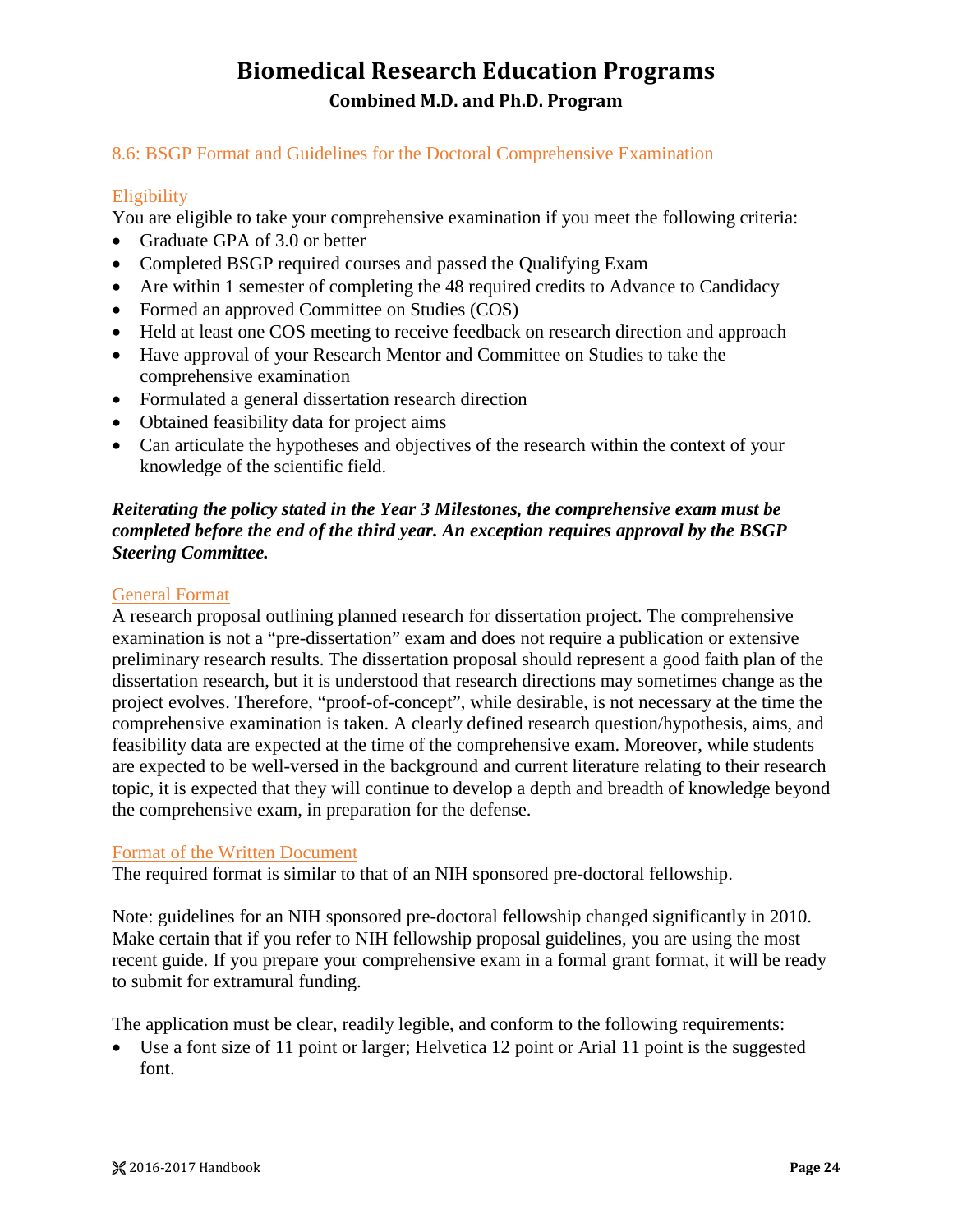- Type density, including characters and spaces, must be no more than 15 characters per inch (cpi).
- For proportional spacing, the average for any representative section of text must not exceed 15 cpi.
- No more than 6 lines of type within a vertical inch.
- Margins, in all directions, must be at least 0.5 inch.
- Figures, charts, tables, figure legends, and footnotes maybe smaller in size but must be readily legible.
- Total pages of research plan, including figures, diagrams, tables, etc., should not exceed 7 pages single-spaced (excluding references).
- (Good advice from NIH) The research plan should be well formulated and presented in sufficient detail that it can be evaluated for both its research training potential and scientific merit. It is important that it be developed in collaboration with the Research Mentor, but it is to be written by the applicant. Include sufficient information to permit an effective review without reviewers having to refer to the literature or any previous application. Brevity and clarity in the presentation will be considered indicative of an applicant's approach and ability to conduct a superior project.
- Proposal Sections
	- o Title
	- o Specific Aims (no more than 1 page). State concisely the goals of the proposed research and summarize the expected outcome(s), including the impact that the results of the proposed research will exert on the research field(s) involved.
	- o List succinctly the specific objectives of the research proposed, e.g., to test a stated hypothesis, create a novel design, solve a specific problem, challenge an existing paradigm or clinical practice, address a critical barrier to progress in the field, or develop new technology.
	- o Research Strategy (no more than 6 pages). Divided into Significance and Approach sections.
	- o Significance Explain the importance of the problem or critical barrier to progress in the field that the proposed project addresses. Explain how the proposed project will improve scientific knowledge, technical capability, and/or clinical practice in one or more broad fields. Describe how the concepts, methods, technologies, treatments, services, or preventative interventions that drive this field will be changed if the proposed aims are achieved.
	- o Approach (Most often this section is divided into the relevant aims, which are restated from the Specific Aims page). Describe the overall strategy, methodology, and analyses to be used to accomplish the specific aims of the project. Include how the data will be collected, analyzed, and interpreted as well as any resource sharing plans as appropriate. Discuss potential problems, alternative strategies, and benchmarks for success anticipated to achieve the aims. If the project is in the early stages of development, describe any strategy to establish feasibility, and address the management of any high-risk aspects of the proposed work.
	- o Preliminary Studies Preliminary or feasibility studies can generally be incorporated into the beginning, rationale section of each relevant aim.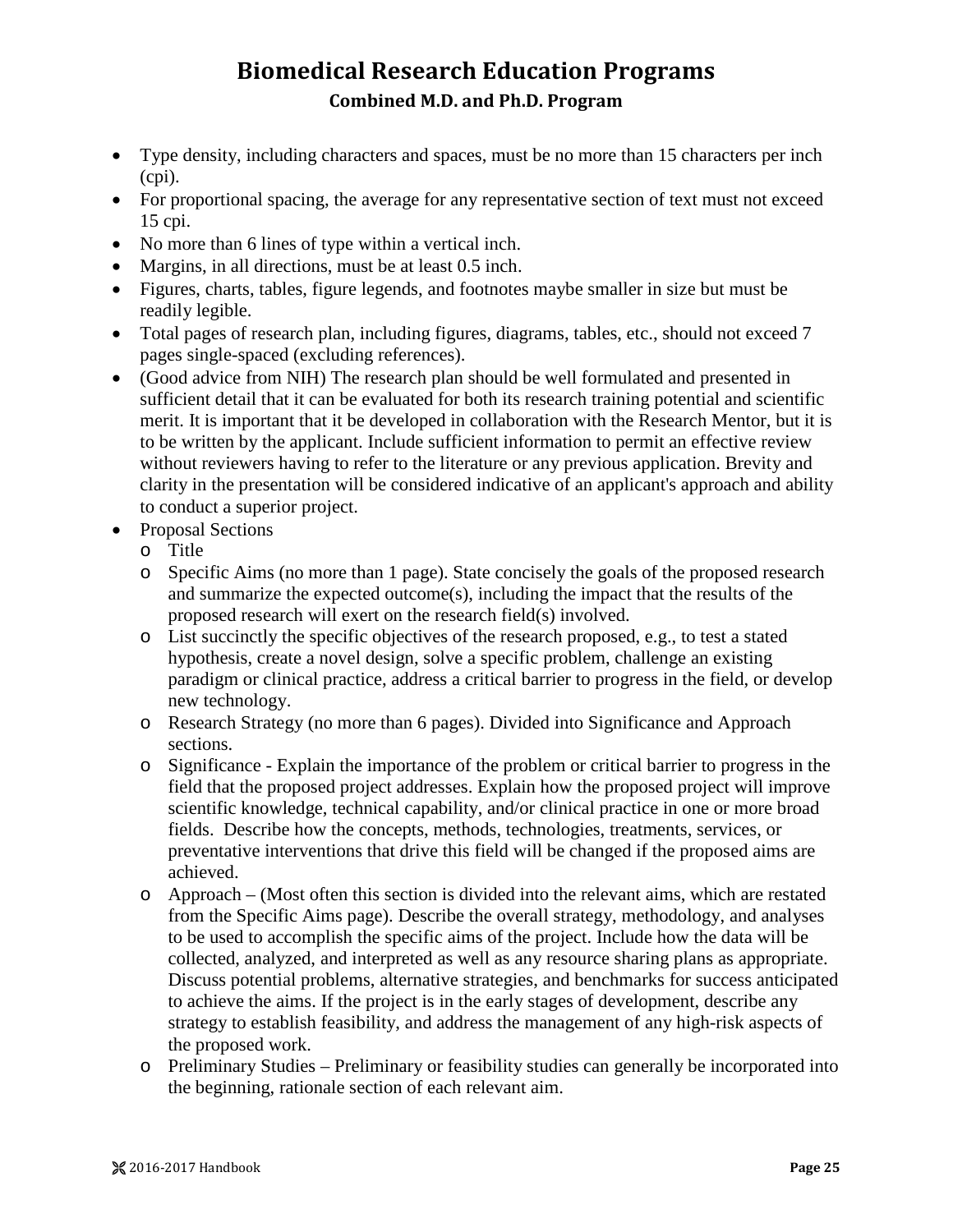- o References (not included in the 7 page limit). List all literature references. Each reference must include the title, names of all authors, book or journal, volume number, page numbers, and year of publication. The references should be limited to relevant and current literature.
- o If your research involves Human Subjects or Animal Studies, include approval (protocol) numbers.
- o If your research involves any potential hazards, list specific training completed to address these hazards (i.e. Blood borne pathogens training).

### Format of the Oral Examination

- The student must ensure that the proper paperwork has been filed in a timely manner with the BREP office to obtain approval for the exam from OGS.
- At least two weeks prior to the exam, the student should post announcements of the public seminar, and should have completed and circulated a copy of the written proposal to the Committee on Studies.
- Students should also circulate a copy of these guidelines as well as the Comprehensive Exam Checklist Protocol form (see forms page on BREP website) to each COS member.
- Prepare a formal, public presentation  $(-45 \text{ min})$  to be presented in a department seminar series or in a journal club. Your Research Mentor, or a moderator of your choosing, will introduce you at the start of the exam.
- General questions from the committee and audience will be entertained after the conclusion of your presentation.
- You will get a break, followed by a closed session with your committee.
- At the closed session, be prepared to answer: 1) Points of clarification, 2) General knowledge questions related to your project, 3) More detailed discussion of methods and alternative approaches, 4) Potential pitfalls to your approaches, 5) Methods of data analysis, 6) Prioritization of research goals, 7) Timeline for completion and 8) any other questions the committee deems appropriate for assessment purposes.
- In general, the closed session should last from 1-1.5 hours.

### **Outcomes**

- Pass, conditional pass, or fail.
- If you receive a Conditional Pass, the conditions must be clearly outlined on the Report of Exam. Once the conditions are met, the COS Chair will provide a letter to the BREP Office and Office of Graduate Studies indicating that the conditions have been met and that the student has officially passed their Comprehensive Exam.
- If you fail, you will have one year to retake the exam. Your COS should provide clear feedback on your deficiencies and what actions need to be taken to address them. A Memo of Understanding or similar document may be drafted and signed by the student, Research Mentor and COS Members. The BSGP Program Director should be consulted during the drafting of this document and a copy should be placed in the student's file after it is finalized and signed.
- If you fail a second time you will not continue in the program (OGS rules).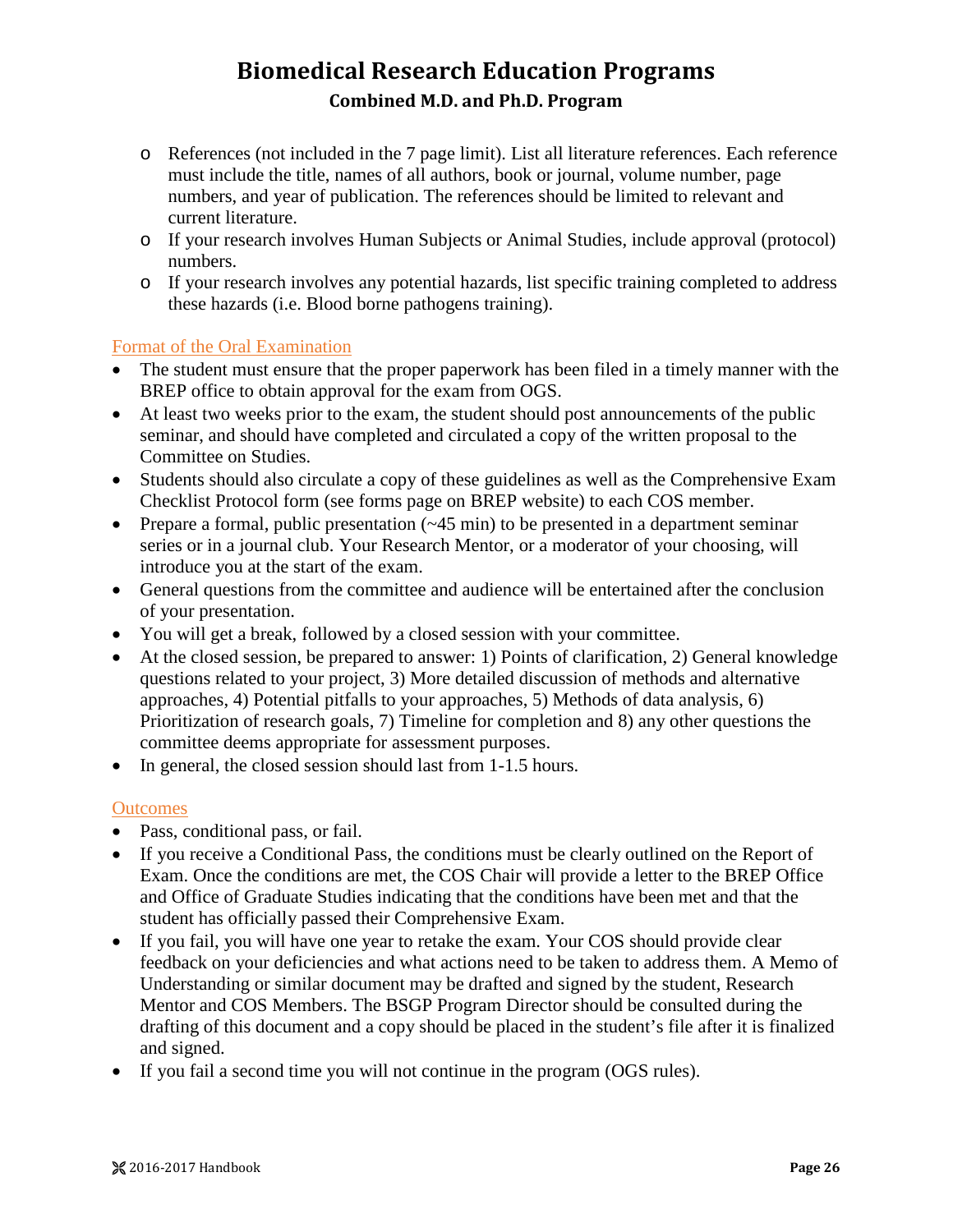### <span id="page-30-0"></span>8.7: Advancement to Candidacy for the Doctoral Degree

Each doctoral student must submit an Application for Candidacy (AC) listing all the courses that apply to the degree. [The AC form](http://grad.unm.edu/resources/gs-forms/index.html) should be filed the term the student passes the comprehensive examination and no later than the last day of the term before the student intends to graduate. If a language or a skill requirement is a criteria of the degree program, meeting this requirement should be noted on the AC form where indicated. If the language/skill requirement is not noted on the AC form a "Certification of Language or Research Skill Requirement" form must be submitted before the student is advanced to candidacy.

A key requirement that must be satisfied in order to earn the doctoral degree is Advancement to Candidacy. The student is Advanced to Candidacy (often referred to as "all but dissertation or ABD") by the Dean of Graduate Studies in the term when all the following criteria have been met:

- 1. The doctoral comprehensive examination has been passed;
- 2. Graduate Studies has approved the Application for Candidacy;
- 3. Language/skill requirement (if appropriate) is satisfied; and
- 4. Graduate Studies has approved the Appointment of Dissertation Committee form.

#### <span id="page-30-1"></span>8.8: The Dissertation

Each doctoral candidate must prepare a written dissertation. The dissertation for the degree of Doctor of Philosophy must demonstrate ability to do independent research and competence in scholarly exposition. At an advanced level, it should present the results of an original investigation of a significant problem and should provide the basis for a publishable contribution to the research literature in the major field.

#### <span id="page-30-2"></span>8.8.1: Dissertation Committee

The dissertation committee (whose members often include those on the Committee on Studies) is charged with the supervision of a doctoral candidate's dissertation activities, including the review and approval of the student's research proposal. Doctoral candidates initiate the process of selecting the dissertation committee by first arranging for a qualified faculty member to serve as the director/chair of their dissertation/committee chairperson. The faculty director and the candidate jointly select the remainder of the committee. The "Appointment of Dissertation Committee" form must be signed by the candidate, the dissertation director, and the chairperson or graduate advisor of the graduate unit, and approved by the Dean of Graduate Studies. The form should be filed no later than the first semester of 699 enrollment. If the committee changes, a revised "Appointment of Dissertation Committee" form must be submitted to Graduate Studies along with a written rationale for the change. Graduate Studies may request additional documentation as appropriate.

On 8 July, 2004, the BSGP Steering committee approved a policy on dissertation committee membership that included definitions of committee members, committee chairs, and Research Mentors. The original policy was established to standardize the composition of committees for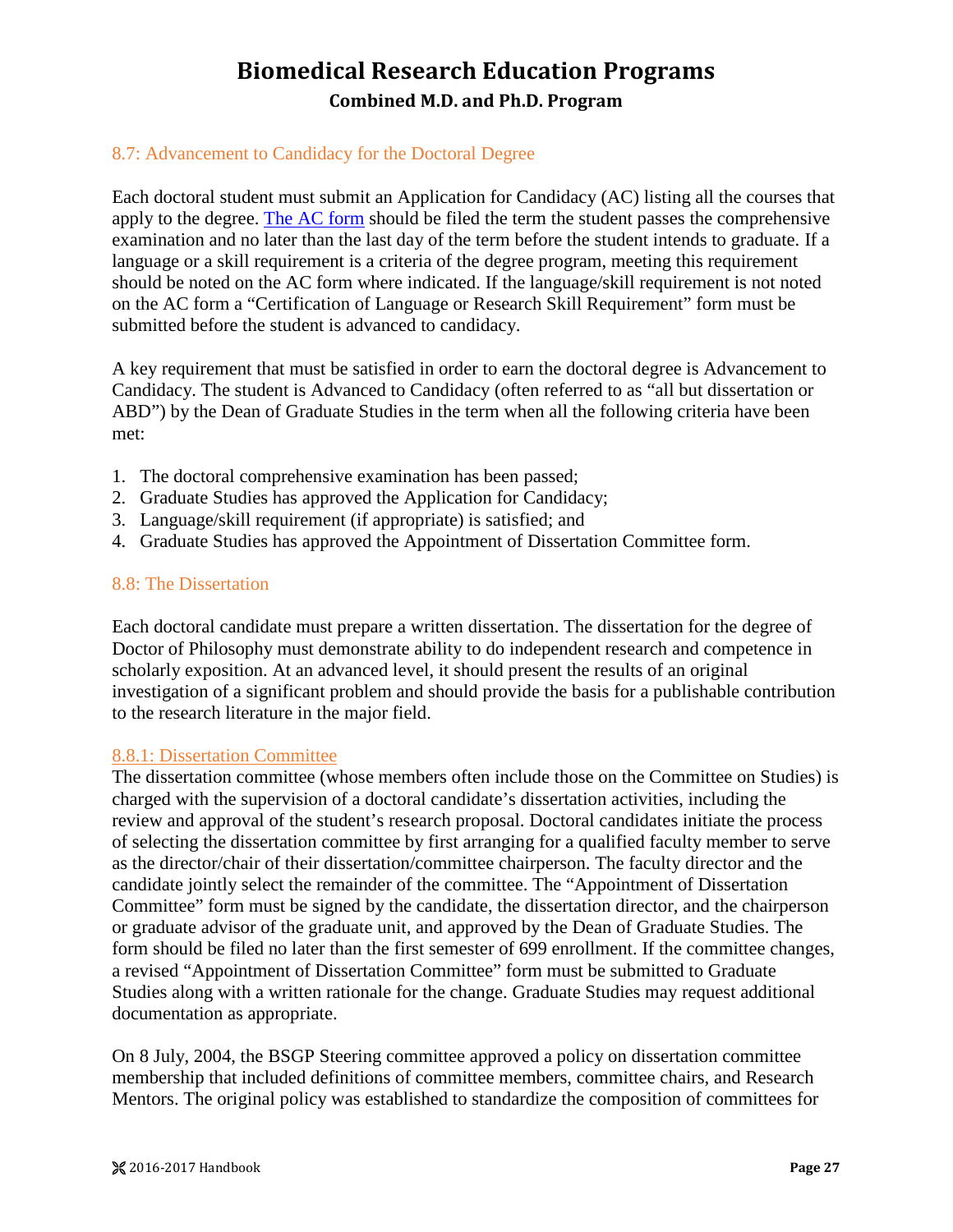BSGP students. The policy has been revised as of November 13, 2008 in order to establish guidelines for committee membership that include a wider variety of faculty participants in the BSGP and to support mutual learning processes through translational cooperation that will foster better exchange of experiences and knowledge. Students and Research Mentors are responsible for ensuring that committee membership conforms to BSGP and OGS guidelines.

The following describes each role recognized by the BSGP and includes the guidelines that will be used to evaluate petitions presented to the BSGP Steering Committee:

- a. Committee Members: Members of BSGP Dissertation/Thesis Committees must be approved by OGS as category 1 thru 6 in Biomedical Sciences and by BSGP. The *Approval for Graduate Instruction* form is obtained from the OGS website. Petitions for this approval are initiated by the faculty member and approved by the BSGP Steering Committee, and Dean of Graduate Studies.
- b. Committee Chairs: Chairs of BSGP Dissertation/Thesis Committees must be approved by OGS as category 1 or 5 in Biomedical Sciences and meet the BSGP Steering Committee guidelines for committee chair listed below. Ordinarily, the Research Mentor will serve as the committee chair. If a Research Mentor is not eligible to serve as Committee Chair, another eligible committee member shall serve as Committee Chair and participate as a full member of the student committee (this includes, but is not limited to, working closely with the Research Mentor and student and ensuring administrative processes are properly followed). The BSGP Steering Committee will base Committee Chair status on the following guidelines in addition to OGS guidelines:
	- 1. Must be approved by the BSGP Steering Committee
	- 2. Must receive UNM OGS Approval for committee membership in category 1 or 5
	- 3. Must have evidence of an independent research program (e.g. PI on a major research grant)
	- 4. Must have previous experience in student supervision or mentoring.
	- 5. Must have a Ph.D. and/or extensive post-doctoral research experience
- c. Research Mentors: Research Mentors must be approved by OGS as category 1, 3, 4, 5 or 6 in Biomedical Sciences and meet the BSGP Steering Committee guidelines listed below. Research Mentors are responsible for monitoring the academic progress of the student. Research Mentors approved by OGS as category 3 or 4 should work closely with the committee chair to ensure program requirements are met. The responsibility for the research guidance and progress principally rests with the head of the laboratory in which the student is working. In the event that a Research Mentor leaves the university, students may move with their Research Mentor if they have been in the laboratory for more than two years. In that situation, the Research Mentor would be expected to take responsibility for tuition and stipends of the student while the student remains in the lab. The MD/PhD program would resume financial responsibility once the student has finished the research portion of the program and is re-enrolled back into the University of New Mexico Medical School.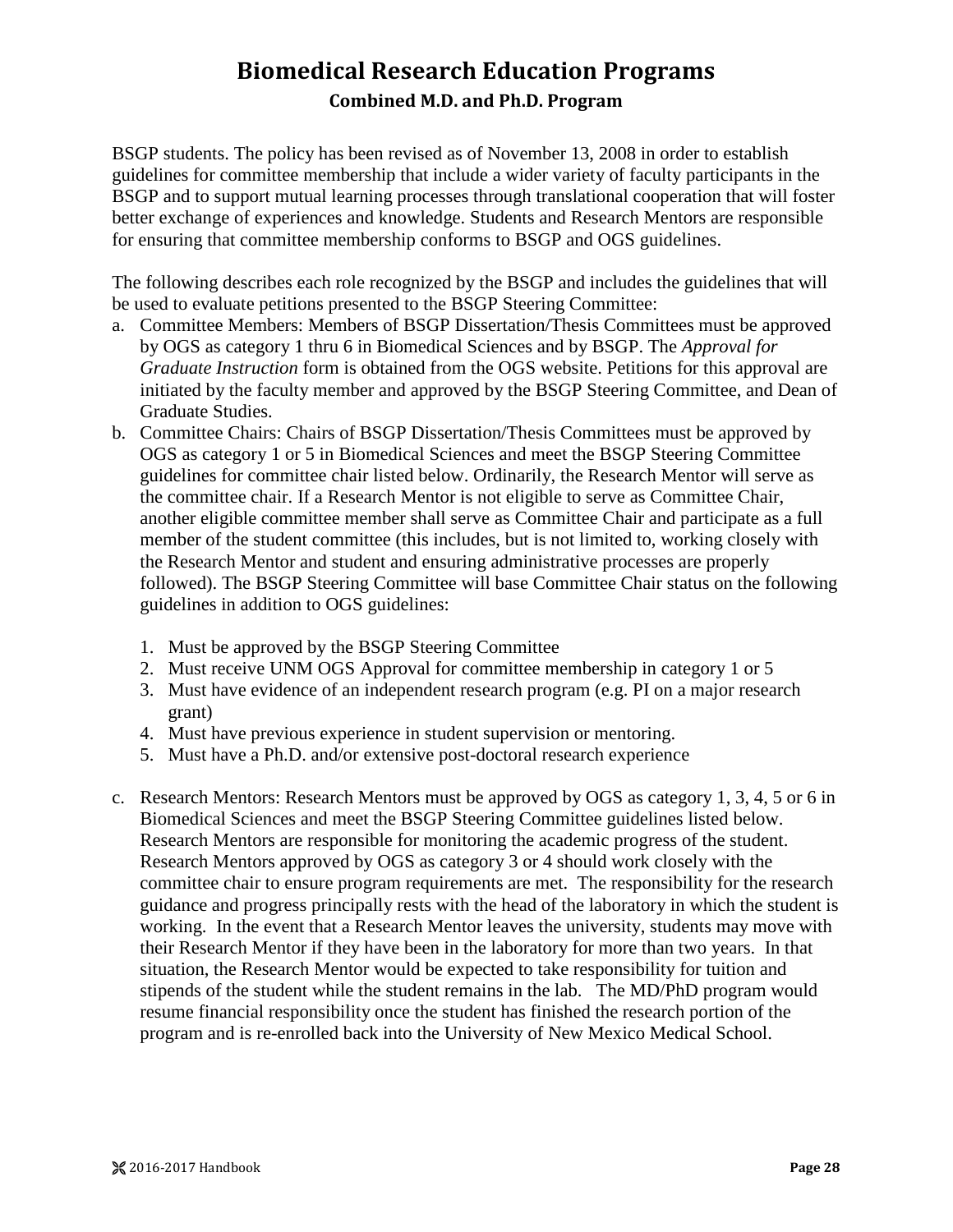### <span id="page-32-0"></span>8.8.2: Composition of the Dissertation Committee

The committee will consist of at least four members all of whom are approved by the Dean of Graduate Studies.

- A minimum of three committee members must hold tenure or tenure-track positions and must have regular graduate faculty approval.
- At least two members must hold tenure or tenure-track faculty appointments at The University of New Mexico and have regular graduate faculty approval.
- At least one of the members must be from the student's graduate unit and must hold a tenure or tenure-track faculty appointment with regular graduate faculty approval at The University of New Mexico.
- The dissertation director must be a tenured or tenure-track member of The University of New Mexico faculty and have regular graduate faculty approval.
- A required external member must hold a tenure or tenure-track appointment outside the student's unit/department. This member may be from The University of New Mexico (must have regular graduate faculty approval) or from another accredited institution (must be approved by the Dean of Graduate Studies).
- One of the committee members may be a non-faculty expert in the student's major research area.

Graduate students may supplement the minimum committee membership described above. All supplemental appointments must be identified on the "Appointment of Dissertation Committee" form, and must be approved by the Dean of Graduate Studies.

NOTE: All expenses incurred for member services on a Dissertation Committee are the responsibility of the student.

### <span id="page-32-1"></span>8.8.3: External Review of the Dissertation

At the time of defense, students are expected to have at least one manuscript reporting on the principal subject of the dissertation. In the absence of any publications, an external review of the dissertation is required. In the event that a manuscript has been submitted and reviewed, but not yet published, the reviewers' comments may be submitted to the Dissertation committee and substitute for the external review requirement.

The student and his/her Dissertation Committee must together decide how the requirement that every dissertation must be reviewed by an outside reviewer is to be met. There are two options:

- 1. The dissertation may be critiqued by an expert from outside the New Mexico educational system; or
- 2. At least one manuscript reporting the research that is the principal subject of the dissertation may be submitted to a peer-reviewed journal and a review received by the time of the defense.

Depending on the option selected, either the outside reader or the journal must be approved by the dissertation committee.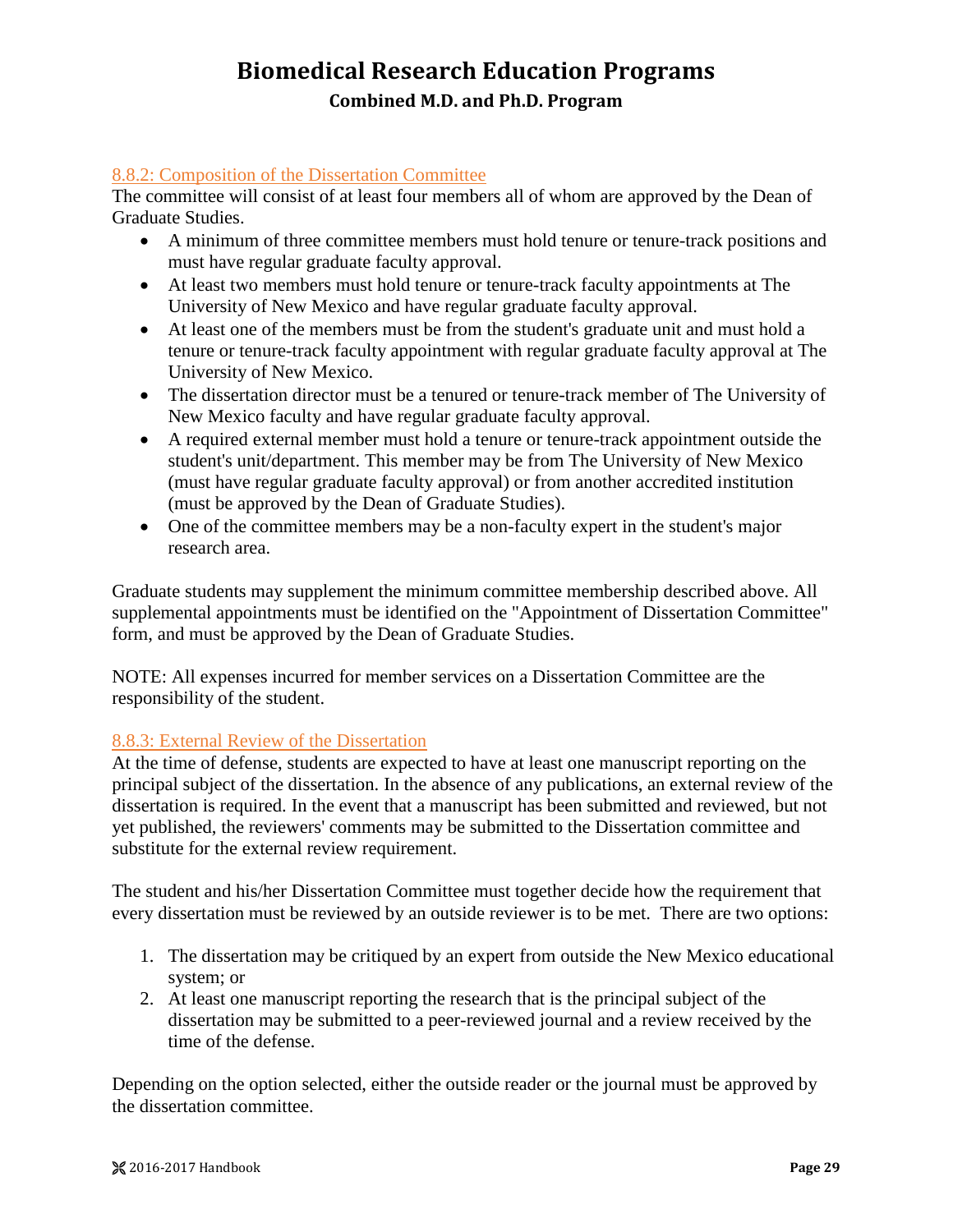### <span id="page-33-0"></span>8.8.4: Dissertation Hours

During the course of their dissertation work, doctoral candidates are required to enroll in a minimum of eighteen credit hours of dissertation (699) credit. Enrollment in 699 should not begin prior to the semester in which the student takes the doctoral comprehensive examination. Only those credit hours gained in the semester during which the comprehensive examination is passed and in succeeding semesters can be counted toward the eighteen credit hours required. A student who fails the comprehensive exam cannot apply any 699 credit hours toward his/her program of studies until the semester in which the comprehensive examination is retaken and passed.

Ph.D. students may enroll in three, six, nine, or twelve credit hours of dissertation (699) credit hours per semester, with nine credit hours the maximum in Summer session. Minimum enrollment in 699 for one semester is three credit hours. Once enrollment in 699 begins, students must maintain continuous enrollment according to the guidelines stated in the "Continuous Enrollment Policy" delineated above. Graduate units may require a higher minimum enrollment in dissertation credit hours each semester.

#### <span id="page-33-1"></span>8.8.5: Dissertation Preparation

The student is responsible for preparing a dissertation in proper format that is of high reproduction quality and free of grammatical and typing errors. Guidelines on dissertation format are detailed and should be carefully followed. Students are urged to print current guidelines from the OGS web site and to consult with the OGS manuscript reviewer for advice before defending their dissertations. The Manuscript Manual and most required forms are available on the OGS web site.

#### <span id="page-33-2"></span>8.8.6: Hybrid Dissertation

UNM accepts both traditional and non-traditional (hybrid) dissertations. If a graduate unit accepts both dissertation options, the student, in consultation with his/her dissertation committee, must decide which format is appropriate.

A traditional dissertation is a single written document, authored solely by the student, presenting original scholarship. A non-traditional (hybrid) dissertation, as defined by the graduate unit, consists of a collection of related articles prepared and/or submitted for publication or already published. Each dissertation must include "introduction" and "conclusion" sections. The student must meet the general manuscript format criteria set forth in the UNM Catalog/Web site on manuscript guidelines. Students must adhere to copyright policies for obtaining permission to use a previously published manuscript.

A "hybrid" or manuscript-based dissertation format has been approved by the Senate Graduate Committee for the BSGP doctoral program. Master's thesis are not approved for a hybrid format.

The principles underlying the hybrid dissertation are:

- Peer reviewed publications are a prime measure of scholarship;
- An environment should be created that encourages graduate students to publish their work;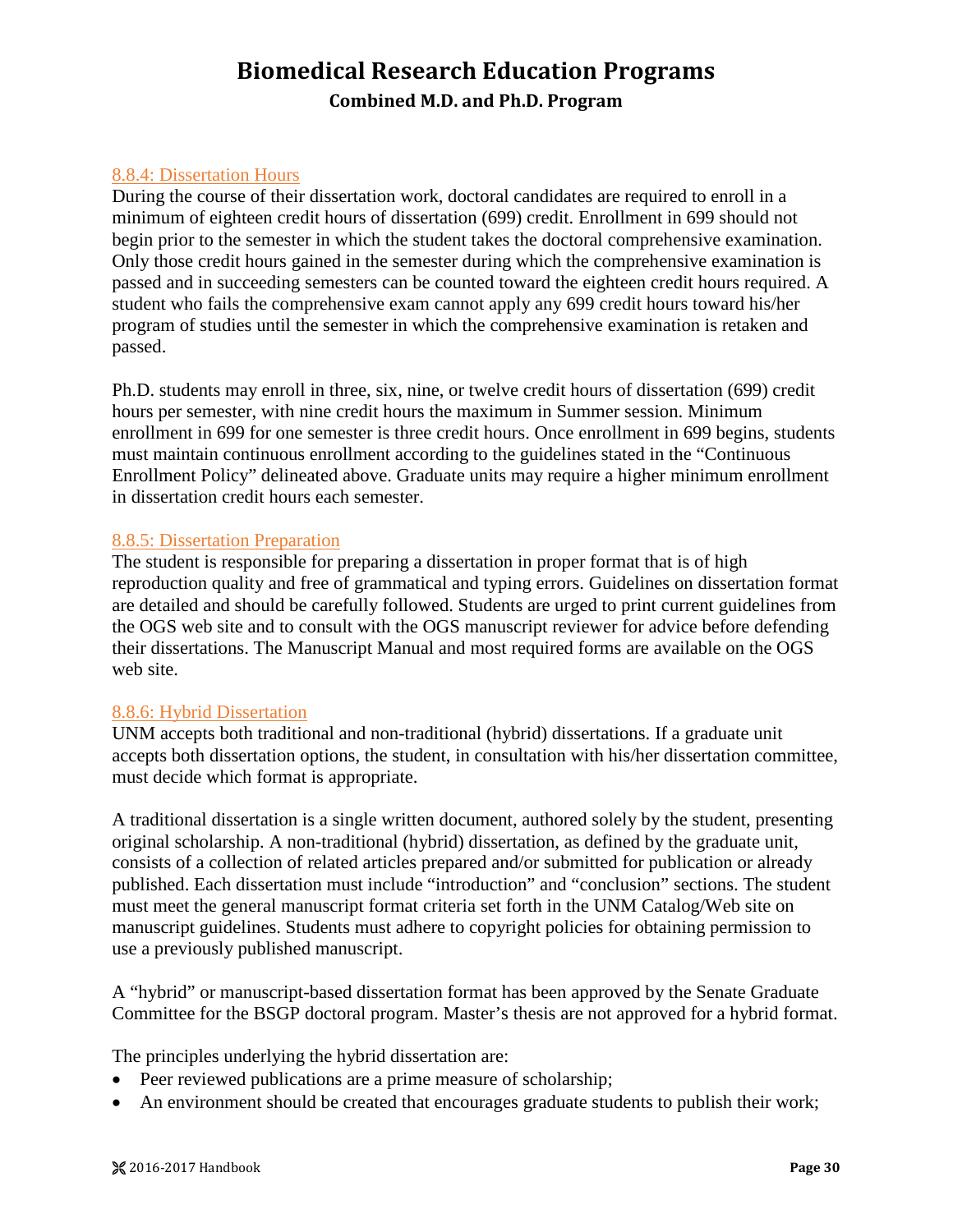- Research activities in many disciplines depend upon collaboration and it is accepted that most graduate students will have colleagues and collaborators that appear as co-authors on their publications;
- A requirement for publication will unnecessarily delay awarding of the degree, hence manuscripts in preparation or in review for publication should be included;
- Students will be well served preparing manuscripts for publication rather than writing a traditional style thesis or dissertation, if the intent is to ultimately publish the work;
- The approved dissertation committee or Committee on Studies is the best judge of the acceptability of the student's work for fulfilling the requirements of the degree.

There are two acceptable, alternative formats for the thesis or dissertation: the traditional and the manuscript-based. The latter is often referred to as a "hybrid" thesis or dissertation. Students may opt to use either style. However, approval of which style is used will be obtained from their major professor and the members of their examination or dissertation committee prior to preparing the thesis or dissertation.

For either style, the rules and regulations established by the Office of Graduate Studies (OGS) regarding format (Front Matter, Text, Reference Matter, paper dimensions, margins, etc.) must be adhered to. The OGS guidelines are available at [http://grad.unm.edu/degree](http://grad.unm.edu/degree-completion/manuscript-prep.html)[completion/manuscript-prep.html](http://grad.unm.edu/degree-completion/manuscript-prep.html)

A manuscript-based (i.e., hybrid) dissertation is a collection of manuscripts or articles formatted for publication and presented as separate chapters of a single thesis or dissertation. This style must satisfy the following guidelines:

- The articles or manuscripts must report original research that is primarily the student's or to which the student contributed significantly. The student must be the primary author on at least one of the manuscripts in the dissertation. The inclusion of a particular manuscript in the dissertation will be with the approval of the student's Research Mentor and the members of the examination committee. Note: If the student is not the first author, OGS may request a statement from the dissertation committee that confirms the student's significant contributions to the work.
- The manuscripts must be articles published in a peer-reviewed national or international journal and/or manuscripts prepared for publication in a peer-reviewed national or international journal. This guideline allows for a single thesis or dissertation to consist of a mixture of published and unpublished material.
- The chapters should be re-formatted to a single uniform style.
- The names of all co-authors on multi-authored manuscripts will be included. If one or more of the manuscripts are already published at the time the thesis or dissertation is submitted, the article's citation will be provided at the beginning of the chapter.
- Students should consult OGS regulations regarding issues related to copyright. Students are responsible for obtaining permission to use a published, copyrighted manuscript in their thesis or dissertation from the journal in which the paper is published. Students are advised to consult the policies of the journal regarding release of copyright for use in theses and dissertations. Many journals openly state in their policies and guides to authors that published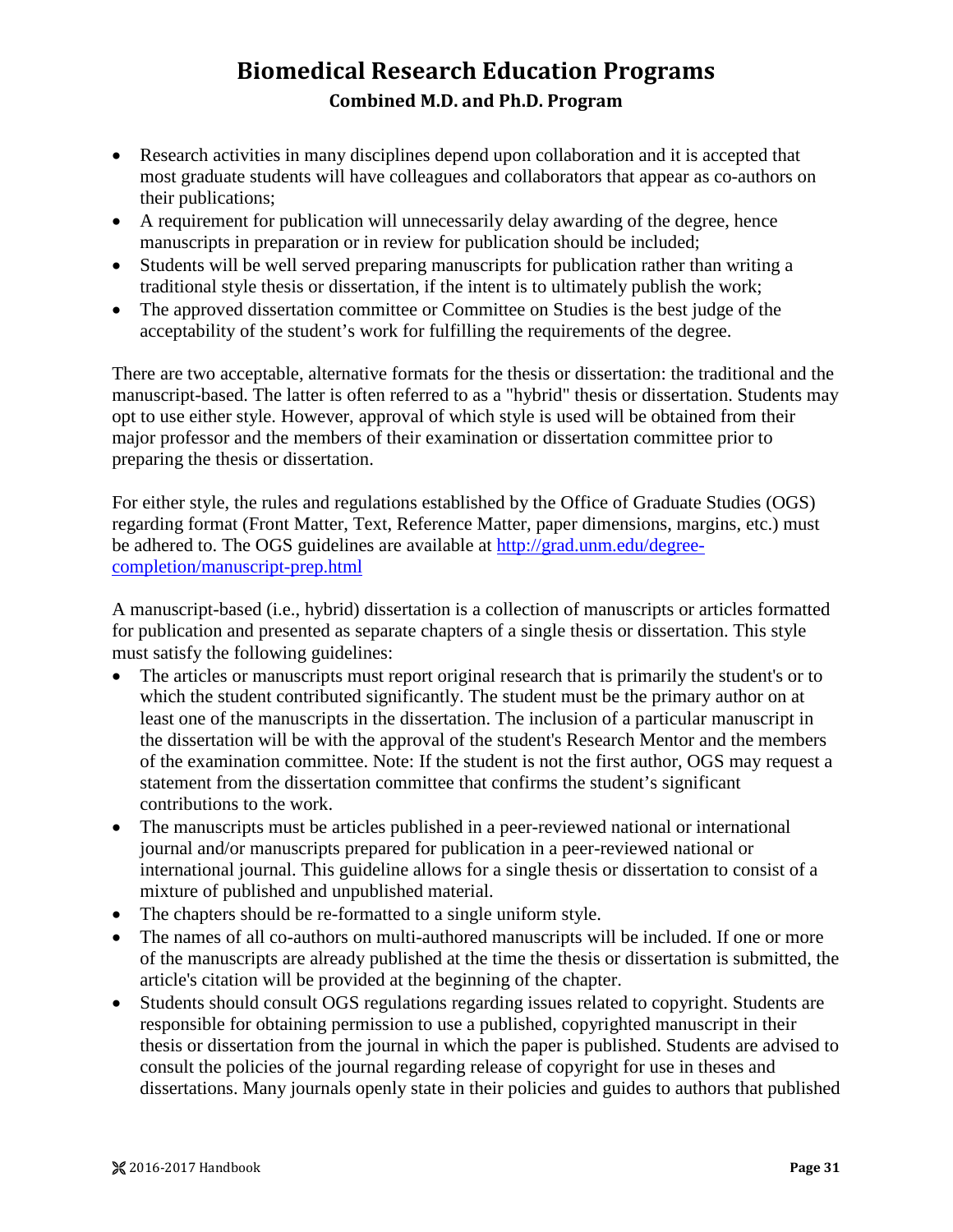manuscripts may be used for theses and dissertations without obtaining additional permission.

- The completed dissertation will contain:
	- o An abstract that collectively summarizes the individual manuscripts or chapters;
	- o A scholarly, general introduction that provides context for how the individual manuscripts and each chapter relate to a general theme of the thesis or dissertation. The student should seek the advice of their Research Mentor and members of their thesis examination or dissertation defense committee on the content of the introduction.
	- o The articles or manuscripts as separate chapters;
	- o A concluding chapter that provides an overview of the collective findings reported in the separate chapters and addresses the significance of the research within the field;
	- o An optional appendix containing any additional material that will not be submitted for publication may be included or a literature review section, as appropriate.

#### <span id="page-35-0"></span>8.8.7: Notification of Intent to Graduate

Students must inform their graduate unit in writing of their intent to graduate. The graduate units must submit their proposed graduation list to Graduate Studies no later than 5:00 p.m. on the last day of the semester immediately preceding the semester of graduation.

Students must inform the BSGP in writing of their intent to graduate by submitting a "Notification of Intent to Graduate" form to the BREP Office for approval. The BREP staff in turn will send a Proposed Graduation List to OGS based on the Notification of Intent to Graduate forms received. The deadlines for the BREP Office to receive this notification are July 20th for Fall semester graduation, December 5th for Spring semester, and May 2nd for Summer semester. Submission of this form, however, does not ensure that the student will graduate at the end of that semester. Graduation is dependent upon the completion of all degree requirements (including thesis and dissertation manuscripts, graduate exams and defenses, incomplete and non-recorded {NR} grades) by November 15th for Fall semester, April 15th for Spring semester, and July 15th for Summer semester. If a student does not complete all degree requirements for graduation in a particular semester, the student must submit a new Notification of Intent to Graduate form for graduation in a subsequent semester. Only students who have completed all degree requirements may participate in commencement exercises.

Links to the Intent to Graduate and other forms may be found on the [BSGP website.](http://hsc.unm.edu/research/brep/graduate/bsgp/index.html)

#### <span id="page-35-1"></span>8.8.8: The Final Examination for the Doctorate (Dissertation Defense)

The doctoral final oral examination is the last formal step before the degree is awarded and is conducted with due respect to its importance as such. The focus of the final examination is the dissertation and its relationship to the candidate's major field. Its purposes are:

- 1. To provide an opportunity for candidates to communicate the results of their research to a wider group of scholars;
- 2. To afford an opportunity for the members of the examination committee, as well as others (faculty, students, staff, etc.), to ask relevant questions;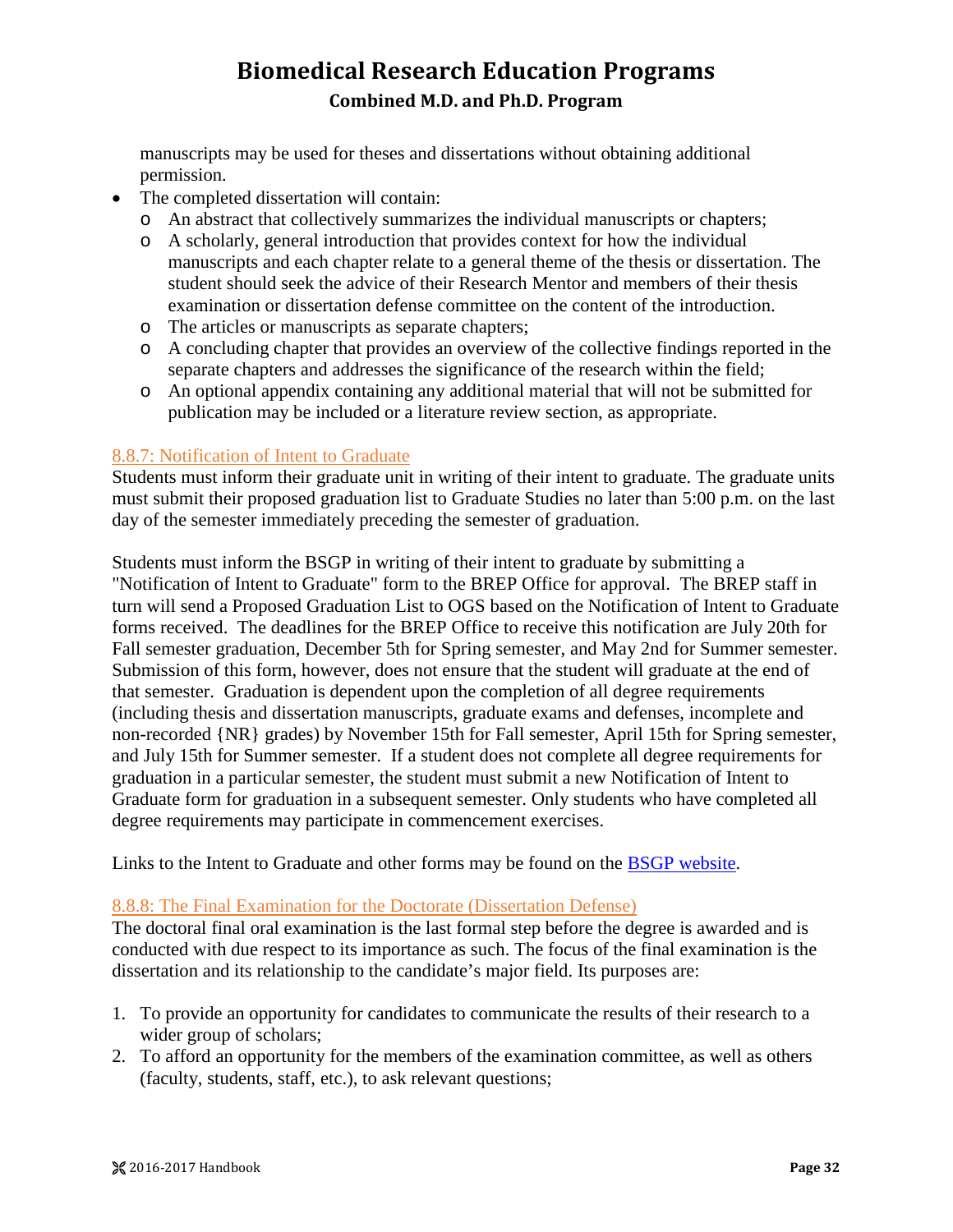- 3. To ensure that the research reflects the independence of the thought and accomplishment of the candidate rather than excessive dependence on the guidance of a faculty member; and finally,
- 4. To ensure that the candidate is thoroughly familiar not only with the particular focus of the dissertation but also its setting and relevance to the discipline of which it is a part.

At least two weeks before the final examination is held, and no later than November 1 for Fall graduation, April 1 for Spring or July 1 for Summer, the major graduate unit must notify Graduate Studies of its scheduled date by submitting the appropriate announcement form. In order to qualify to sit for a doctoral exam during the intersession, the student must be registered for the following semester. The student is responsible for providing each member of the dissertation committee with a complete copy of the dissertation in ample time for review prior to the examination.

The defense time and date are to be scheduled so that every member of the Dissertation Committee can be present for the entire proceedings. To be prudent, a room should be reserved for three hours. The student is charged with the responsibility of scheduling a room, and developing a seminar notice. He/she may use the Offices of the BREP for publication and dissemination of the notice.

The student should plan a public presentation that is to last no more than 50 min, with another 10 min for public questions as a formal seminar with appropriate visual aids. The student should make every attempt to make the presentation understandable to a general biomedical audience, saving highly detailed and procedural matters for the closed defense session. It is especially important to pay close attention to the development of a clear and concise introduction, as well as a strong summation.

After the public part of the defense, the student shall meet with the Dissertation Committee for a period of one to two hours to answer any questions, and to receive any comments. Members of the Dissertation Committee should provide all requests for changes of the dissertation in writing, so that the student and the Chair of the Dissertation Committee are clear as to the specific nature of the requested changes. The Chair of the Dissertation Committee should distribute the comments of the Outside Reader (or the comments of the Journal Review that may be used in lieu of an outside reader). These comments should be discussed and addressed before the end of the examination.

After resolving all remaining issues, the student will be excused, the faculty will vote, and the student should be notified immediately of the outcome. The Chair of the Dissertation Committee should have the appropriate report form, so that it may be signed by the Dissertation Committee members. The Chair of the Dissertation Committee should then forward the signed form to the BSGP Director no later than two working days after the examination. In the event that the student has been failed by the Dissertation Committee, a clear plan for changes in the dissertation research and a re-examination must be presented to the Office of the BREP as soon as possible.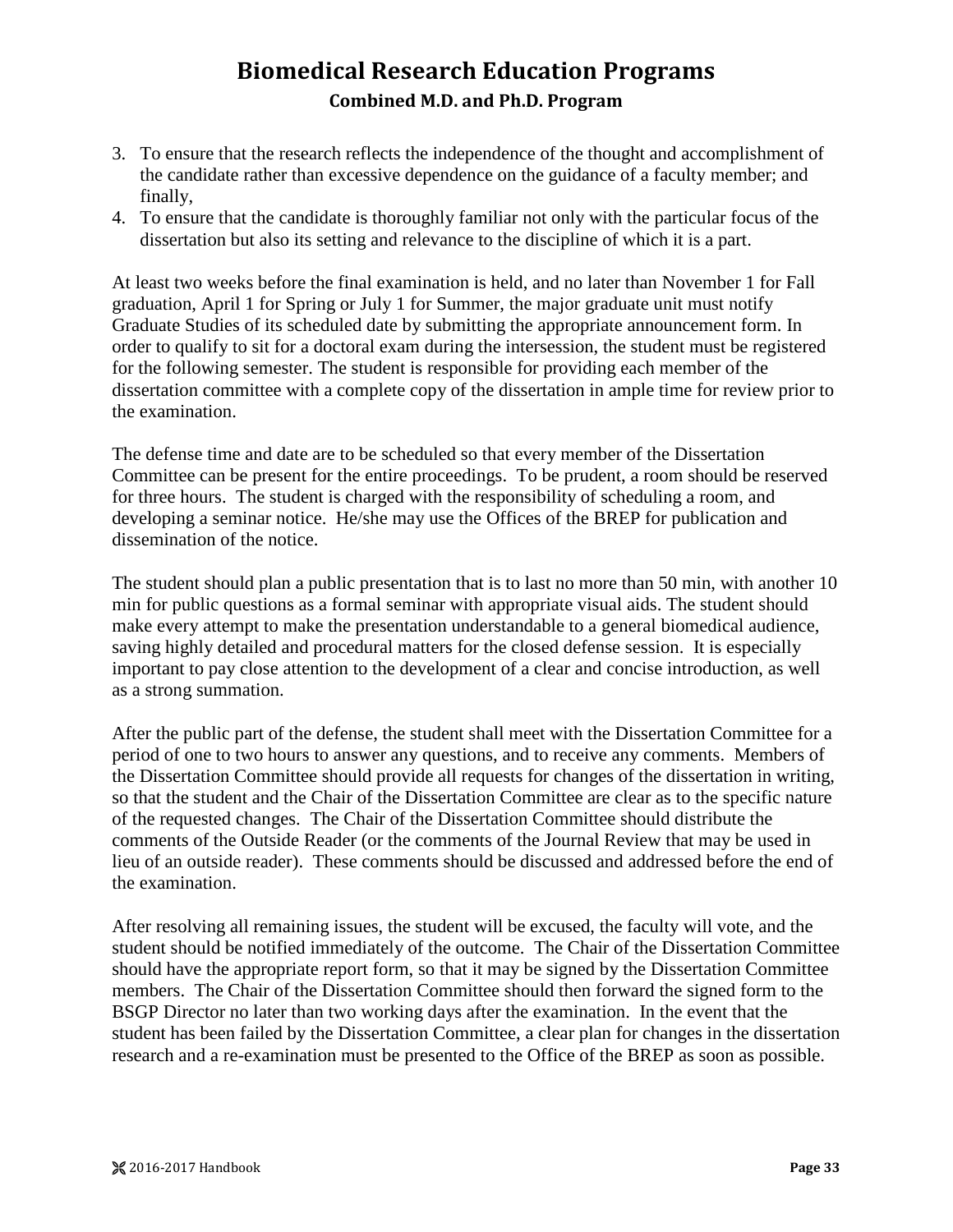For MD/PhD students the defense typically takes place between October and February, so that the student can re-join the medical school curriculum at the end of March (Transitions Block). If students defend their dissertation several months in advance of the start of the Transitions Block, they must provide in writing a plan of the clinical and/or research activities that will take place during this period to the Program Director. The Program Director must be informed in the Spring semester prior to the defense, so that the necessary budget arrangements can be made to cover the transition of the student back to medical school. Students must also petition the SOM to be transferred back to the medical school curriculum.

The presentation and examination phases of the exam are open to the University community and are published in various sources; the deliberation phase is only open to the committee. At the conclusion of the examination, the dissertation committee members confer and make one of the following recommendations, which must be agreed upon by at least three of them:

- 1. That the dissertation be approved without change;
- 2. That the dissertation be approved subject only to minor editorial corrections: or
- 3. That the dissertation be rewritten or revised before approval.

If either the first or second recommendation is made, the committee may decide that no further meetings are needed. In the second instance the director of the dissertation is responsible for seeing that all necessary corrections are made before the dissertation is submitted to Graduate Studies. If the third recommendation is made, the full committee may elect to meet again to determine that their concerns have been addressed.

In addition to the Announcement of Exam form, the BSGP also requires an Exam Flyer be submitted to the BREP Office for publication at least two weeks before the exam. Links to a sample Exam Flyer (BSGP requirement for publication in the Digest), Announcement of Exam, and other forms may be found on the [BSGP website.](http://hsc.unm.edu/research/brep/graduate/bsgp/index.html)

### <span id="page-37-0"></span>8.8.9: Quality of the Dissertation

The responsibility of the dissertation committee (especially the director) includes the evaluation of the substance and methodology of the dissertation as well as an assessment of the candidate's competence in scholarly exposition. The dissertation should reflect a high level of scholarship in the conduct and presentation of the study. If serious questions concerning substance, methodology or exposition arise through a review of the "Report on Thesis or Dissertation" forms, the Graduate Dean may seek the counsel of the dissertation committee, graduate unit chairperson and/or other scholars with particular competence in the field of study before the dissertation receives final approval.

#### <span id="page-37-1"></span>8.8.10: Submission and Approval of the Dissertation

The dissertation defense is scheduled once the student and their Research Mentor have agreed that the manuscript is in its final form. Doctoral students must submit their dissertations to the Dean of Graduate Studies within ninety (90) days of their final examination for the dissertation. If the manuscript is not submitted within that time, the student must schedule and complete a second final examination for the dissertation.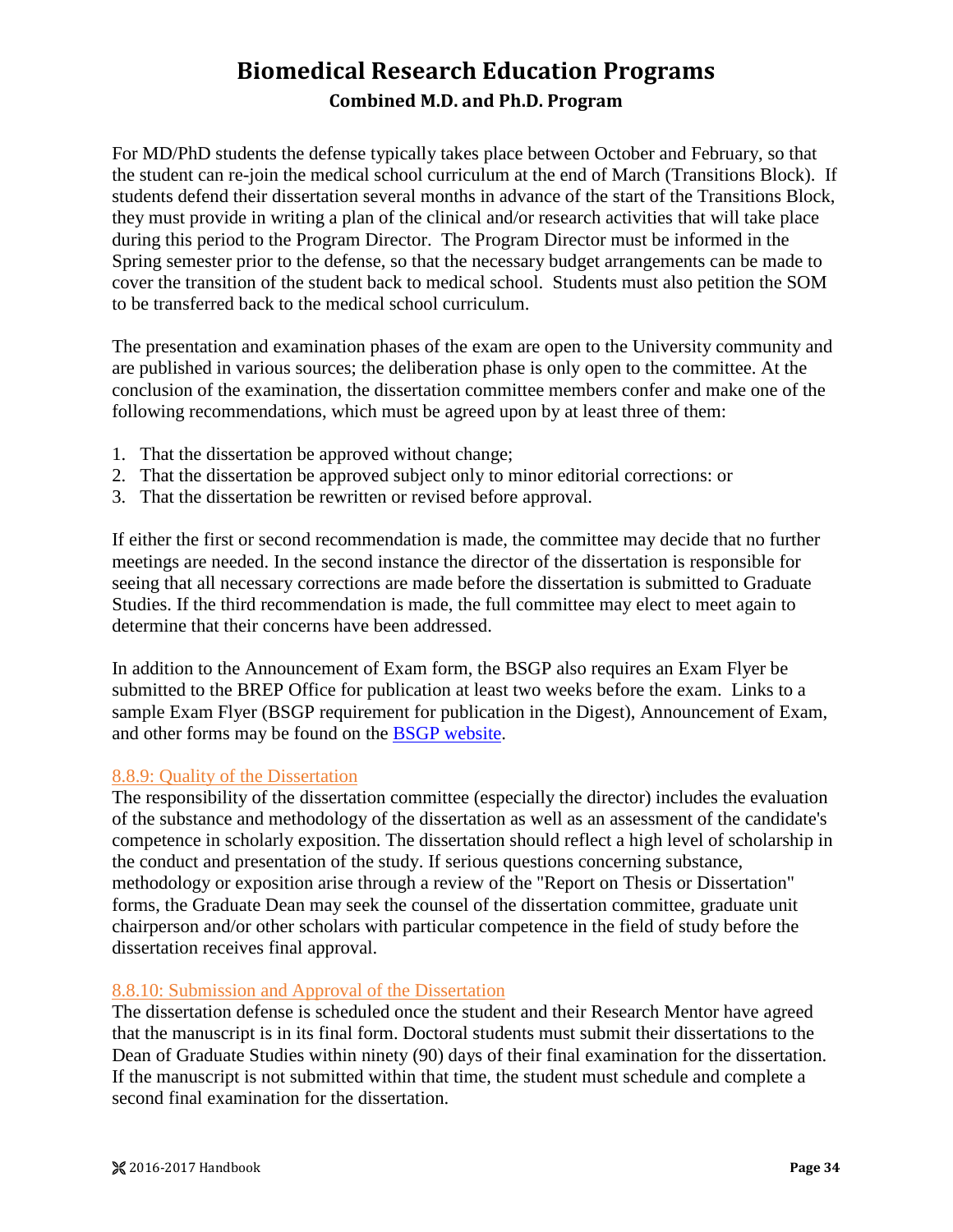The deadline dates for submission are: November 15 for Fall graduation, April 15 for Spring, or July 15 for Summer.

The graduate unit may require additional copies of the dissertation. The "Certification of Final Form," certifying that the director of the dissertation has proofread the final manuscript, must accompany the dissertation. This form may be obtained from the OGS web site. If the format of the manuscript is incorrect, the author and the committee chairperson will be immediately notified. A letter from the Dean of Graduate Studies will also notify the student when the manuscript has been officially accepted.

For MD/PhD students, a memorandum of understanding is on file at OGS and the BSGP, which establishes the procedure that will be followed to award both degrees simultaneously. This memo outlines the procedure for dissertation submission as follows: "when a student is in the final semester of Ph.D. study, the results of the dissertation defense will be submitted to OGS, along with a memo from the MD/PhD Program Director requesting postponement of submission of the dissertation document until the final semester of the student's program (when the M.D. requirements will also be completed). In that final semester, the final dissertation document will need to be submitted by the deadline published in the catalog. The memo will request a waiver of:

- 1. The 90 day limit following the dissertation defense date for submitting the manuscript.
- 2. Continuous enrollment in 699 until graduation (enrollment will only be continuous through the semester of the defense).
- 3. The requirement for graduation in the semester of the defense.

Both degrees will be awarded when the final dissertation document is approved and all other MD/PhD program requirements have been satisfactorily completed".

### <span id="page-38-0"></span>8.8.11: Accompanying Forms

The following forms, which must be submitted along with the manuscript, may be obtained from the Graduate Studies Web site:

- 1. A "Certification of Final Form"
- 2. An "Information Cover Sheet"
- 3. A "Survey of Earned Doctorate" (filled-out at the UNM Web site).
- 4. The ProQuest UMI Dissertation Electronic Submission is required for Ph.D. doctoral students to the ProQuest repository.
- 5. Embargo Request Form (if requesting an embargo).

### <span id="page-38-1"></span>**Section 9: STUDENT INITIATED ACTIVITIES**

#### <span id="page-38-2"></span>9.1: Meeting with Program Director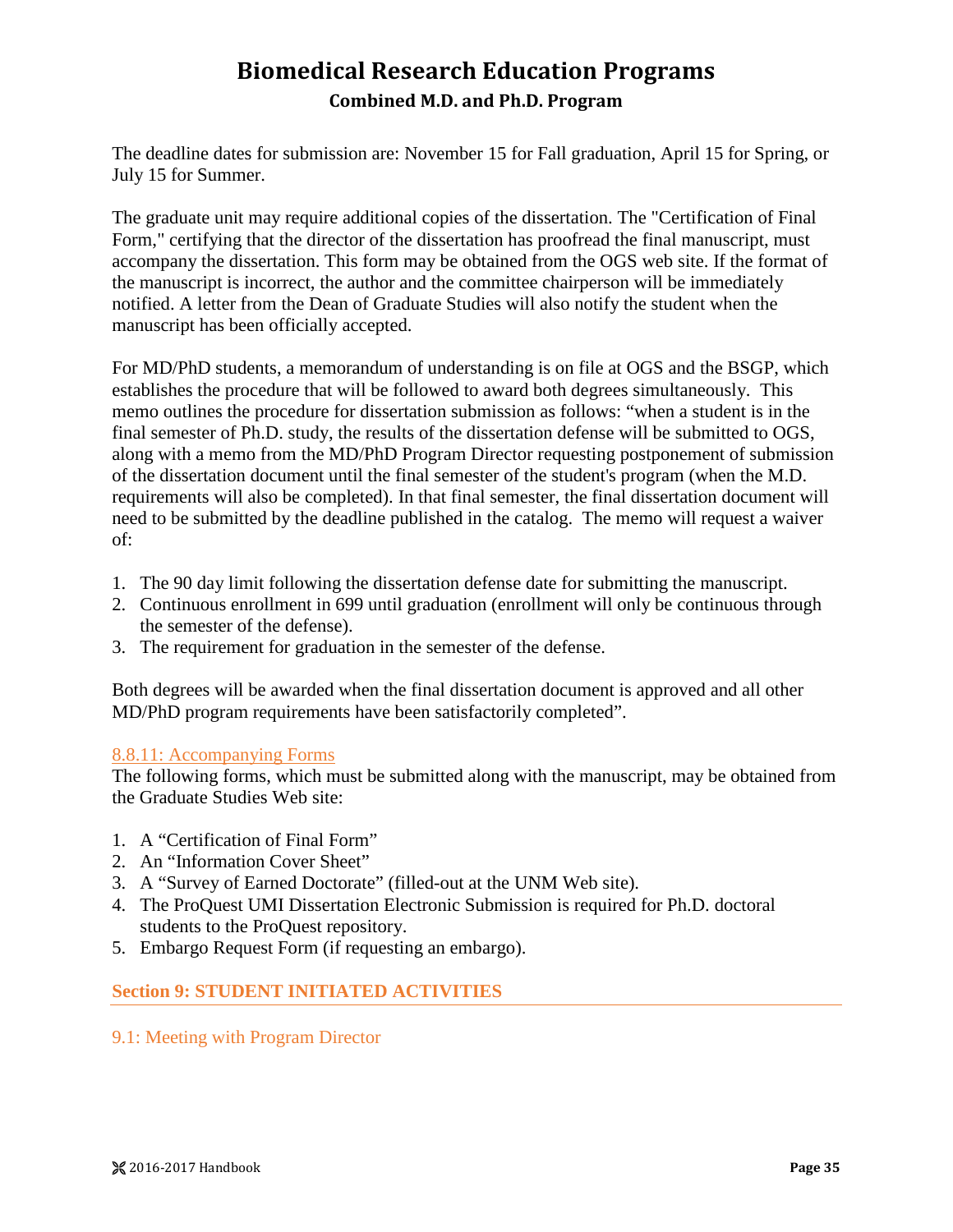MD/PhD students as a group will meet with the Program Director and members of the Steering Committee for an informal lunch meeting at least once a semester. This meeting will provide the opportunity to talk about issues related to the program and to exchange ideas.

### <span id="page-39-0"></span>9.2: Meetings of the New Mexico Society of Student Physician Scientists

The New Mexico Society of Student Physician Scientists is the MD/PhD student organization at the University of New Mexico School of Medicine. This society meets once a month. For more information, visit: [http://www.unm.edu/~nmssps/.](http://www.unm.edu/%7Enmssps/)

### <span id="page-39-1"></span>9.3: Annual Retreat

The goal of this retreat is to enhance interactions and improve general research issues with PhD students in the Biomedical Science program. It is organized by the Biomedical Sciences Graduate Student Society (BSGSS) MD/PhD and PhD students. The purpose is general information exchange where students give brief presentations of their work and discuss common concerns. Attendance of both the mentors and the students is strongly encouraged.

### <span id="page-39-2"></span>9.4: Admissions and Recruitment

MD/PhD students participate in the recruitment of new students into the program during the Interview Days (typically in January).

### <span id="page-39-3"></span>9.5: National Meetings

During the research years, MD/PhD students are encouraged to attend and present, at least once, in the Annual National MD/PhD Student Conference at Keystone, Colorado, or the meeting of the Association of Physician Scientists (APSA). The Program will provide financial assistance to cover the related expenses.

#### <span id="page-39-4"></span>9.6: Translational Science Journal Club

MD/PhD students are responsible for organizing and presenting at this journal club, which will take place once a month and will be open to everybody at UNM.

### <span id="page-39-5"></span>**Section 10: FINANCIAL SUPPORT**

MD/PhD students are supported through the medical school portion of the program for a maximum of 4 years. During the research years students are supported by their Research Mentor, training grant support and/or extramural fellowship support. This support is a Research Assistantship (RA), considered merit-based, and is contingent on student performance. This program is directed at exceptional students who are expected to excel academically and play leadership roles in the SOM therefore expectations for student performance are high. Examples include: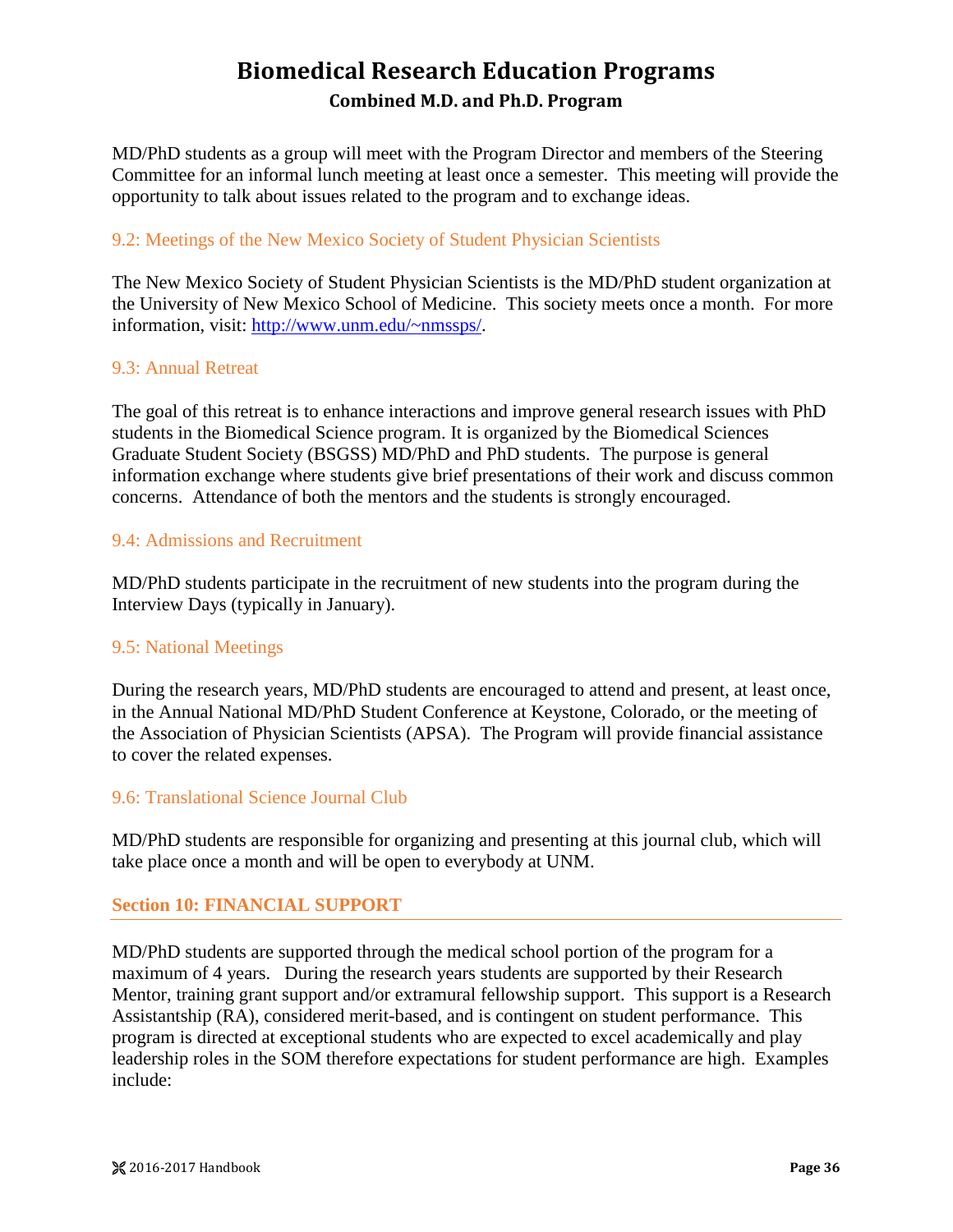- 1. Obtain a grade of at least G in all medical school classes
- 2. Obtain a grade of B+ or above in all graduate courses
- 3. Score above the UNM-SOM average on the USMLE-1 and -2
- 4. Apply for extramural fellowship funding during the first year of research
- 5. Present research findings at national and international meetings
- 6. Publish findings in peer-reviewed articles
- 7. Play leadership roles on student-initiated activities, SOM teaching activities and some SOM committees

If a student does not consistently meet expectations in some of these areas, the Steering Committee will meet to review student performance and determine whether they should continue to receive the merit-based support.

In special circumstances, the steering committee may allow students to pursue an MD/PhD degree with partial or no financial support from the SOM (i.e. all or a portion of the expenses related to the MD portion of the curriculum will be paid by the student).

During the Ph.D. portion of the program, students will receive support as outlined in their Mentor Agreement. To receive this support, a student must:

- Retain full time status (minimum of 6 credit hours dissertation or course work which count toward the graduate degree)
- Remain in good academic standing (GPA 3.0 or greater);
- Be within the time limit of completion of the degree sought; and
- Continue to make adequate progress toward the degree as defined by the student's Committee on Studies/Dissertation Committee.

Students on Types 1 and 2 probation are ineligible to hold an assistantship. Students on Type 3 probation may provisionally hold an assistantship for one semester. Refer to "General Academic Regulations," BSGP handbook or the UNM Catalog for probation definitions. Information on financial assistance is available from the SOM – Financial Aid Office (272- 8008). Additional information regarding financial assistance for graduate students is available on the OGS web site.

UNM offers several types of financial assistance for which graduate students may apply. In some cases, the awards are merit-based and highly competitive. In other cases, awards are need-based and there is a limit (i.e., cap) to the combined amount of financial assistance provided. To qualify for need-based awards, students must complete a FAFSA (Free Application for Federal Student Aid) form that is available on the web: [www.fafsa.ed.gov.](http://www.fafsa.ed.gov/)

The UNM Scholarship Office administers the majority of scholarships at the University, including institutional, departmental, and outside and private scholarships. Scholarships are traditionally merit based and competitive. Additional information about scholarships is available through the UNM Scholarship Office at (505) 277-8900 and through their homepage: [scholarship.unm.edu/](http://scholarship.unm.edu/)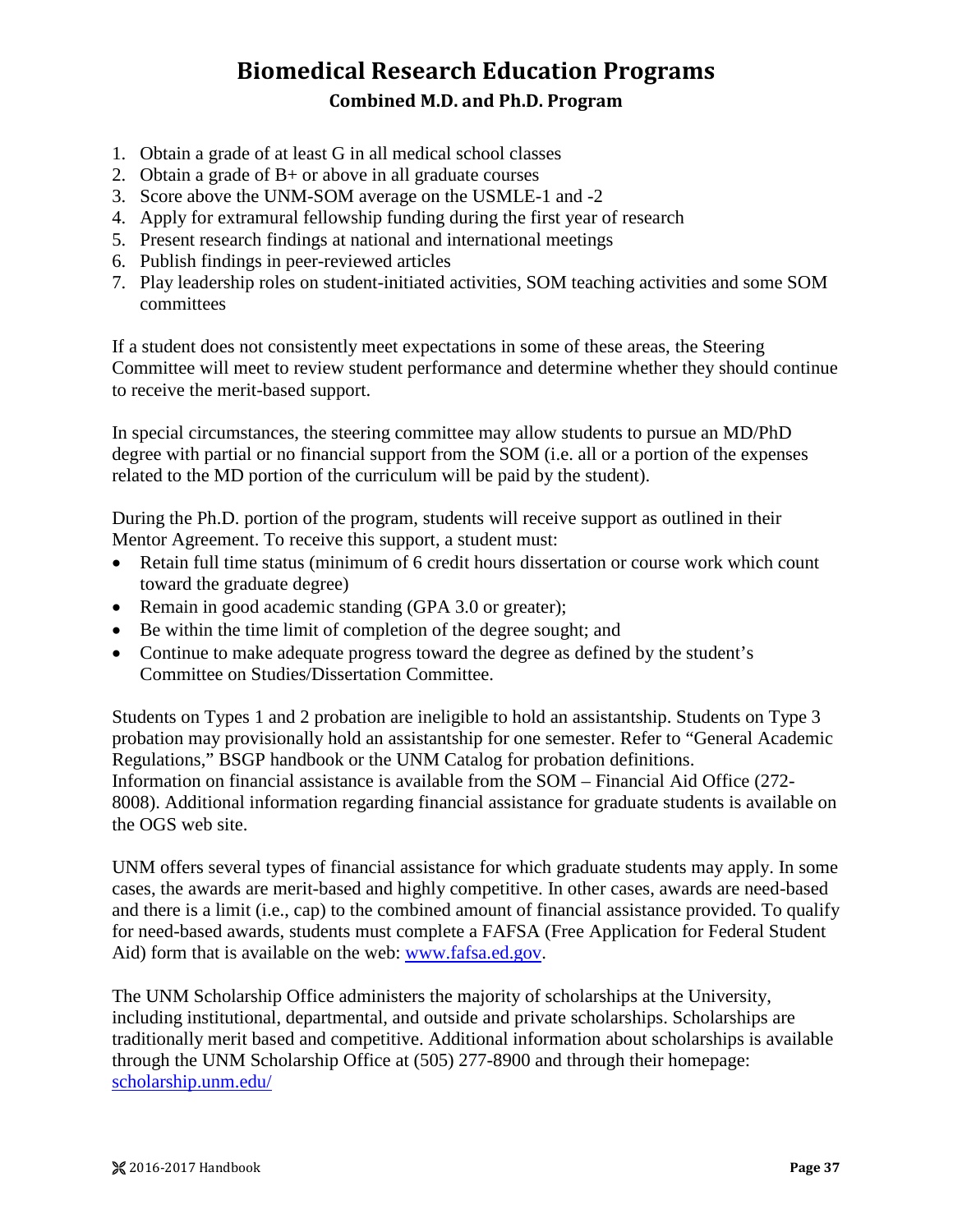UNM participates in the Federal Direct Loan program. Additionally, students may contact alternative lenders who offer non-federal educational loans. Further information can be obtained through the Student Financial Aid Office at (505) 277-2041 or at their home page [finaid.unm.edu/](http://finaid.unm.edu/)

Students may be eligible for extramural research fellowships. Contact the BREP Program Manager or BSGP Director for information.

### <span id="page-41-0"></span>10.1: Research and Travel Grants

A limited number of research and travel grants are available to support research projects and/or travel by graduate students who are working towards completion of their degrees. The grants are to be used to defray the costs of research projects, such as materials or equipment, and/or for travel required to collect data or to present the results of the research at professional meetings. All graduate students in good academic standing, full- or part-time, are eligible to apply. These awards are highly competitive. The number of awards granted per semester is dependent upon the number of proposals submitted and the amount of funding available. Information is available at: http://www.unm.edu/~grad/.

The BSGP also supports a limited number of travel awards (see "BSGP Travel Awards" below).

### <span id="page-41-1"></span>10.2: BSGP Travel Awards

Limited funds are available on a competitive basis as travel supplements to defray the cost of BSGP student travel to professional meetings. Applications will be accepted 3 times per year on October 1, February 1 and June 1 for travel prior to the next application deadline. Announcements of the BSGP Travel Award application deadline will be circulated one month before each deadline to students, department administrative contacts and faculty. Applications will be reviewed by a committee of at least three faculty members when necessary (more completed applications than available awards) and ranked in order of merit. Students and their mentor will be notified of funding within 2 weeks of the committee decision. Award distribution (number of awards and amount of award) will be contingent on availability of funds and occur as reimbursement after travel has occurred. The maximum travel award is \$600 and a student may only receive one award per year.

### <span id="page-41-2"></span>10.2.1: Eligibility

Students must:

- Be a full time BSGP student in good academic standing
- Have completed the most recent Annual Activities and Accomplishments Report
- Be presenting research findings at a professional meeting or conference or attending other activities that would enhance the students scientific development (training courses, workshops, etc.)
- Provide evidence of having applied for other available travel funding (e.g. Research, Project and Travel (RPT) Grant through UNM OGS, travel awards available through the meeting or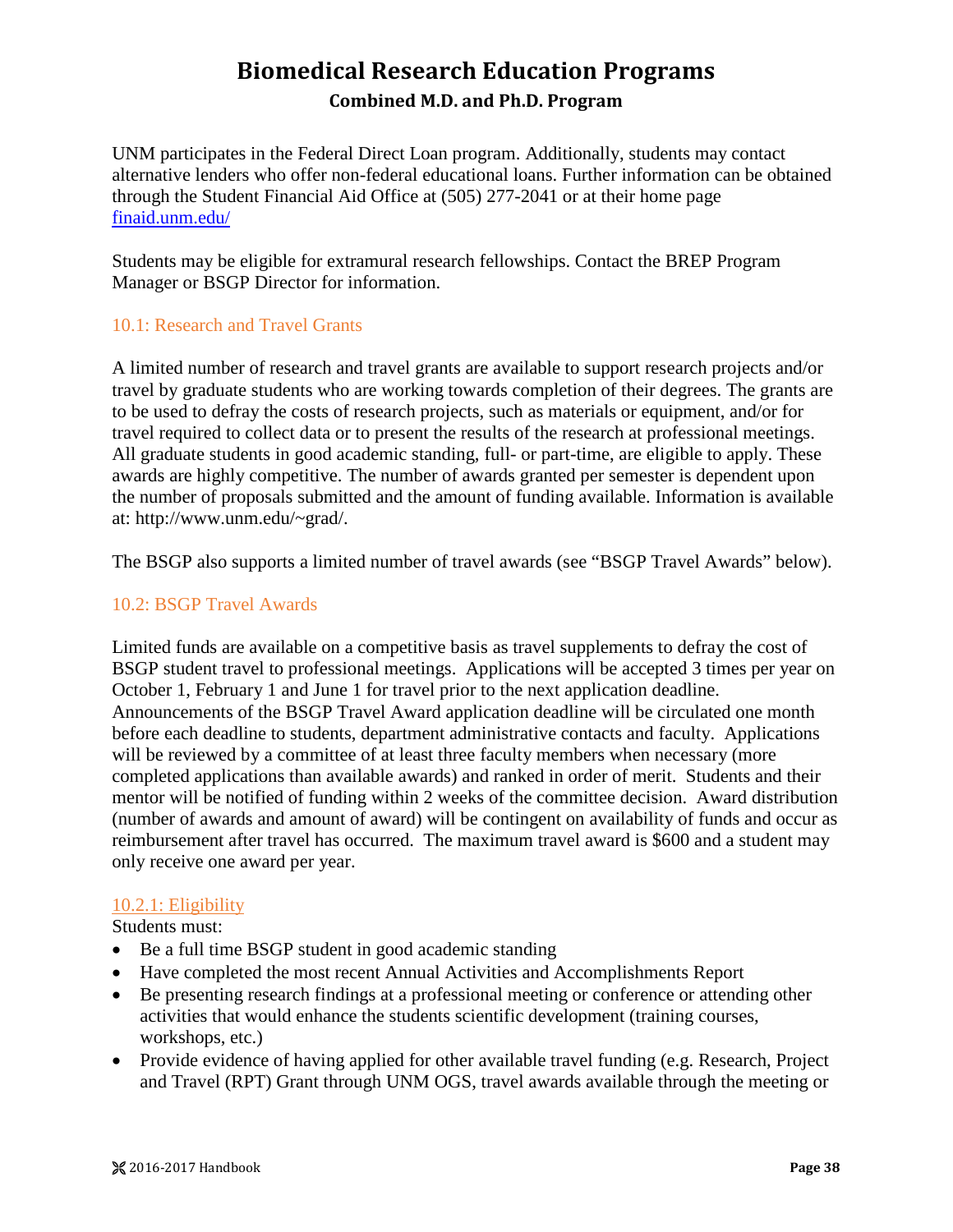conference sponsor) or demonstrate that travel awards are not available through the meeting or conference sponsor

### <span id="page-42-0"></span>10.2.2: Application Submission

To be considered for an award, students must submit the following information:

- Completed BSGP Travel Award information sheet (includes student information)
- Travel budget form that includes total travel budget and amount of request
- Name of meeting and its location
- Current CV of student
- Statement of impact of the travel award on student professional development and career goals. For presentation travel, include research significance and student involvement in research represented in the submitted abstract (2 paragraphs,  $\langle 1 \text{ pg} \rangle$ )
- Letter of support from research mentor including identification of other funding sources for student travel. For presentation travel, include the student's contribution to the research represented in the research abstract
- Copies of applications for other funding mechanisms or evidence that student travel awards are not provided through the meeting or conference sponsor (generally available on meeting or conference sponsor website)
- Copy of Student Activities & Accomplishments Form
- For Presentation travel; a copy of research abstract

#### <span id="page-42-1"></span>10.2.3: Application Review

Decisions of the BSGP Travel Award Review Committee will be based on the following considerations:

- For presentation travel, the level of student contribution to research presented
- Impact of award on student professional development and career goals
- Availability of other support

### <span id="page-42-2"></span>10.2.4: Travel Award Distribution

BSGP Travel Awards will be processed as a reimbursement after the travel has occurred. Students receiving an award must follow all UNM and Health Sciences Center travel policies in requesting the reimbursement. Go to http://www.unm.edu/~gacctng/travel.htm to obtain all information related to travel reimbursements.

BSGP Travel Award reimbursements cannot be processed without the following:

- Original receipts for all expenses claimed
- Copy of conference registration invoice (indicating amount paid and by whom)
- Copy of the student's presentation (poster, PowerPoint or paper)
- Documentation that the student received or was denied funding from other sources (e.g. copy of notification of RPT, GPSA SRAC grant, or travel awards available through a specific professional organization, meeting or conference sponsor).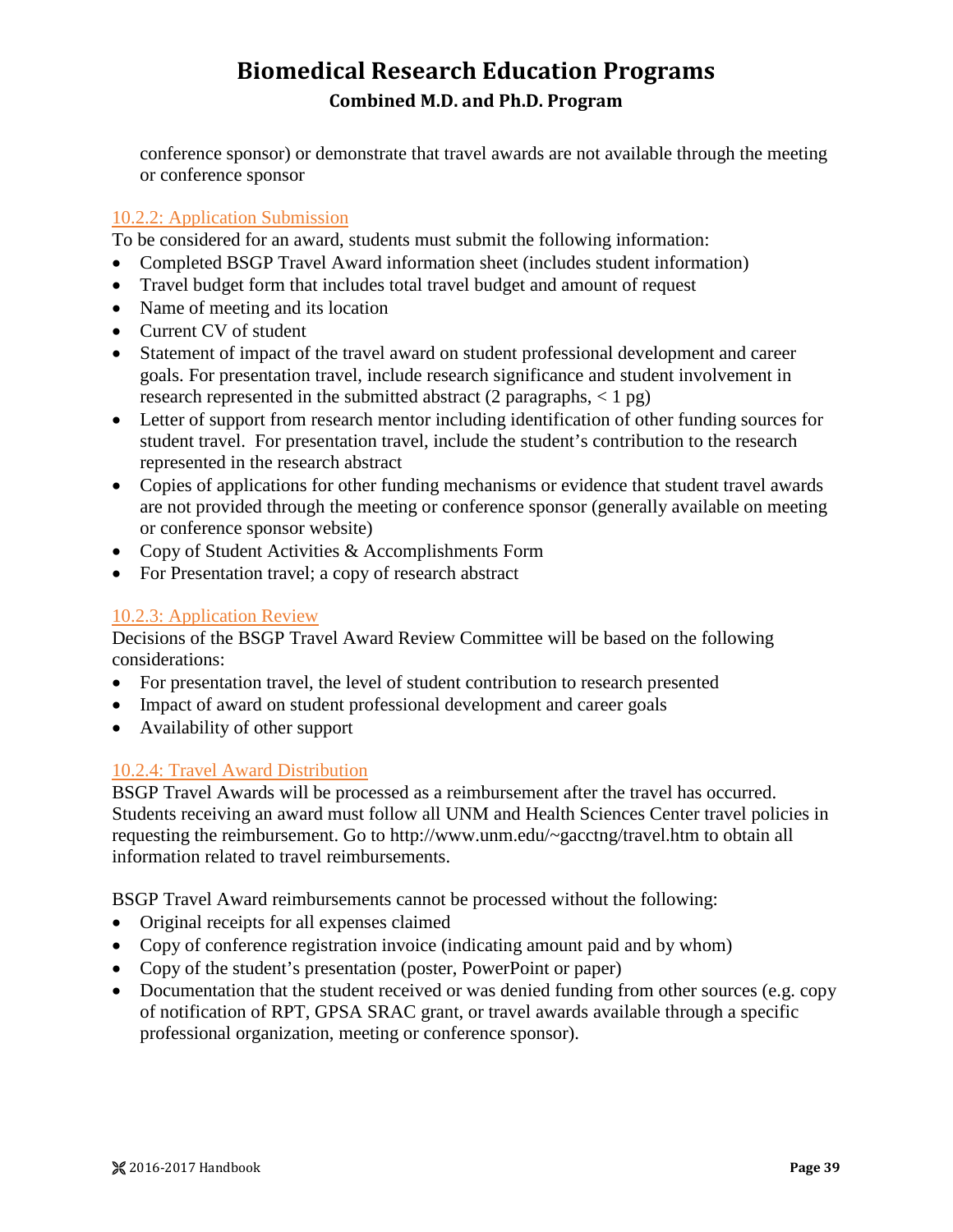### <span id="page-43-0"></span>10.3: Malpractice/Needle Stick Insurance

MD/PhD students who are matriculated into the program will receive malpractice insurance during their medical school training**.** If a student decides to participate in clinical activities during the research years, he or she will have to make arrangements to extend malpractice insurance coverage. Needle stick insurance will be provided throughout both the clinical and research years.

### <span id="page-43-1"></span>**Section 11: STATEMENT ON OUTSIDE EMPLOYMENT**

Any student receiving departmental stipend support is expected to complete the BSGP program on a full time basis. While master's students may complete the academic program on a part time basis, and are therefore eligible to retain full time employment, master's students receiving a departmental stipend will adhere to the requirements set forth for Ph.D. students regarding outside employment as follows:

The BSGP Ph.D. program is a full time program of studies and as such, a Ph.D. student's primary commitment is to the completion of his or her degree. It is recognized that occasions may arise when a student will need to seek additional employment or be involved in other nonrelated professional activities. Such employment or activities, however, should not impede the student's progress toward his or her degree. Students requiring additional financial assistance are strongly encouraged to contact the BSGP Director and Office of Graduate Studies to identify additional financial resources (see "Financial Assistance" above).

- Under full time student status (both M.S. and Ph.D.), no additional employment may be held within the University or University affiliates with the exception of TA/GA/RA/PA appointments in accordance with policies set by the Office of Graduate Studies.
- Any outside employment, including additional TA/GA/PA appointments beyond the initial one, is strongly discouraged during the first year of studies for full time students.
- Because the student's primary responsibility is to progress in the degree program, all additional employment (internal or outside) is considered secondary. Outside activities will be deemed excessive when, in the judgment of the Research Mentor, Committee on Studies, or BSGP Steering Committee, they are of an extent which interferes with the student's progress toward completing the degree.
- Students must keep their Research Mentor and the BSGP Director informed in writing of the nature and extent of all outside employment or substantial professional activities.
- Outside activities must not significantly conflict with classes, research responsibilities, RA/TA responsibilities, or other assigned duties and commitments.
- Great care should be taken to avoid a conflict of interest situation in carrying out any type of consultant, research or other employment activity. The student must disclose any potential conflict of interest to the BSGP Director.
- Except in cases specifically approved in writing by the President authorizing official University involvement, the student in undertaking such employment shall act as an individual and not as an agent of the University and shall not use the name of the University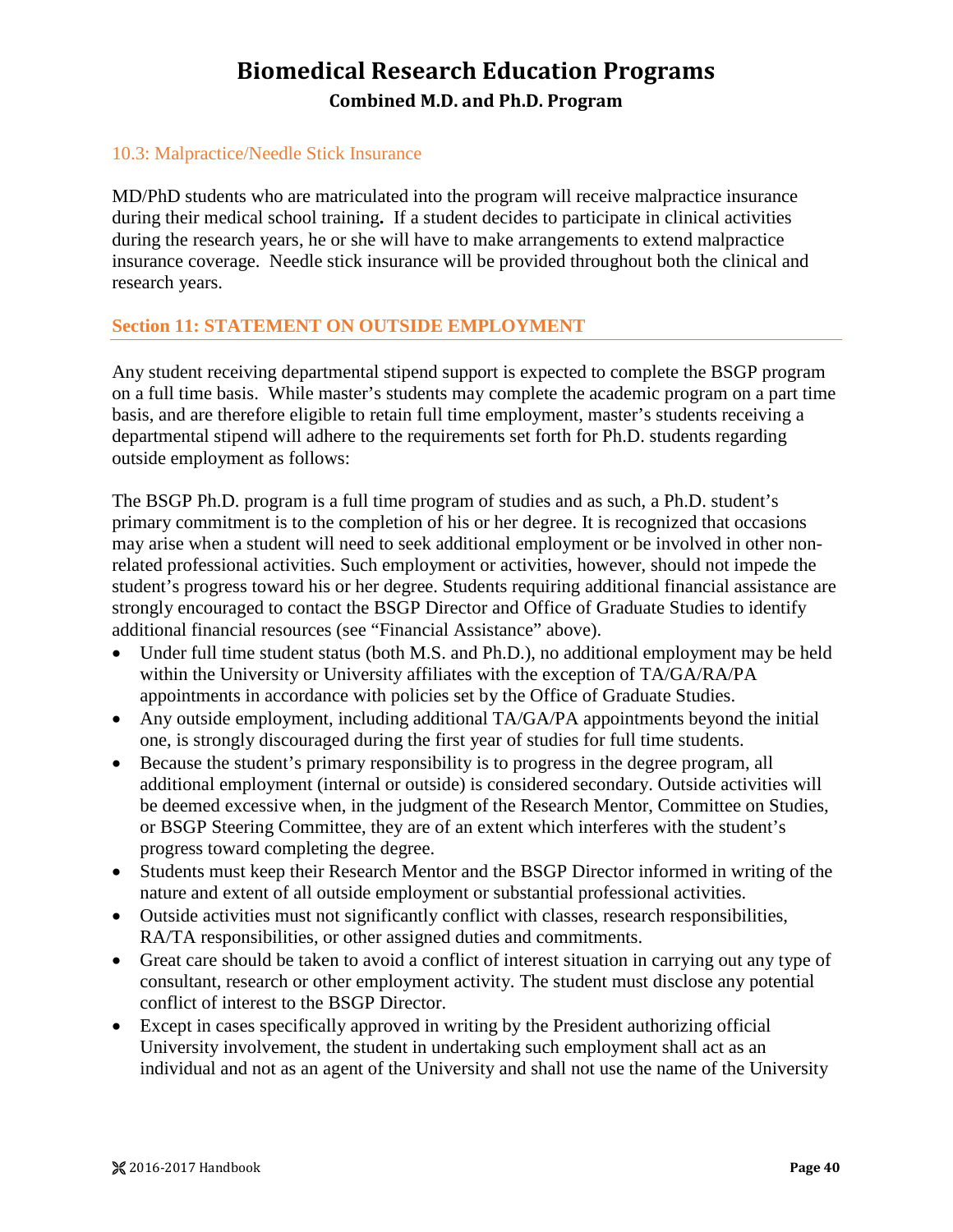or official University stationery in connection with such work. Nor shall the student solicit such employment through use of his or her University position.

• In undertaking outside employment the student shall not make use of University facilities, equipment, or personnel without prior written approval of their Research Mentor and the head of the unit responsible for the facilities or personnel.

### <span id="page-44-0"></span>**Section 12: LEAVE POLICIES**

MD/PhD students must follow approved policies on vacation time and leave of absence. While the students are on the medical curriculum, UNM-SOM policies apply. While the students are in the Ph.D. portion of their programs, the BSGP policies below apply.

#### <span id="page-44-1"></span>12.1: Annual Leave

The BSGP student annual leave policy reflects the UNM Postdoctoral Fellow's annual leave policy. Annual leave for full time graduate students requires prior approval from the Research Mentor and shall not exceed 15 days per calendar year. There is no carry-over of leave each year. Extension of annual leave for exceptional circumstances is at the discretion of the Research Mentor.

In addition, the University of New Mexico observes specific holidays each year and most offices are closed during these holidays. Holidays are in addition to annual leave time. These holidays include: Martin Luther King Day, Memorial Day, Independence Day, Labor Day, Thanksgiving Day, Day after Thanksgiving and Winter Break, which includes New Year's Day. The calendar of specific dates for UNM holidays may be found at<http://hr.unm.edu/abouthr/holidays.php> Students must recognize that research priorities may require student presence during one or more of these holidays so that research activities are not jeopardized. This is based upon the needs of the laboratory and the discretion of the Research Mentor.

Students are allowed fifteen (15) days sick leave per year accrued at 10 hours per month. There is no carry-over of sick leave each year.

### <span id="page-44-2"></span>12.2: Medical Leave While Holding an Assistantship (OGS Policy)

Assistantship recipients who suffer a serious medical condition requiring absence from assigned duties for two consecutive weeks may be granted, upon written request to the head of the graduate unit, a two-week sick leave without loss of stipend. After this leave, the student will be paid only for the time the assistantship responsibilities were fulfilled. The graduate unit must notify the Graduate Studies office whenever it grants an assistant a two-week sick leave, as well as the date that the assistant returns to his/her position.

### <span id="page-44-3"></span>12.3: Leave of Absence (OGS Policy)

A student who is unable to continue his/her graduate studies due to exceptional circumstances must request, in advance, a Leave of Absence. The written request, together with a memo of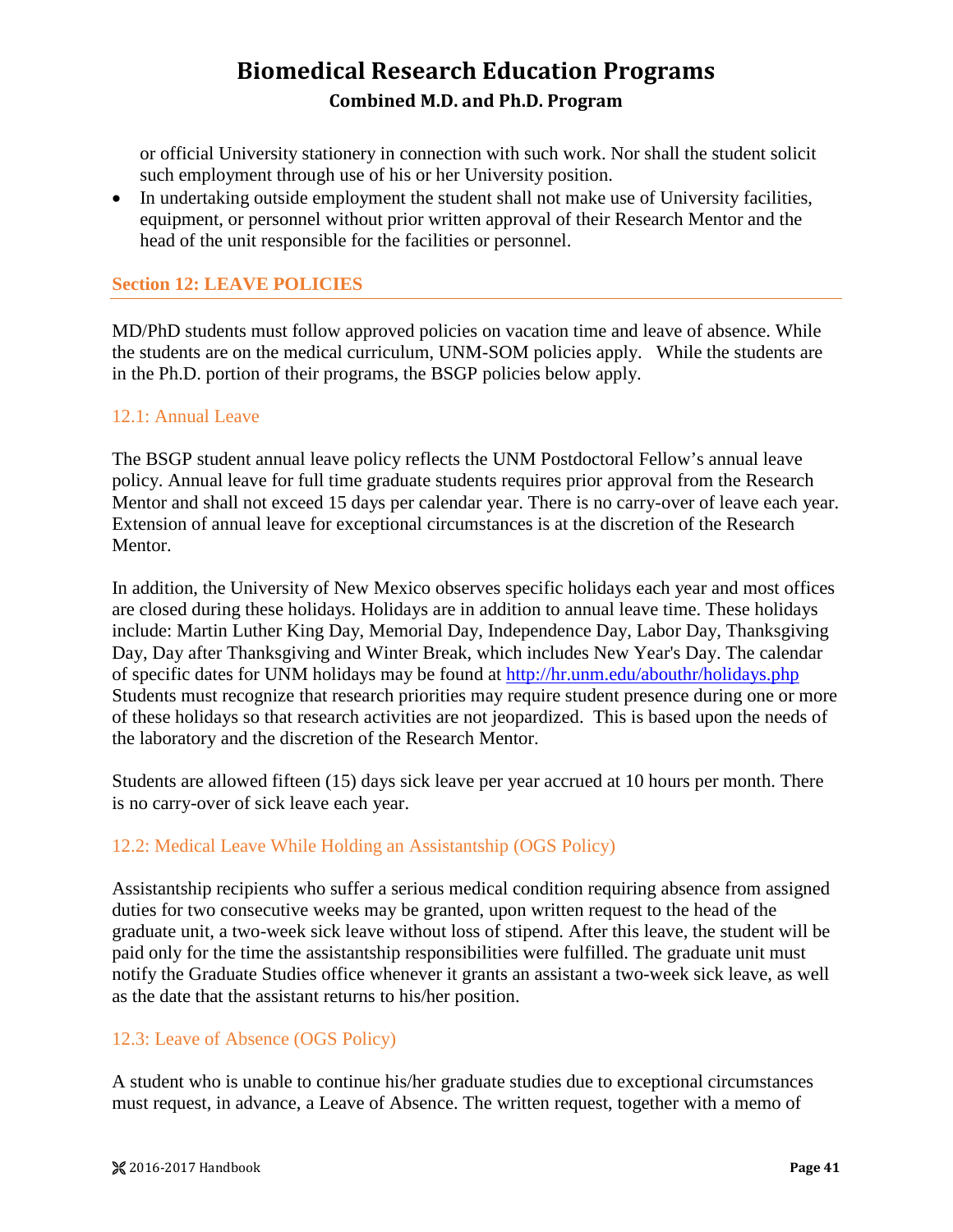support from the chairperson or designee of the graduate unit, is forwarded to the Graduate Dean who will make the final decision. A Leave of Absence is determined on a semester-by-semester basis and is generally limited to a maximum of one calendar year. The time approved for a Leave of Absence is not counted in the time limit to complete the degree as long as the student is not enrolled in any course at The University of New Mexico.

### <span id="page-45-0"></span>**Section 13: SCHOOL OF MEDICINE (SOM) GRADUATE STUDENT ACADEMIC GRIEVANCE PROCEDURES**

The Graduate Student Academic Grievance (GSAG) Procedures have been established to address complaints, disputes, or grievances of an academic nature initiated by students enrolled in graduate degree programs at The University of New Mexico. Although conflicts that on occasion occur between students and faculty or administrators may be resolved through formal adjudication, a more informal and productive kind of resolution—one that is mutually agreed upon by the parties involved—is strongly encouraged.

The GSAG procedures are available for the resolution of a variety of possible issues related to the academic process. These may include, but are not limited to, issues related to progress toward a degree or alleged improper or unreasonable treatment. Grievances based upon alleged unlawful discrimination or sexual harassment will be directed to the University of New Mexico, Office of Equal Opportunity (OEO). This procedure may not be used to challenge the denial of admission to a degree program or to appeal the refusal of a petition by the Dean of Graduate Studies for an exception to university-wide degree requirements, policies or procedures.

### <span id="page-45-1"></span>13.1: Informal Grievance Procedures

The following initial procedures represent the informal process for grievance resolution.

- 1. A graduate student with a complaint related to academic matters may consult with the Director of his or her graduate program and, if applicable, the Dean of Graduate Studies to discuss his/her concerns, seek or clarify pertinent rules and regulations governing graduate study, and explore constructive ways to resolve the problem directly with the faculty member or administrator involved. This should occur as soon as reasonably possible after the student has identified a problem. If the complaint or conflict involves a faculty member, the Graduate Program Director will alert the Department Chairperson for possible referral of the matter to SOM Academic Affairs Office or the main campus Faculty Affairs Office.
- 2. The graduate student should then arrange a meeting with the faculty or administrator involved in the complaint to address the problem and to explore the possibility of a jointly achieved resolution, with or without the assistance of a mediator.
- 3. If agreement cannot be reached, the graduate student may seek the assistance of the Graduate Program Director and/or the Department Chairperson in resolving the dispute. If the dispute is with a faculty member in a department different from the graduate student's, the appropriate chairperson or advisor would be in the department in which the faculty member is assigned or in which the course in which the dispute arose was offered. It is expected that these administrators will play an active part in helping to resolve the disagreement. In the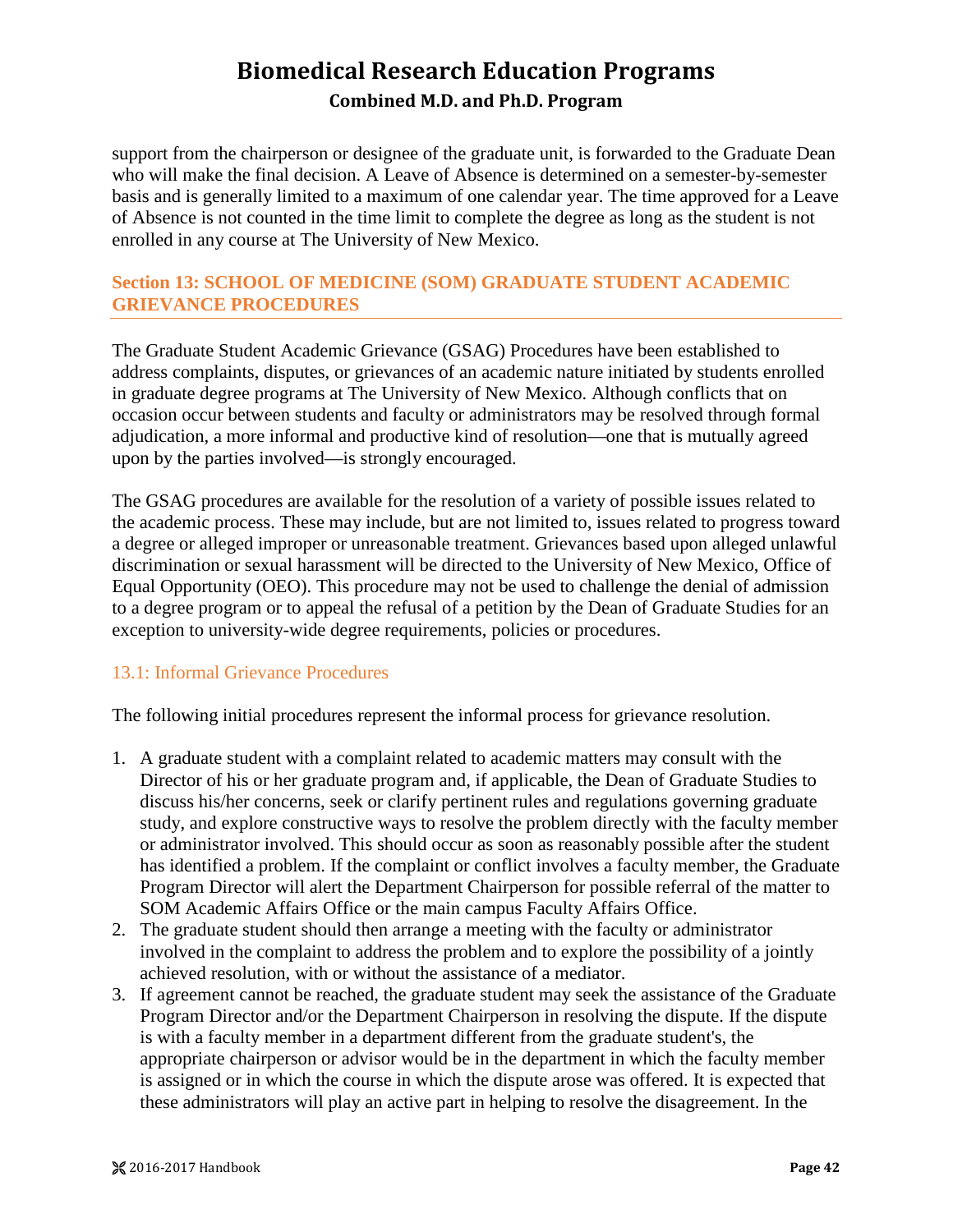event that the graduate unit involved is non-departmentalized, the student may go directly to the SOM Graduate Program Directors Council1 for assistance.

4. If the matter cannot be resolved at the departmental level, the graduate student may bring the problem to the attention of the SOM Graduate Program Directors Council. If the matter is not resolved, it will be forwarded to the SOM Associate Dean of Students along with the Council's recommendation on whether to refer the dispute to the Dean of Graduate Studies or not. The SOM Associate Dean of Students will determine whether to adjudicate the dispute or to refer the graduate student to the Dean of Graduate Studies for a resolution. If the dispute is referred to the Dean of Graduate Studies, then the Graduate Student Grievance Procedure as set forth in The Pathfinder will govern. If the dispute is with a faculty member in a school or college different from the student's, the appropriate dean would be the one in the unit in which the faculty member resides, or in which the disputed course was offered.

The SOM Graduate Program Directors Council membership consists of directors of graduate program directors in the UNM School of Medicine.

### <span id="page-46-0"></span>13.2: Formal Grievance Procedures

The following procedures represent the formal process for grievance resolution if the matter is not resolved through the informal process outlined above.

In the resolution of grievances at the level of the SOM Associate Dean of Students, the following procedures will apply, as described also in The Pathfinder under "Student Grievance Procedure," Sections 2.3.1-2.3.7.

- 1. The graduate student must submit a formal, written statement of his/her grievance. This document should summarize the facts that support the grievance, indicate the desired resolution, and describe the efforts already made at reaching that resolution, as well as their outcome. Individuals against whom grievances have been filed will be sent a copy of the written statement, and will have two weeks in which to respond in writing to the SOM Associate Dean of Students.
- 2. The SOM Associate Dean of Students will review all written materials submitted and provide both parties the opportunity to review and respond to all evidence. The SOM Associate Dean of Students may interview each party, as well as any other persons who may have relevant information. The SOM Associate Dean of Students may elect to hold an informal hearing involving both the parties to the grievance and witnesses. If such a hearing is held, the parties will be given five days notice. Each party will be allowed to bring an advisor to the hearing but will not be permitted legal representation. Cross-examination of witnesses will be permitted, although the SOM Associate Dean of Students may require that questions be directed through him/her.
- 3. The SOM Associate Dean of Students may choose to convene an advisory committee to help evaluate the grievance.
- 4. Generally, a written report by the SOM Associate Dean of Students will be issued within a period of four weeks after the grievance has been formally filed. (This period may be extended to allow for university holidays or other periods when the university is not in session.) The report will detail the SOM Associate Dean of Students' efforts to resolve the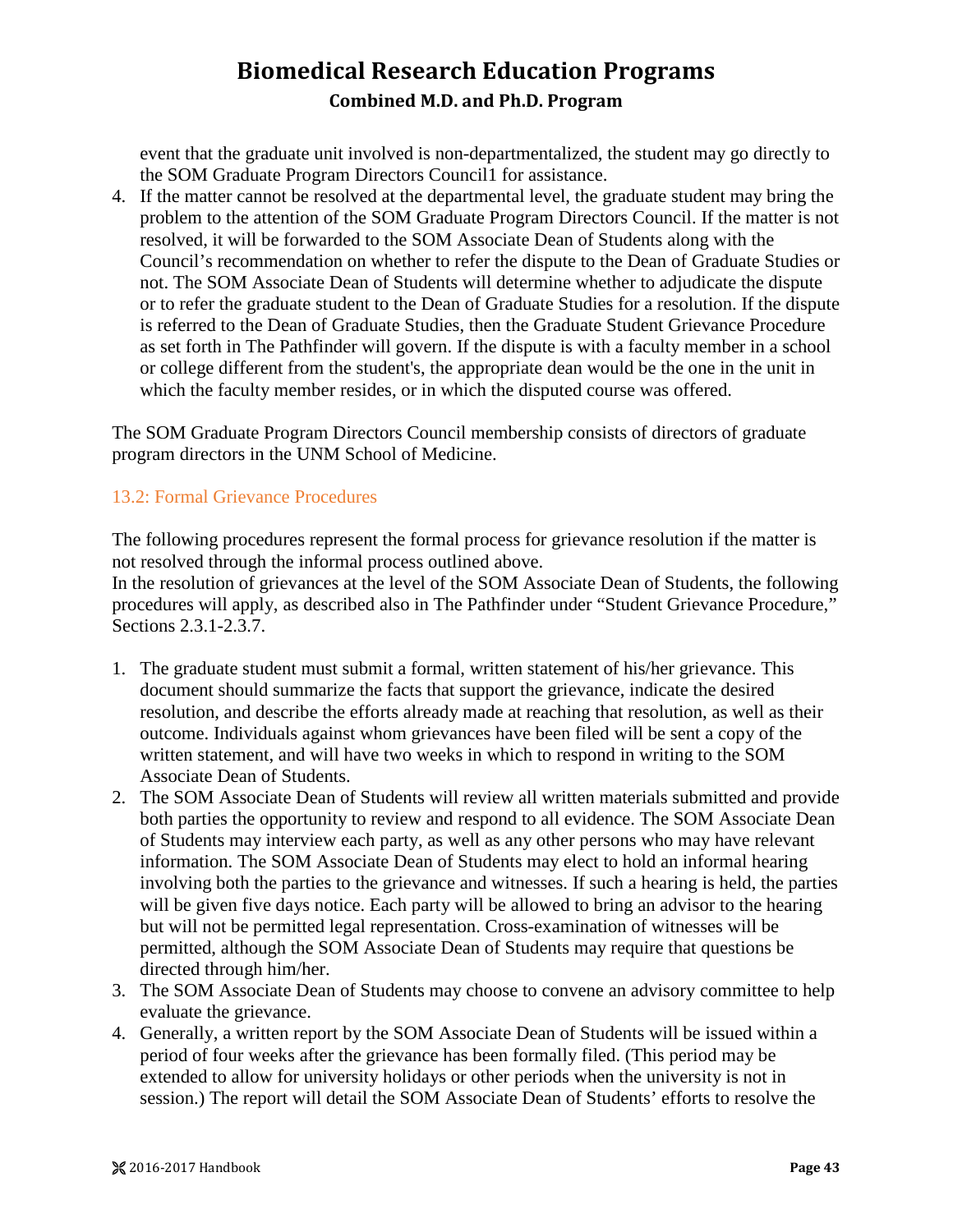dispute, the findings of any informal hearing or advisory committee, and any pertinent recommendations, and the basis for those recommendations. The report will be sent to the SOM Senior Associate Dean for Education. The SOM Senior Associate Dean for Education may make efforts to resolve the dispute; however, if the dispute remains unresolved, the SOM Senior Associate Dean for Education will issue a formal written decision in the matter. A copy of the decision of the SOM Senior Associate Dean for Education will be sent to each of the individual parties, to the Department Chairperson, to the involved Graduate Program Director or to the supervisor of the faculty or staff member involved in the dispute.

- 5. If the graduate student is dissatisfied with the decision of the SOM Senior Associate Dean for Education, the graduate student may appeal the case to the Dean of the School of Medicine. The SOM Dean shall review the record of the case. The SOM Dean may call for further evidence or argument at his/her discretion. The SOM Dean may affirm, reverse or modify the decision and will issue a formal written decision in the matter. A copy of the decision of the SOM Dean will be sent to each of the individual parties, to the involved Department Chairperson, to the involved Graduate Program Director or to the supervisor of the faculty of staff member involved in the dispute.
- 6. The decision of the SOM Dean may be appealed by either party to the Office of the Vice President for Health Sciences within a period of two weeks after receipt of the written decision of the SOM Dean. The Vice President for Health Sciences will reconsider the decision only if there are substantive, procedural grounds for doing so (for example, significant evidence that was not accepted or has arisen since the SOM Dean's decision was announced). The decision of the Vice President for Health Sciences is final.

Approved by the SOM Graduate Program Directors Council (Effective August 2004) Also see the SOM Graduate Student Grievance Procedure flow chart below and on the following page.

### <span id="page-47-0"></span>13.3: Flow Chart for Informal Procedure

SOM Graduate Student Grievance Procedures

- Step 1: Contact Graduate Program Director (Dr. David Peabody) for information and clarification
- Step 2: Attempt resolution with involved faculty or administrator
- Step 3: If not resolved, Graduate Program Director to facilitate resolution between student and involved faculty or administrator
- Step 4: If not resolved, grievance is presented to the SOM Graduate Program Directors Council to facilitate resolution. The SOM Graduate Program Directors Council will make a recommendation to the SOM Associate Dean of Students whether to refer the dispute to the Dean of Graduate Studies or to the SOM Associate Dean of Students.
- Step 5: The graduate student presents formal written statement to the SOM Associate Dean of Students. SOM Associate Dean of Students may elect to refer grievance to the Dean of the applicable graduate school after consultation with the Dean of Graduate Studies and the SOM Graduate Program Directors Council.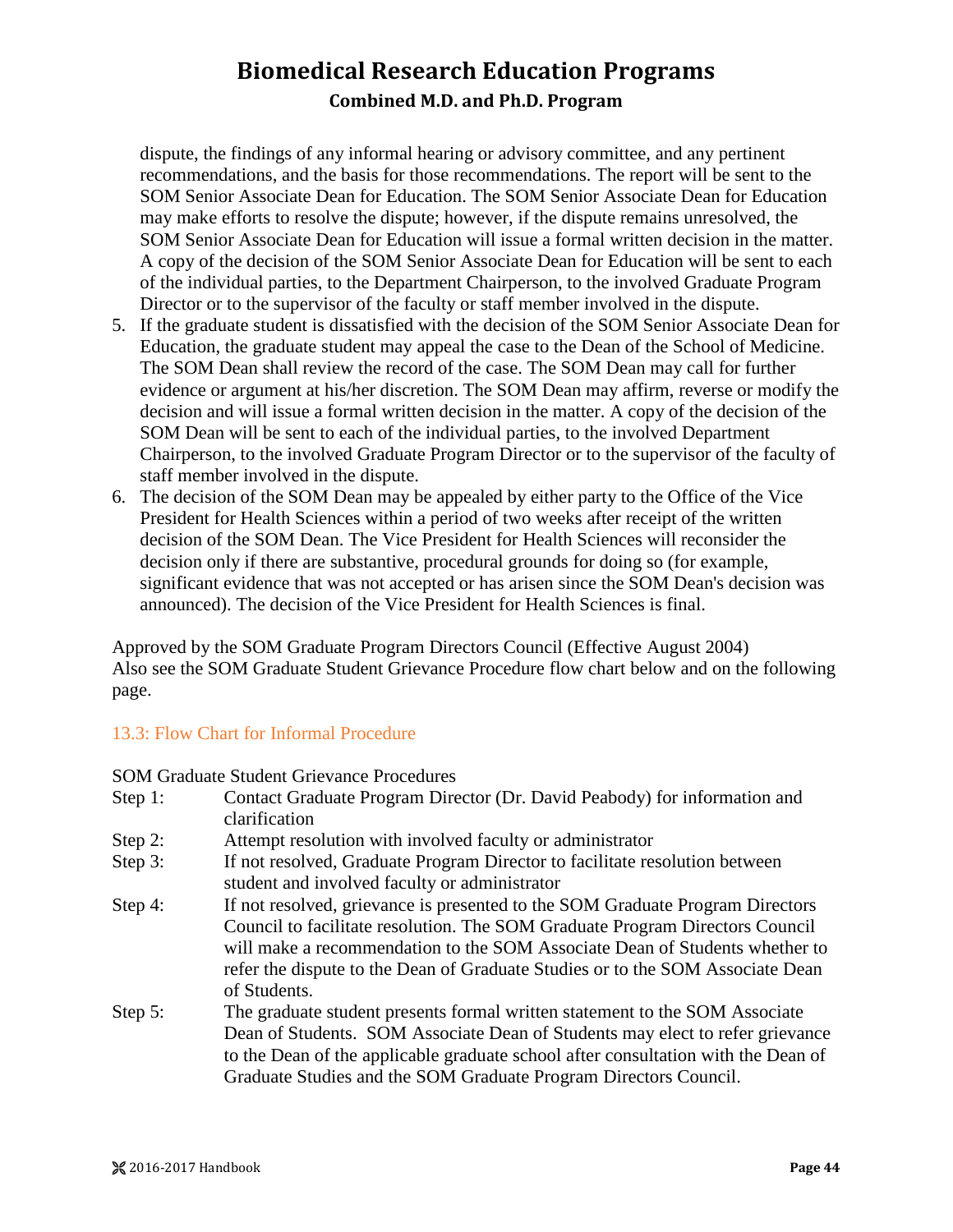If not resolved, a formal grievance may be initiated by the graduate student under the following procedures:

### <span id="page-48-0"></span>13.4: Flow Chart for Formal Grievance Procedure

| Steps $6 & 7$ : | The SOM Associate Dean of Students may review materials, may convene an           |
|-----------------|-----------------------------------------------------------------------------------|
|                 | informal hearing, and may convene an advisory committee to help evaluate the      |
|                 | grievance that has been submitted by the graduate student.                        |
| Step 8:         | SOM Associate Dean of Students issues a written report of the efforts to resolve  |
|                 | the matter; the findings of any informal hearing or advisory committee; any       |
|                 | pertinent recommendations; the basis for those recommendations generally within   |
|                 | 4 weeks of receiving the formal grievance; and submits the report to the SOM      |
|                 | Senior Associate Dean for Education. The SOM Senior Associate Dean for            |
|                 | Education may make efforts to resolve the dispute or may issue a written decision |
|                 | concerning the matter.                                                            |
| Step 9:         | If the graduate student is dissatisfied with the decision of the SOM Senior       |
|                 | Associate Dean for Education, the decision may be appealed to the SOM Dean.       |
|                 | The SOM Dean may call for additional information in his/her discretion. The       |
|                 | SOM Dean may affirm, reverse, or modify the decision of the Senior Associate      |
|                 | Dean for Education. The SOM Dean will issue a formal written decision in the      |
|                 | matter.                                                                           |
| Step $10$ :     | If student is dissatisfied with the decision of the SOM Dean, the decision may be |
|                 | appealed to the Vice President for Health Sciences. The decision of the Vice      |
|                 | President for Health Sciences is final.                                           |

### <span id="page-48-1"></span>**Section 14: UNM SOM DUE PROCESS POLICY AND PROCEDURES**

The MD/PhD Program is a highly demanding program for exceptional students. The Dean of the SOM provides full funding for some of the students admitted yearly into the program. This scholarship process allows the SOM to recruit the best students into the program. It provides a stipend for the students throughout their entire medical school years, as well as covering their tuition. Expectations for the students enrolled in this program are high. Continuing support via this scholarship mechanism is merit-based and it could be terminated at any time if the student does not meet expectations (see Financial Support). Whether or not the student is receiving a scholarship, he or she must be in good standing both in the M.D. and Ph.D. curricula to remain in the program.

The Due Process Policy and Procedure of the MD/PhD Program at the UNM SOM is intended to outline for both students and faculty the course of action that is available should the MD/PhD Steering Committee takes corrective action against a student for failure to maintain academic, ethical or professional standards. Academic requirements include ethical and professional behaviors as well as educational achievement, as noted in the "UNM School of Medicine Policy and Procedure on Student Promotion and Awarding of the MD Degree" and the "Biomedical Sciences Graduate Program Student Handbook".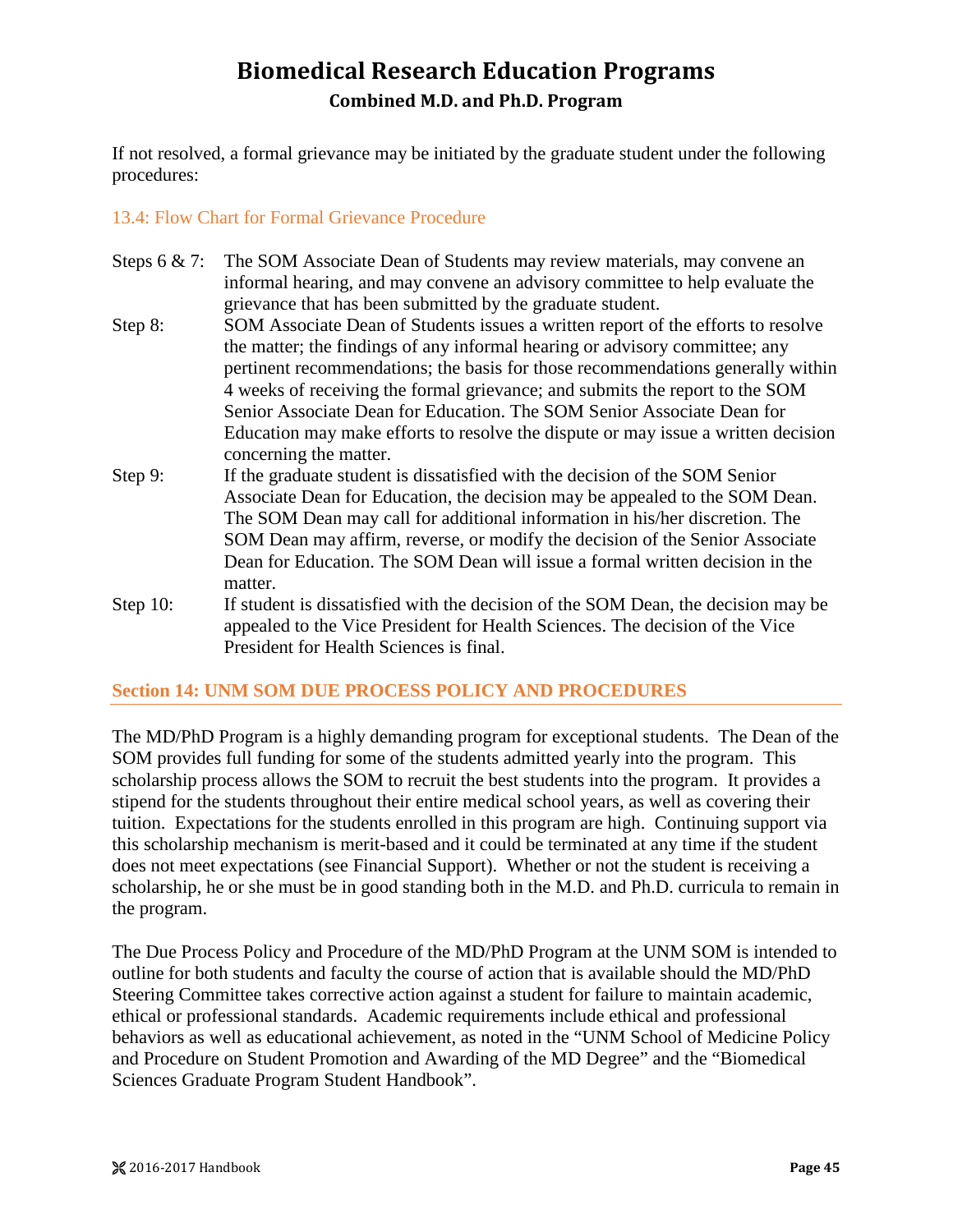### <span id="page-49-0"></span>14.1: Corrective Action

Consideration of a corrective action may be initiated by the MD/PhD Program Steering Committee through its monitoring of student progress or through consideration of requests for review or corrective action coming from the Committees on Student Promotions and Evaluations (CSPE), the Biomedical Sciences Graduate Program (BSGP), the student's COS, or an individual faculty member. Informal attempts to resolve the problem should be documented. Request for review or corrective action from CSPE, BSGP, or faculty members should be submitted in writing. The student will be informed of the request for corrective action. Prior to taking action, the MD/PhD Program Steering Committee will conduct a fact-finding investigation and review all available relevant information.

The student will be given the opportunity to respond in person to the director of the MD/PhD Program and/or the MD/PhD Program Steering Committee to give her/his input. The MD/PhD Program Steering Committee may choose to convene to conduct the fact-finding and evaluation of the issue and make a report. The student may be required to meet with the committee to give further information.

Based on its review of the case, the MD/PhD Program Steering Committee may take a variety of actions, including but not limited to the following: to monitor the student more closely, assigning an additional academic advisor, remanding the issue back to a specific academic department, etc. The student will be notified within fifteen (15) days by certified letter from the MD/PhD Program Director about any decision requiring corrective action. By a simple majority of a quorum of members, the MD/PhD Program Steering Committee may also vote to take subsequent actions, including but not limited to:

#### <span id="page-49-1"></span>14.1.1: Probation

A student may be put on probation if he/she fails to excel academically, ethically or professionally. Examples include, but are not limited to: consistently obtaining grades below G in medical school courses, failure to pass any of the steps of the USMLE, failure to regularly meet with his/her advisor, unexcused absences from educational and/or research activities, unprofessional behavior, etc. In the event that the MD/PhD Program Steering Committee puts the student on probationary status, he/she shall receive written notice from the committee. A student may be required to make a contract with the MD/PhD Program Steering Committee in order to continue her/his education. Contracts will set out the terms under which a student may remain in the program. If a student agrees to the conditions of a contract and he/she fails to adhere its terms, this will be grounds for further action as outlined below. Financial support from the MD/PhD program may be suspended during this period.

#### <span id="page-49-2"></span>14.1.2: Temporary Enforced Leave of Absence

A student may be required to take a temporary enforced leave of absence from further educational activities pending a final determination regarding the student's status. Examples of events that might lead to a temporary enforced leave of absence include but are not limited to: repeated unexcused absences from educational/research activities; substance abuse; repeated incidents of unprofessional behavior; situations in which the student may be a danger to himself,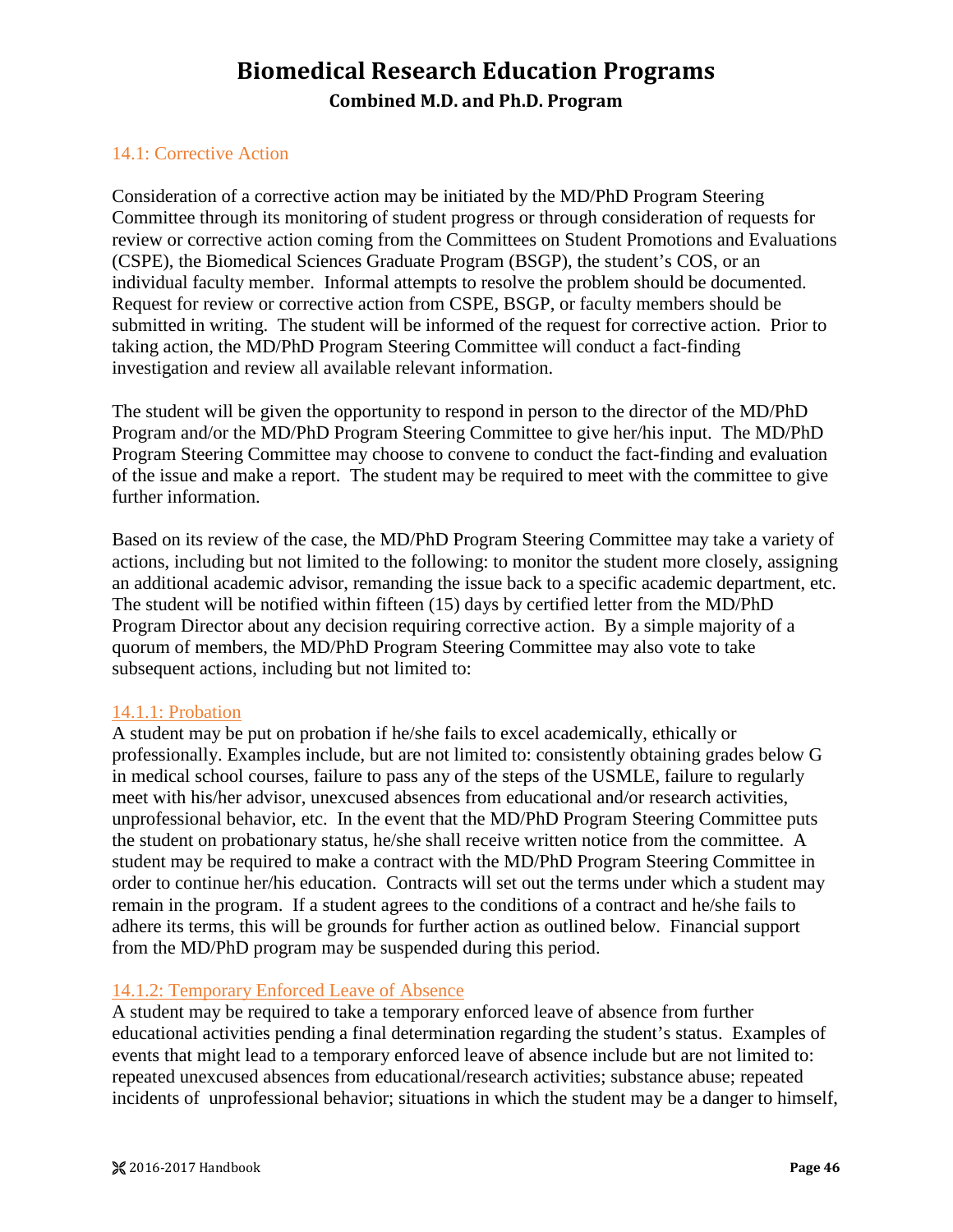other students, faculty, or patients; or violation of a previously agreed upon contract. In the event that the MD/PhD Program Steering Committee issues a temporary enforced leave of absence, the student shall receive written notice from the committee that he/she may not participate in any further classes, rotations, or research activities until a final determination is made. A temporary enforced leave of absence may last no longer than 45 days. Financial support from the MD/PhD program may be suspended during this period. Within this time frame the committee must make a decision regarding further action. A contract will be required to return to the program.

#### <span id="page-50-0"></span>14.1.3: Suspension

A student may be required to take a longer enforced leave of absence, greater than 45 days, prior to returning to educational activities. Financial support from the MD/PhD program will be suspended during this period. The MD/PhD Program Steering Committee will specify the period of time during which the student must remain on enforced leave. A contract will be required to return.

### <span id="page-50-1"></span>14.1.4: Dismissal from the MD/PhD Program

Failure to meet academic, ethical, or professional standards as set forth in the "Policy on Student Promotion and Awarding the MD Degree" or the ""Biomedical Sciences Graduate Program Student Handbook" may constitute grounds for termination from the program. The student shall be informed in writing of the decision for termination with the specific reasons for dismissal. All financial support to the student from the MD/PhD program will be terminated. Examples of reasons that may lead to the initiation of action for dismissal include, but are not limited to:

- a. Failure to comply with the conditions of a contract
- b. The student fails one of the blocks in the medical school curriculum and fails the exam to remediate this grade.
- c. The student obtains a grade of B- or below in graduate courses.
- d. The student has to repeat any graduate or medical school courses.
- e. The student is not eligible for promotion to the next stage of his/her graduate or medical education for any reason.
- f. The student fails any of the United States Medical Licensure Exam Step 1 in the third attempt.
- g. The student does not make appropriate progress on his/her dissertation project, as determined by his/her COS.
- h. The student fails his/her Ph.D. qualifying or comprehensive exams, or dissertation defense.

If the student is dismissed from the MD/PhD program, he/she has the following options:

- a. Petition the appropriate CSPE to become a regular medical student and be responsible for all costs related to his/her medical education.
- b. Petition the BSGP to become a regular Ph.D. student. This should be done in conjunction with a suitable mentor who is willing to support the student.
- c. Student may withdraw from both the medical school and Ph.D. programs.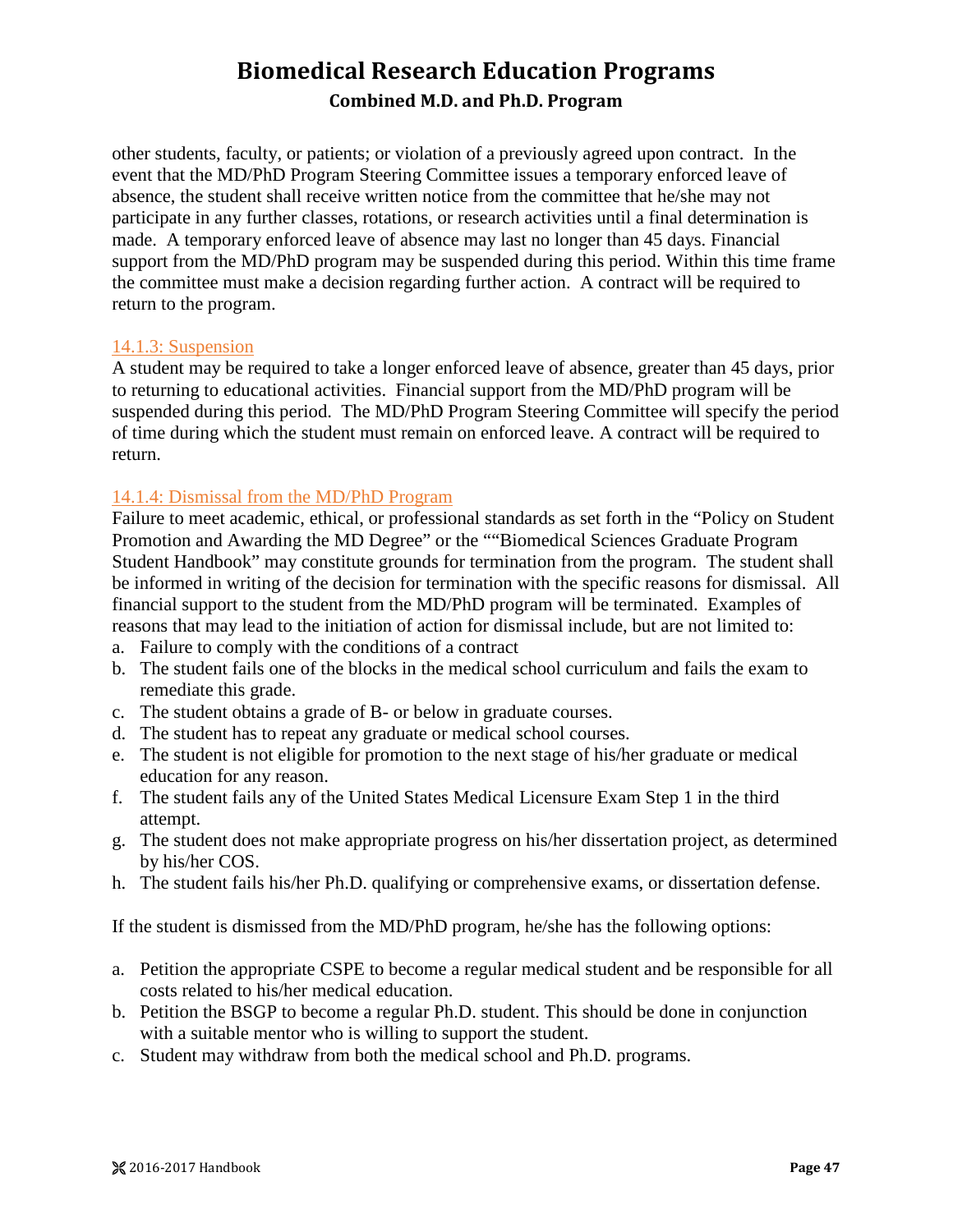### <span id="page-51-0"></span>14.2: Appeal of the Decision of the MD/PhD Program Steering Committee

If a student disagrees with the decision of the MD/PhD Program Steering Committee, he/she is entitled to a hearing by an Appeals Committee. While the students are in the MD portion of the studies, the appeals procedure explained in the Medical Student Handbook corresponding to the entering class of the student in question will apply. While the students are in the Ph.D. portion of the program, the School of Medicine Graduate Student Academic Grievance Procedures will be followed, as explained in the BSGP Student Handbook.

#### <span id="page-51-1"></span>**Section 15: EMERGENCY PREPAREDNESS**

Students of the University of New Mexico recognize the classroom leadership of their faculty. In the event of an emergency, students will expect their faculty to provide guidance to mitigate and respond to the situation. The following is offered as a guide to develop those plans in advance of an incident.

1. **In Case of Emergency -** If one encounters an emergency situation, they must first provide for their own safety. The UNM Police Department is available 24/7 and provides more than just emergency response. In addition to the items listed, they also house "lost and found", bicycle registration and fingerprinting, offer an escort service, and can provide copies of Police Reports.

#### **If you come across an emergency situation, you should:**

- i. *Step One*: Make yourself safe
- ii. *Step Two*: Warn others in the immediate area of the situation
- iii. *Step Three*: Call for assistance. DO NOT assume that someone else has called. UNM PD: (505) 277-2241; 911 from a campus phone; or, via blue light phone.
- 2. **UNM Communications Systems -** The primary ways that UNM can provide emergency updates to students, faculty and staff are via LoboAlerts [\(loboalerts.unm.edu\)](http://loboalerts.unm.edu/) and the Warning Siren. Although cell phones may be a distraction in the classroom, it is recommended that at least one device be left available to receive LoboAlerts messages. Since different devices and service providers may account for messages being received at different times, it may be prudent to allow several devices to be active for such messages.

Other than testing, a sounding of the warning siren means that something has occurred which makes it unsafe to be outdoors. All persons should take shelter in the nearest building, and look for additional information which will be coming via LoboAlerts, local media, email or the UNM Webpage.

- 3. **Shelter In Place -** In some instances, it is safer to shelter in place and wait for further instructions. If you are instructed to Shelter in Place, then:
	- a. Remain calm
	- b. Move away from windows and glass.
	- c. Silence your cell phones.